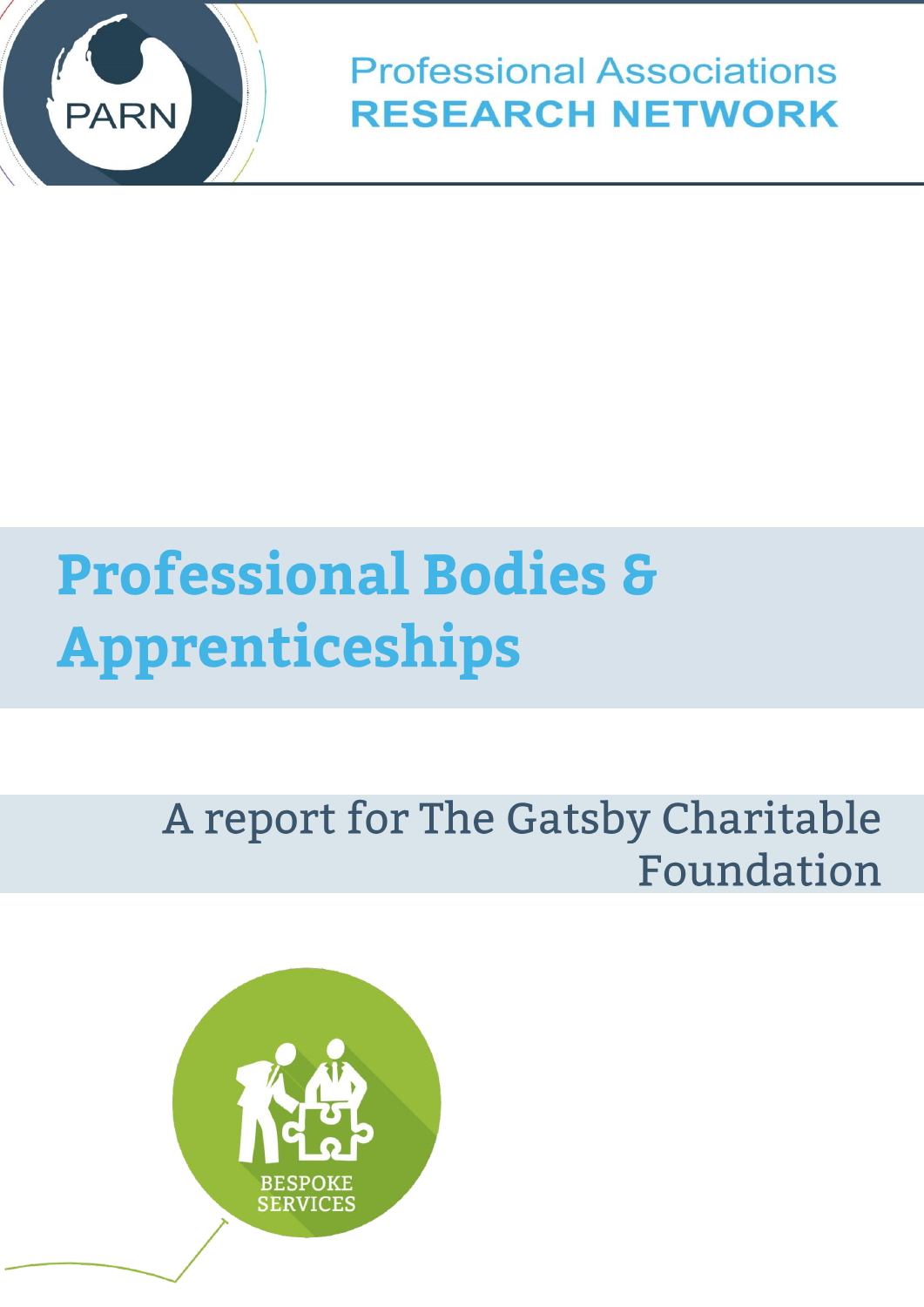The information upon which this report is based has been obtained from sources which PARN believes to be reliable, but we have not independently verified all such information and we do not guarantee that it is accurate or complete. It should not be regarded as a substitute for the exercise by readers of their own judgement. Under no circumstances will the publishers, authors, their servants or agents accept any liability however caused arising from any error or inaccuracy in any opinion, advice or report arising from this work, or for any resulting damages, loss, expenses or claims.

Copyright © PARN 2015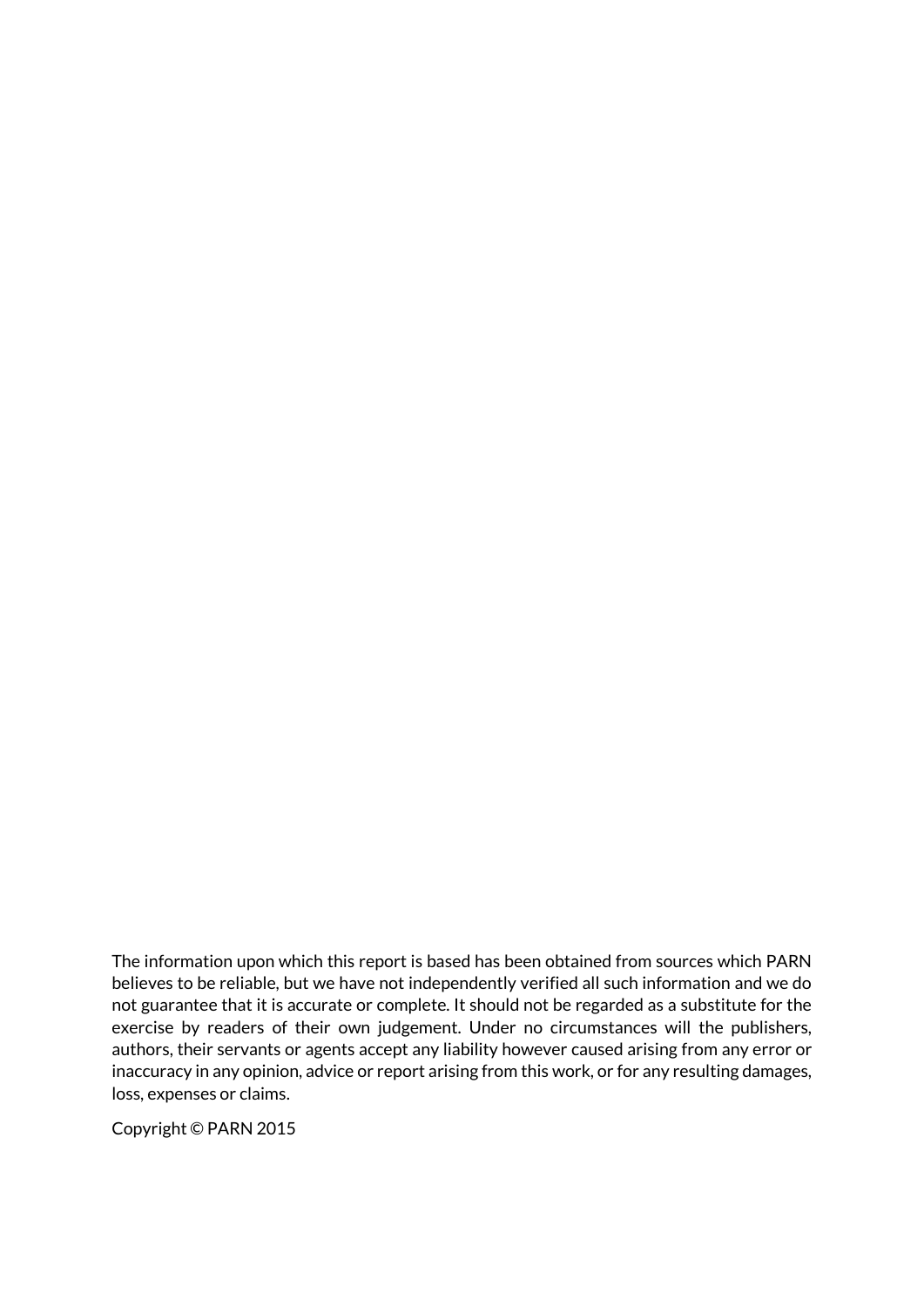# **Contents**

| Professional Registration |  |
|---------------------------|--|
|                           |  |
|                           |  |
|                           |  |
|                           |  |
|                           |  |
|                           |  |
|                           |  |
|                           |  |
|                           |  |
|                           |  |
|                           |  |
|                           |  |
|                           |  |
|                           |  |
|                           |  |
|                           |  |
|                           |  |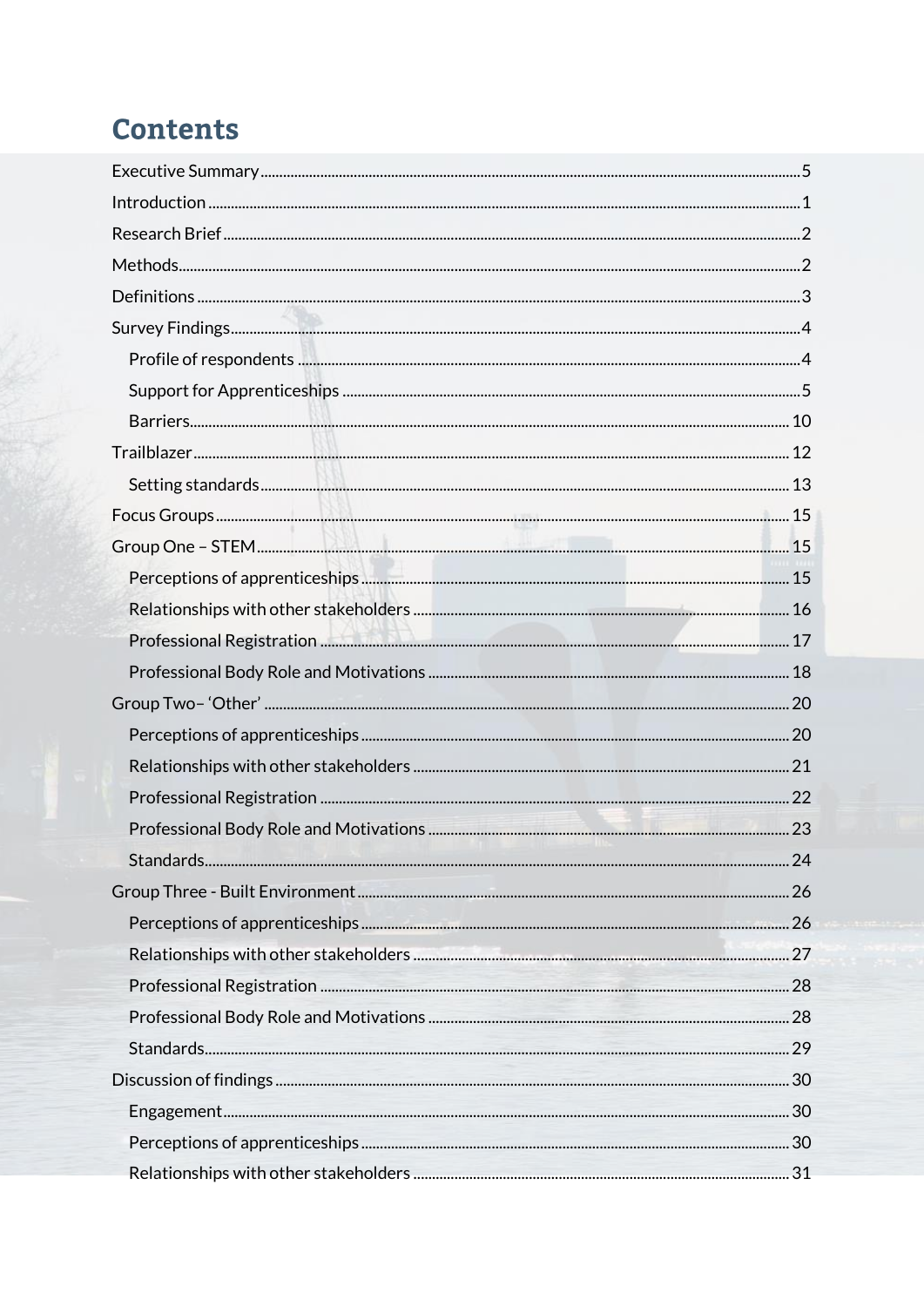# Table of figures

| Figure 3: What is the minimum level of qualification in your profession to be fully qualified? 5 |  |
|--------------------------------------------------------------------------------------------------|--|
| Figure 4: Does your professional body currently support a route to membership via                |  |
|                                                                                                  |  |
| Figure 5: Does your professional body currently support a route to membership via                |  |
|                                                                                                  |  |
| Figure 6: Does your professional body currently support a route to membership via                |  |
|                                                                                                  |  |
|                                                                                                  |  |
|                                                                                                  |  |
| Figure 9: When compared with other routes into the profession, how long does decision            |  |
|                                                                                                  |  |
| Figure 10: What are the main barriers to supporting a route to membership? 10                    |  |
|                                                                                                  |  |
|                                                                                                  |  |
| Figure 13: Outside of the Trailblazer programme, have you ever been involved in setting          |  |
|                                                                                                  |  |
| Figure 14: How interested is your organisation in being involved in the development of           |  |
|                                                                                                  |  |
| Figure 15: How interested is your organisation in embedding new apprenticeship standards in      |  |
|                                                                                                  |  |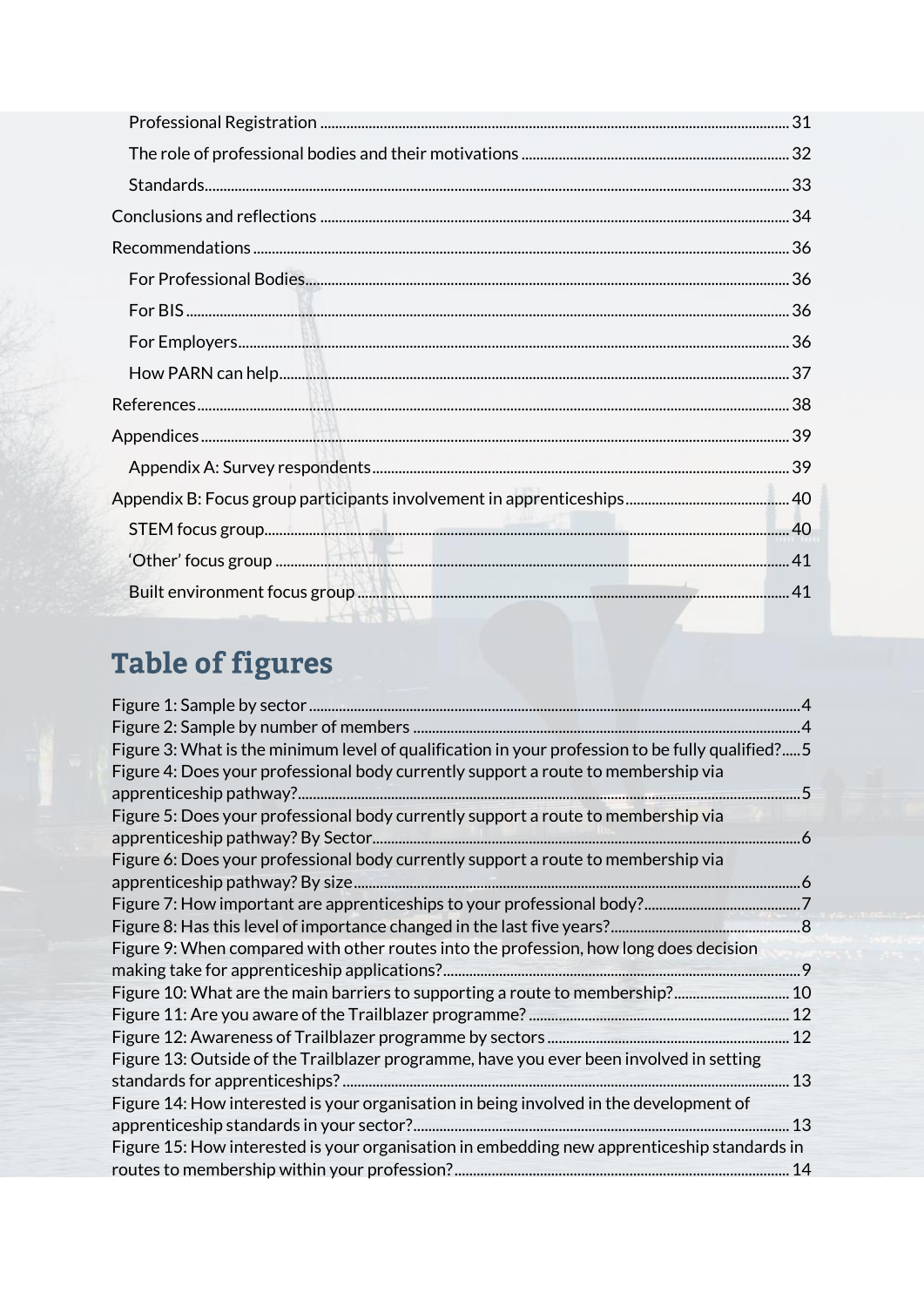# <span id="page-4-0"></span>**Executive Summary**

The purpose of this research project was to explore the relationship between professional bodies and the Government's Trailblazer programme, as well as engagement with apprenticeships more generally. In particular, we sought to investigate if professional body registration and/or membership is embedded in the apprenticeship development process.

Stage one of the project consisted of an online survey of English and Northern Irish professional bodies. It was designed to capture their perceptions of Apprenticeships, and their involvement and experience with the Trailblazer initiative. The survey was live for six weeks during September and October 2014, and returned 64 useable responses, attaining a response rate of 11%.

Phase two involved three focus groups made up of representatives from professional bodies to add greater depth and understanding as to the perceptions, procedures and barriers surrounding apprenticeships.

Key findings from the survey are:

- 50% of the professional bodies in the sample currently support apprenticeships as a route to membership.
- *STEM* and *Business* sectors are the most engaged, with 74% and 60% of these sectors respectively supporting apprenticeships as a route to membership.
- 86% of responding professional bodies in the *Medical/Health* sector see apprenticeships as unimportant to their organisation. All noted that this perception had remained relatively unchanged in the past 5 years.
- 70% of professional bodies in the sample claim to be aware of the Trailblazer programme.
- *Medical/Health* and *Other* had less awareness of Trailblazer, with 40% and 29% respectively having heard of it.
- Less than half of the sample (42%) has been involved in setting standards for apprenticeships outside of Trailblazer.
- The majority of the sample (61%) remain *Very Interested* in setting apprenticeship standards.

The survey data, coupled with the thematic analysis of the focus group discussions, led PARN to a series of conclusions and recommendations. We determined that engagement with apprenticeships across the professional body sector varies considerably and is dependent on:

• The size of employers and the strength of the relationship between the professional body and employers.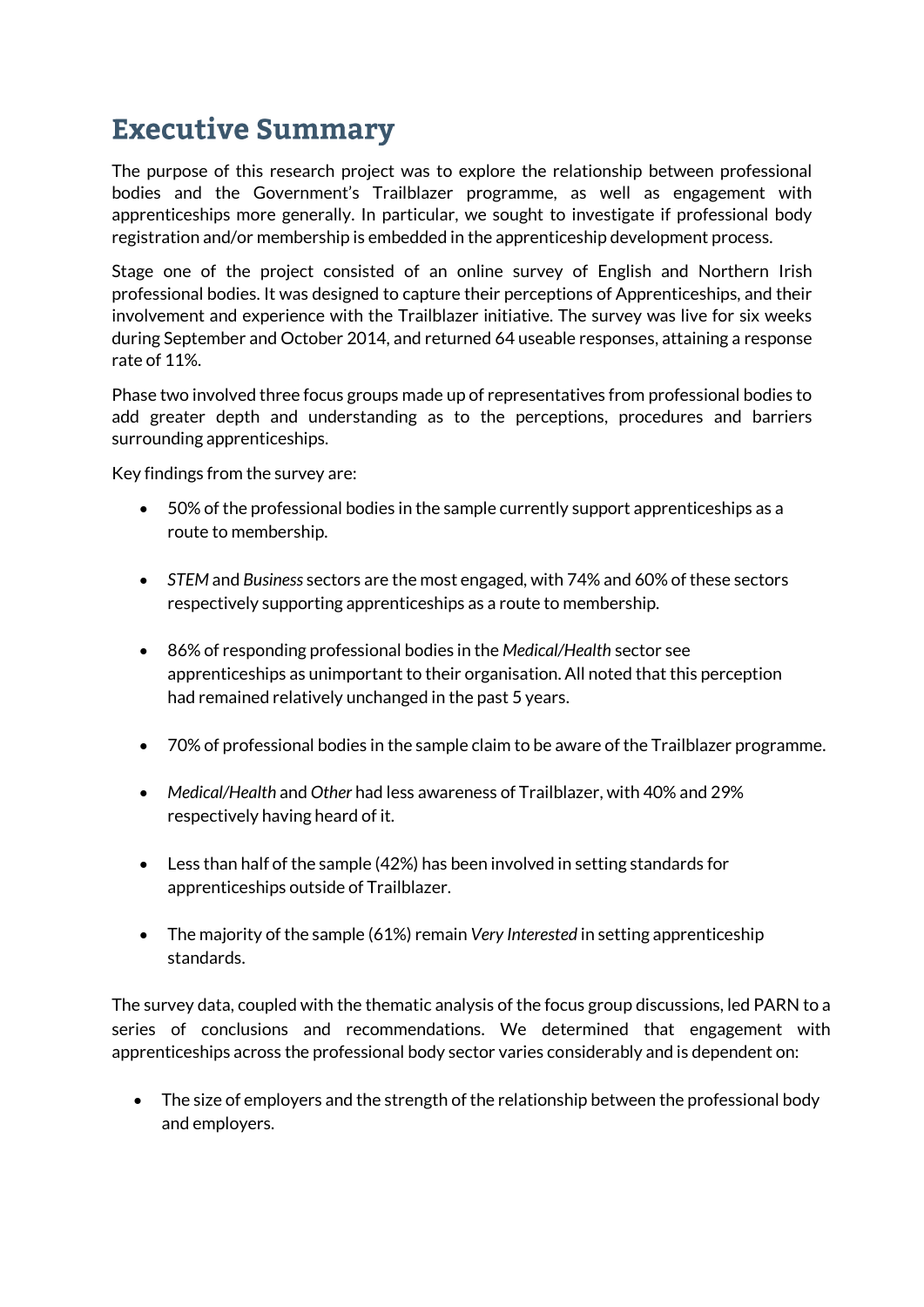The field in which the professional body operates and whether it has a history with vocational learning. As such, Science, Technology, Engineering and Mathematics (STEM) organisations appear to be the most engaged with apprenticeships and have the greatest involvement with Trailblazer.

Based on the research findings, PARN strongly recommends that professional bodies become more proactive in their approach to apprenticeships, as they are essentially the guardians and custodians of their respective profession. Getting together with employer groups and thinking about how apprenticeship standards can map onto professional membership frameworks are good starting points. PARN also suggests that BIS actively seek to include professional bodies in their discussions about apprenticeships, as per the documentation stating that professional bodies will be invited to input in the process (BIS, 2013, p.5). Some professional bodies in our research had received little or no correspondence from BIS and some commented on their challenging relationship with respect to Trailblazer.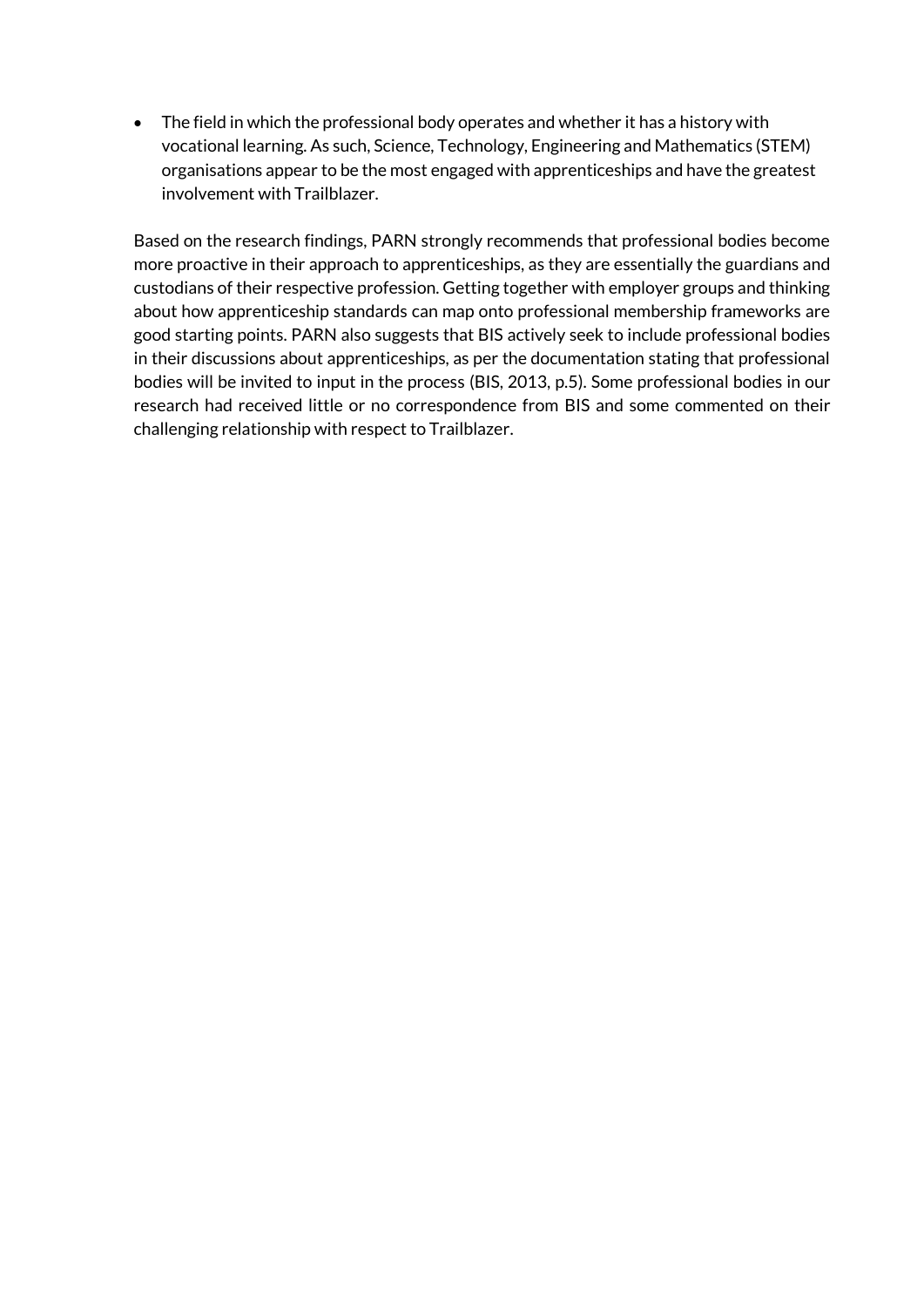# <span id="page-6-0"></span>Introduction

In recent years, successive governments have often privileged apprenticeships as the key form of vocational training. The appeal of apprenticeships is clear; not only do they offer to equip young people with marketable skills; they also promise a structured route into employment. The term 'apprenticeship' relates to a form of training which incorporates elements of both onand-off the job learning opportunities. Apprenticeships are designed to offer participants the opportunity to develop skills in a work setting, as well as a salary, and after a period of training and study, to lead a nationally recognised qualification (currently National Vocational Qualification (NVQ) level 2 or above).

However, concerns have been raised about the quality of a number of forms of apprenticeship training as well as the duration of some existing schemes (See Fuller and Unwin, 2013). In this context, the Department for Business, Innovation and Skills (BIS) commissioned a report by the entrepreneur Doug Richard to review how apprenticeship schemes were designed and implemented. Published in November 2012, The Richard Review of Apprenticeships (Richard, 2012) offered wide ranging recommendations for the redevelopment of the apprenticeship system. The Government's response to this review has formed the basis for the current reforms to apprenticeships in England. The resulting policy stance emphasises the need for 'substantial' training to equip apprentices with broad transferable skills to become 'fully competent' in an occupation. This is to be achieved by privileging the role of employers in the development of new standards, by increasing the quality of apprenticeships, by focusing assessment towards the end of the apprenticeship, and by introducing a grading structure.

The redevelopment of existing apprenticeships is to come about through so-called 'Trailblazers' - groups of employer lead consortia clustered around particular occupations tasked with demonstrating how standards and assessments can successfully be developed. Rather than focusing on a particular job role (as has been the case in the past), the new apprenticeship standards and assessment criteria are to be developed around a particular occupation. Importantly, BIS envisages that professional bodies will play a role in these Trailblazers, so that where possible, apprenticeship training schemes can map onto the standards for technical and ethical competence used for professional body membership criteria. The ambition here is that "achieving an Apprenticeship in future ensures that an individual is ready to secure professional accreditation where that is available" (BIS, 2013, p.5). The Trailblazer groups can benefit from the professional knowledge and expertise in assessment provided by professional bodies. Moreover, offering a structured route into professional registration might also help to raise the status of apprentices, a key component of the Richard Review recommendations (Richard, 2012). The Trailblazer programme has progressed as follows:

- Phase 1 Trailblazers began in October 2013 in eight sectors. Eleven apprenticeship standards and assessment plans were produced. The first apprentices began training towards a number of Phase 1 standards in September 2014.
- Phase 2 Trailblazers began in March 2014 in 29 sectors. The first approved standards to be produced by this group were published in August 2014. A number had their assessment plans approved in March 2015.
- Phase 3 Trailblazers were announced in October 2014 initially covering 37 sectors. This involved the development of more than 75 standards.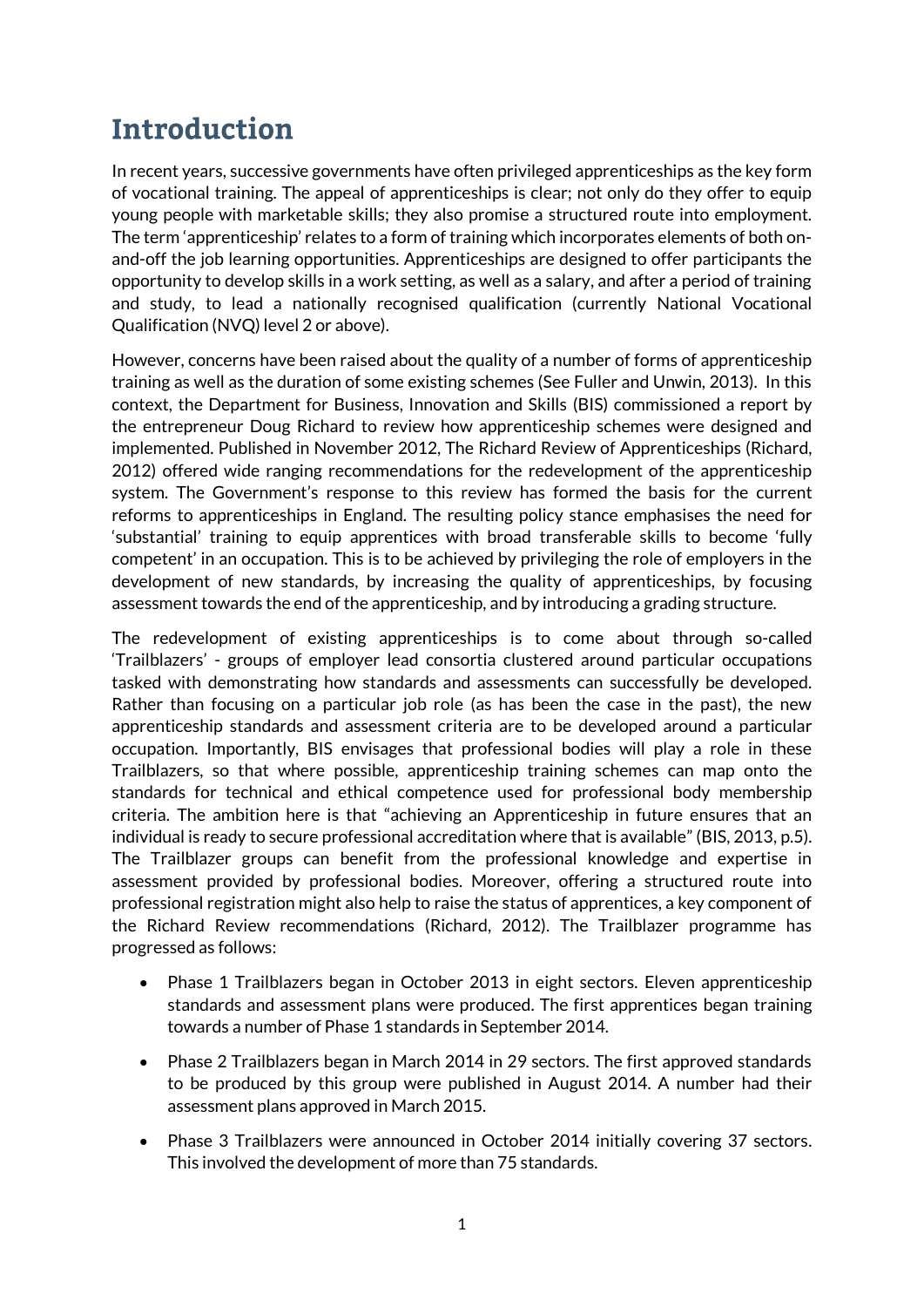Phase 4 Trailblazers were announced in March 2015 covering 26 groups initially developing 35 standards.

Whilst a number of professional bodies have been strongly involved with this programme, in some areas, their involvement has been minimal.

# <span id="page-7-0"></span>**Research Brief**

This project was commissioned by the Gatsby Charitable Foundation, an organisation which has an interest to increase the number of people with Level Three and Four STEM (Science, Technology, Engineering and Maths) skills by promoting the status of science, engineering and IT technicians, and by supporting technician training pathways. Gatsby commissioned PARN to investigate the relationship between the professional bodies, the Government's Trailblazer initiative, and professional bodies' wider perceptions of apprenticeships. Specifically, PARN sought to answer the following questions:

- To what extent is the professional body sector engaged with the apprenticeship Trailblazer process?
- How much account is being taken of professional body registration and/or membership in the apprenticeship development process?
- What is the strength of the links between gaining an appropriate educational level via an apprenticeship, and gaining membership/recognition by a professional body?
- What is the nature of the interaction employers and professional bodies in relation to the Trailblazer process and to what extent have professional bodies been able to deliver what employers need?

# <span id="page-7-1"></span>**Methods**

Stage one of the project utilised an online survey of English and Northern Irish Professional Bodies. The questionnaire was designed to capture these organisations' perceptions of Apprenticeships, and their involvement and experience with the Trailblazer initiative. The survey was live for six weeks during September and October 2014, and returned 64 useable responses, attaining a response rate of 11%. The survey operated on a self-selection basis i.e. any professional body on the PARN database who was interested in taking part was able to do so. Whilst this approach tends to achieve the largest response rate, it also means that those organisations with an interest in the subject are most likely to respond.

Phase two of the project involved three focus groups made up of representatives from professional bodies. These were organised around the sectors of STEM (Science, Technology, Engineering, and Maths), the built environment, and a mixed 'other' group comprised of a variety of professional bodies. Whilst a number of health and medical professional bodies were also approached, none were willing to participate in the focus group portion of the research.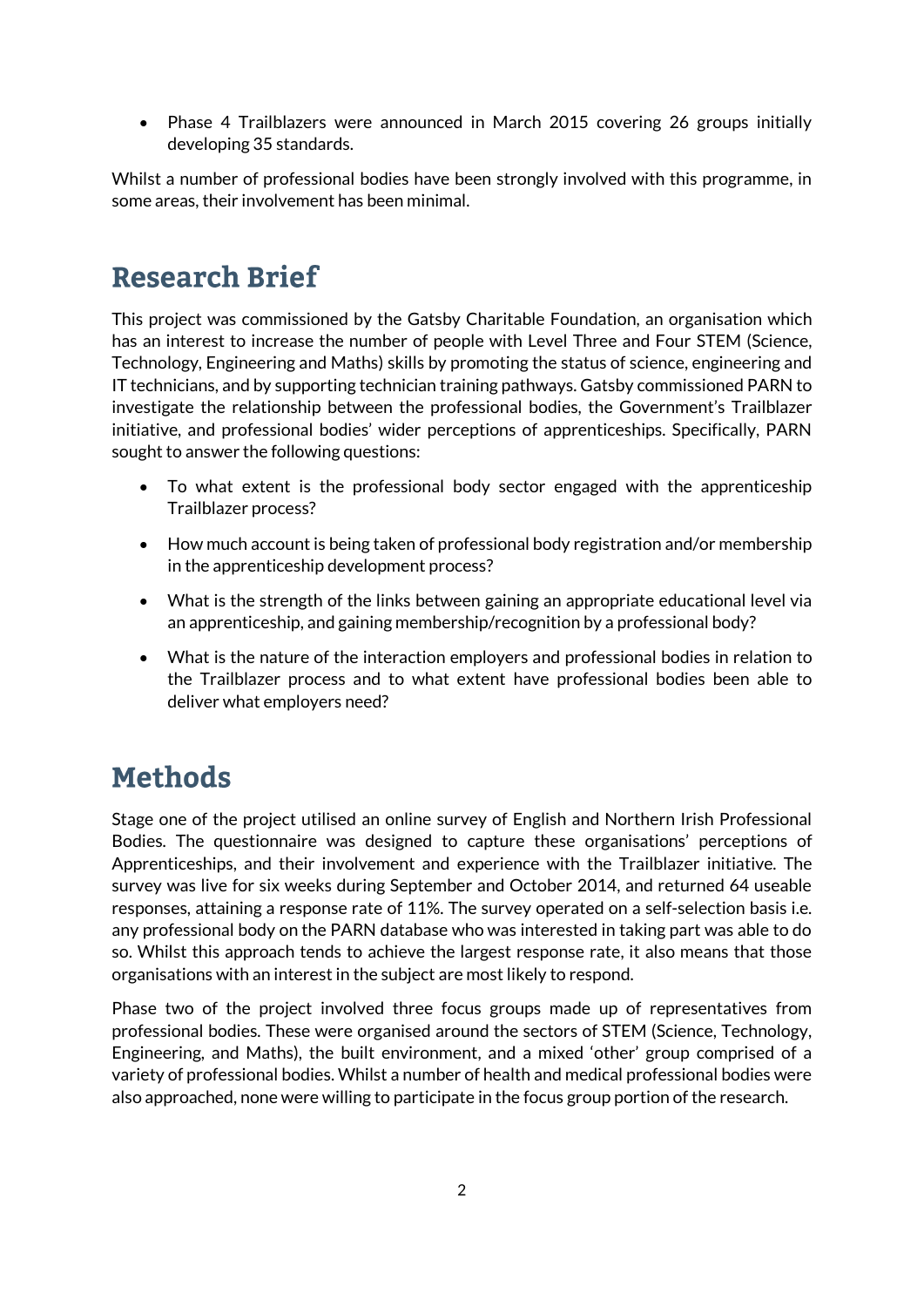# <span id="page-8-0"></span>**Definitions**

In the content of this work, professional bodies are defined as those organisations involved in the advancement of the knowledge and practice of professions through developing, supporting, regulating and promoting professional standards for technical and ethical competence. Those we have primarily investigated are a subset of professional bodies, professional associations, which are distinguished by having individual professionals as members. For these, in addition to being membership organisations working in the interests of their members, they are also all concerned with the public benefit as well as the reputation of professionals and their respective professions. They all have objects in their foundation documents establishing their aim to maintain and develop professionalism and thereby securing high quality professional services for society. While different organisations carry out different aspects of this overall mission, together they can be identified as professional bodies.

Three types of organisations make up the umbrella term 'professional body'. These are:

- *Professional associations* that represent professionals and aim to raise professional standards and the reputation of their members, they may be distinguished as *membership* professional bodies;
- *Regulatory bodies* which enforce standards (and may also set them);
- *Learned societies* that are associated with professions and which develop and/or disseminate knowledge which underlies professional practice.

Some occupations combine these organisations into a single professional body, in others they are clearly differentiated organisations, and the picture is complicated further in that many professional bodies combine the functions of two of these types such as the Institute of Physics, one of our case studies. (Friedman, 2013)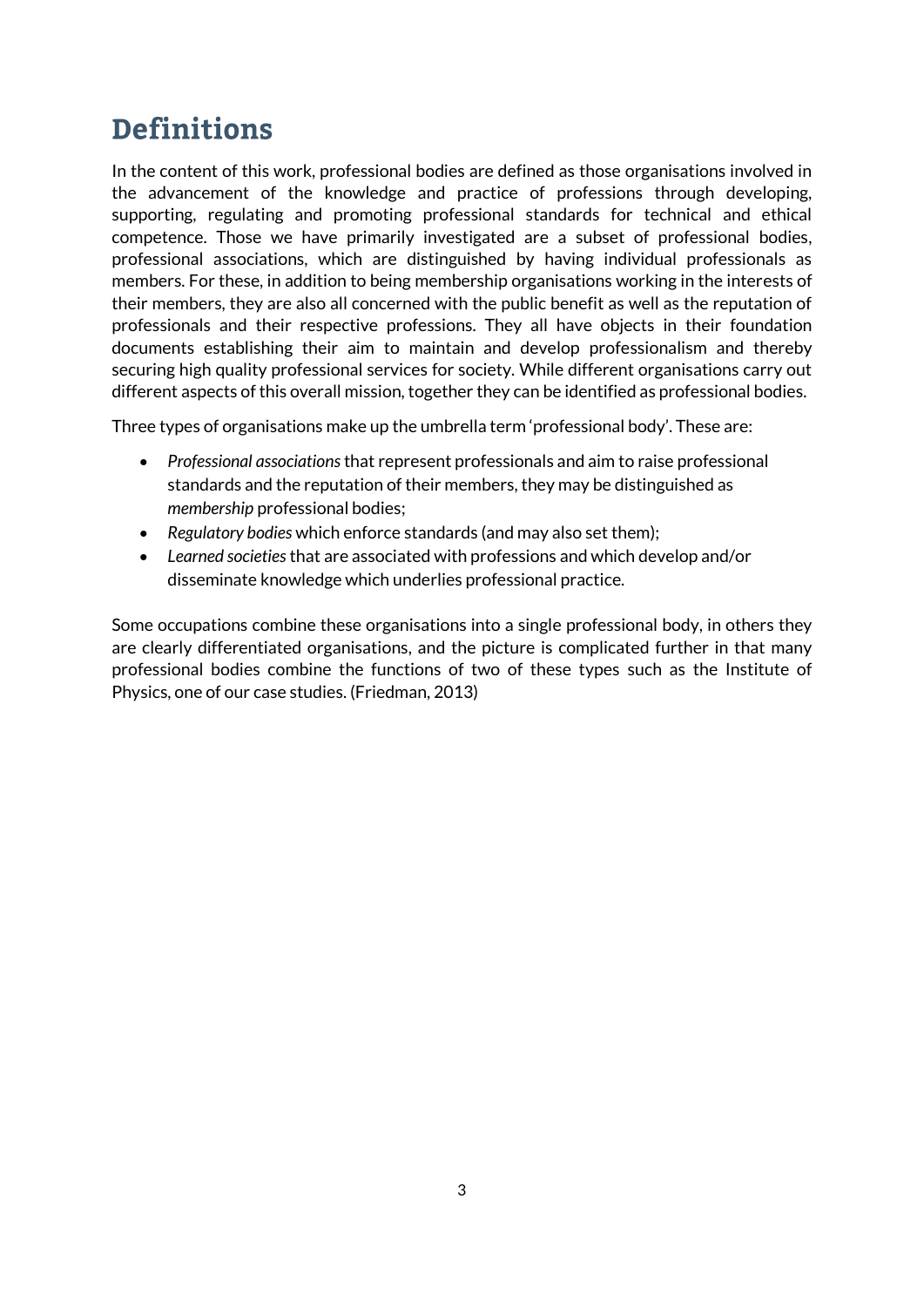# <span id="page-9-0"></span>**Survey Findings**

### <span id="page-9-1"></span>**Profile of respondents**

The overall sample of 64 organisations was segmented into four broad sectors to facilitate analysis. Figure 1 shows the proportion of respondents that belong to each of these sectors. The largest group in the sample is STEM, with 30% identifying as belonging to this sector. This is closely followed by *Business and Finance* with 24% of the sample identifying in this way. The *Other* group was made up of a range of organisations from a variety of different sectors, but which were not sufficiently represented to warrant their own category. A full list of responding organisations is included as an appendix.



**Figure 1: Sample by sector**

Figure 2 gives an indication of the size of the responding organisations, by the number of members. The vast majority of the sample has more than twenty thousand members (38%) or between five and twenty thousand members (40%). By contrast, almost a quarter (22%) are relatively small organisations with fewer than five thousand members.



**Figure 2: Sample by number of members**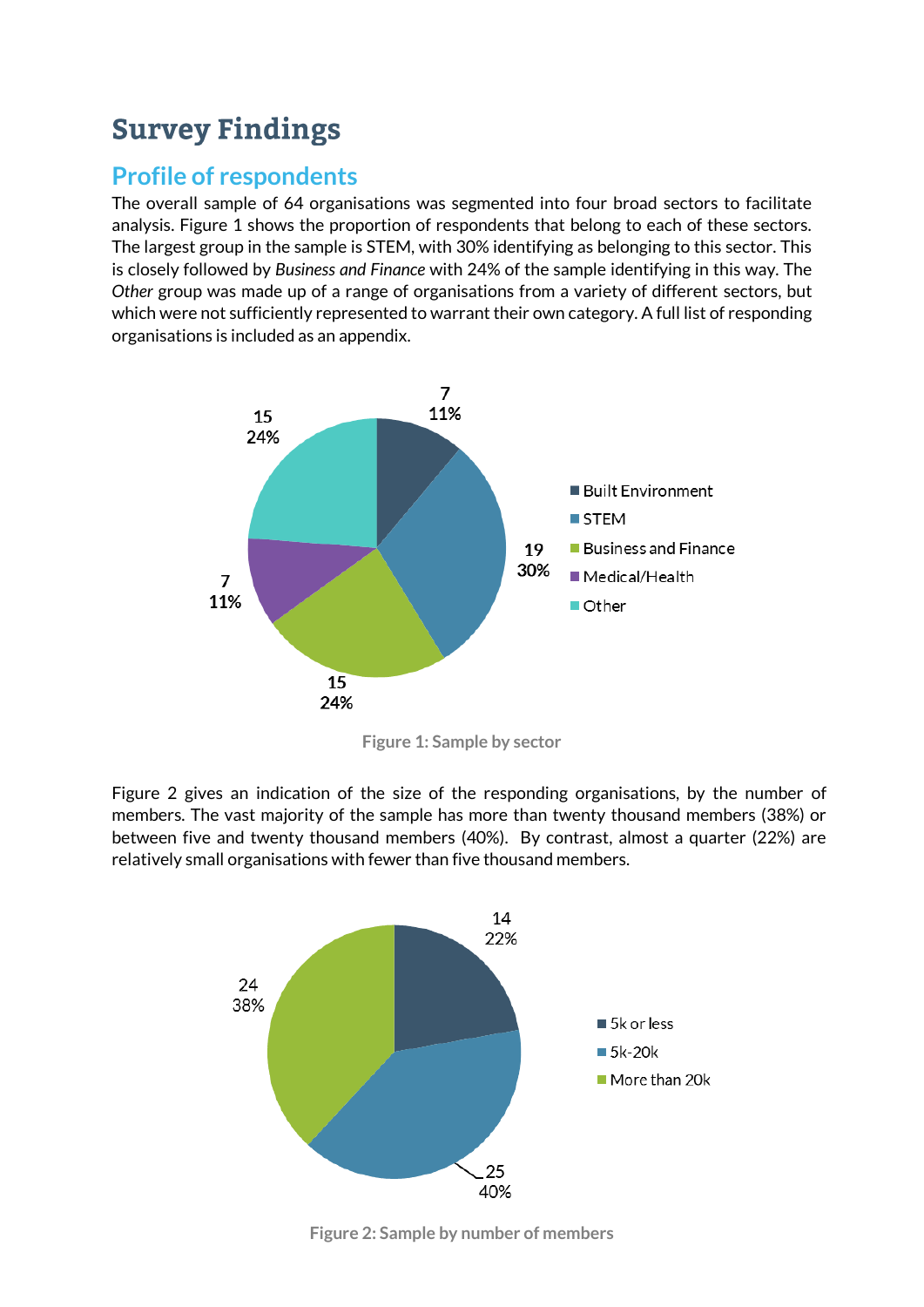We asked responding organisations to indicate the level of qualification required before members were considered to be 'fully qualified' in the profession. Figure 3 shows that a third of the sample requires a degree level qualification for a professional to be fully qualified and 23% require a qualification higher than this.



<span id="page-10-1"></span>**Figure 3: What is the minimum level of qualification in your profession to be fully qualified?**

#### <span id="page-10-0"></span>**Support for Apprenticeships**

The sample is quite evenly split in terms of support for apprenticeships, with 50% of responding professional bodies claiming to support a route into membership for individuals choosing this pathway.



**Figure 4: Does your professional body currently support a route to membership via apprenticeship pathway?**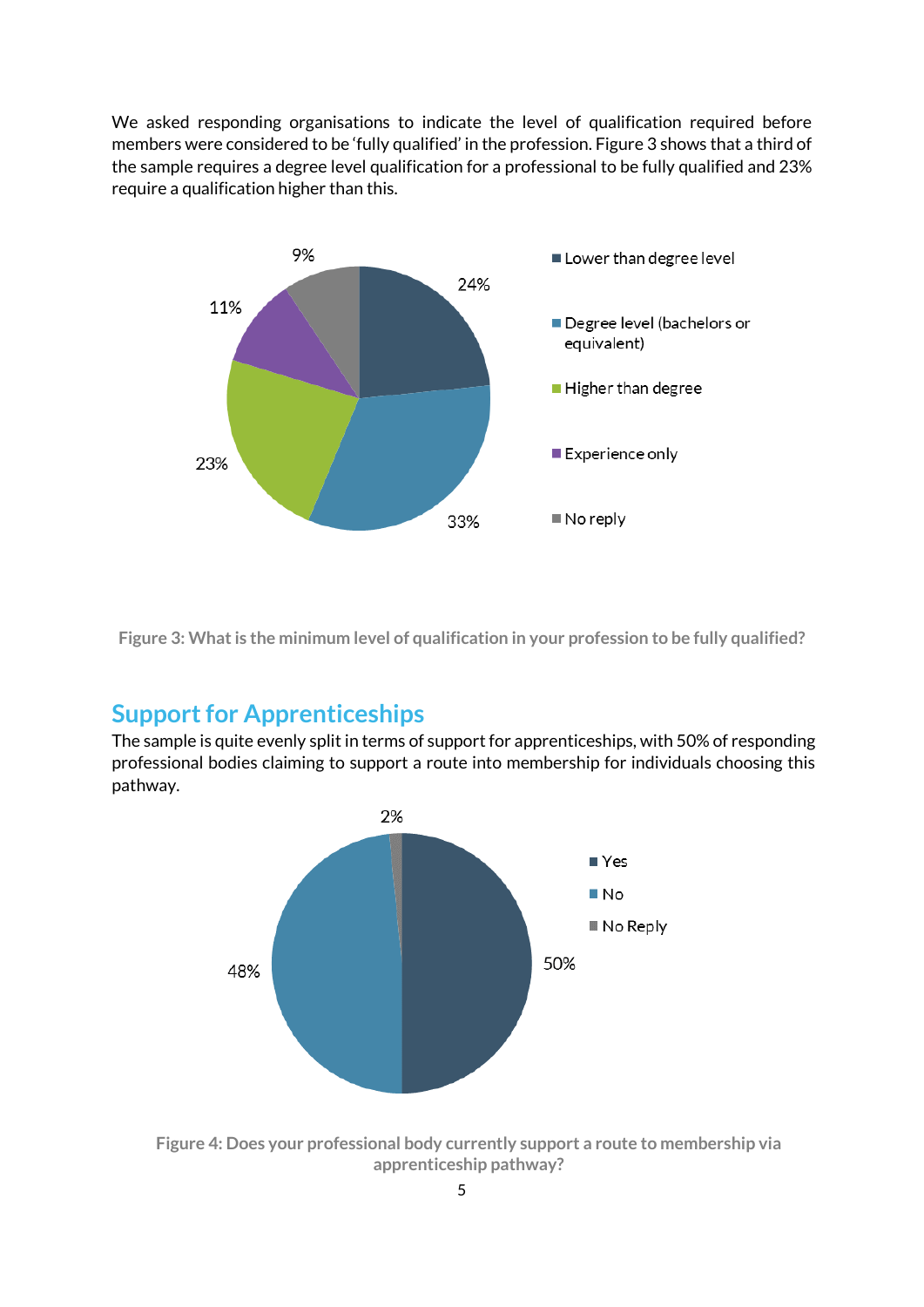Figure 5 takes the same data, but segments it by sector. Respondents from *STEM* and *Business and Finance* widely support apprenticeships as a route to membership, with nearly three quarters of organisations in the *STEM* sector and two thirds in the *Business and Finance* sector doing so. The *Medical/Health* sector, on the other hand, is much less likely to support this route, with only 14% of organisations currently supporting apprenticeships as a route into the profession.



**Figure 5: Does your professional body currently support a route to membership via apprenticeship pathway? By Sector**

When looking at support for apprenticeships by size of membership, Figure 6 shows that the larger organisations are more likely to offer this route to membership.



**Figure 6: Does your professional body currently support a route to membership via apprenticeship pathway? By size**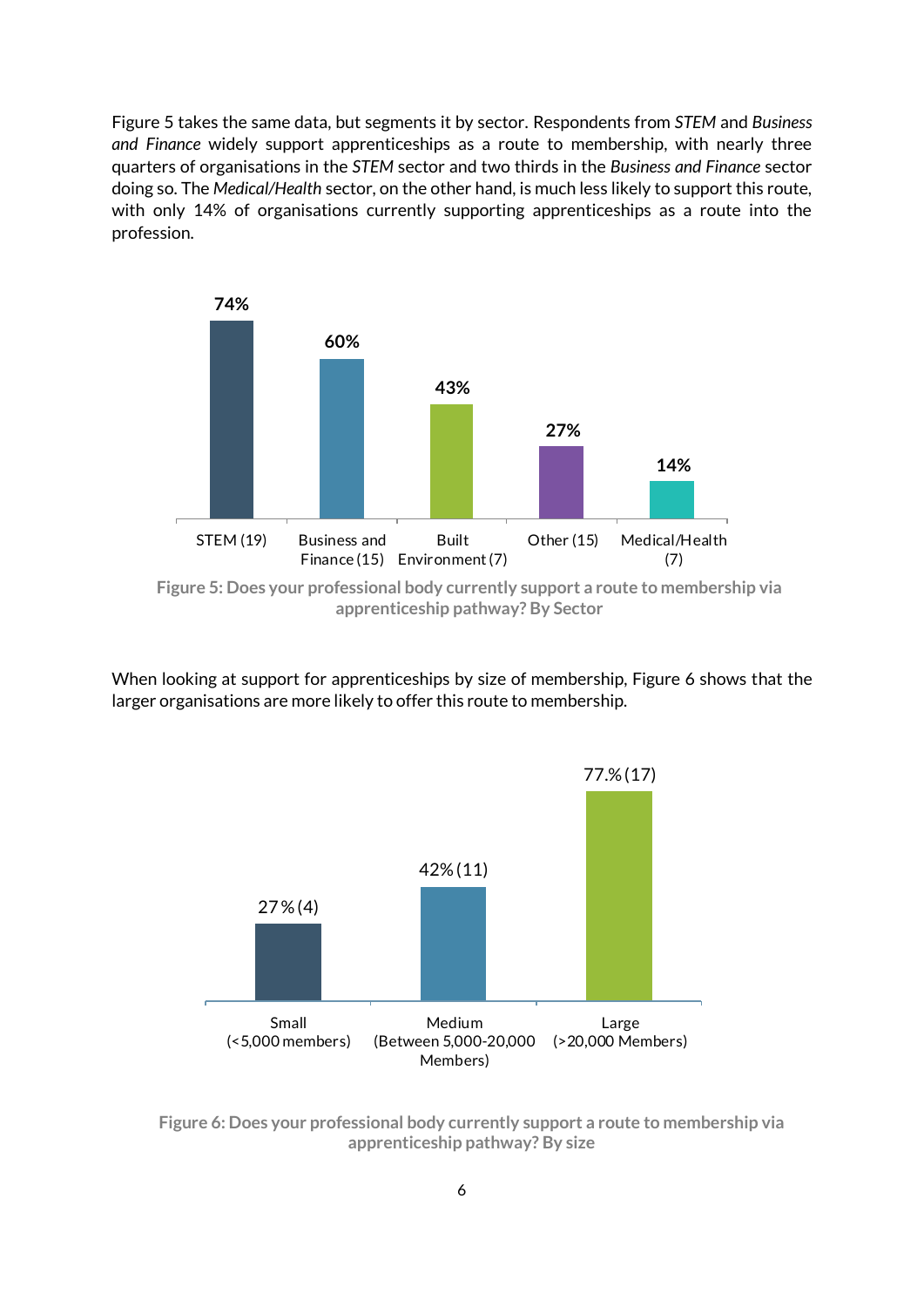The respondents were then asked to rate how important apprenticeships are to their professional body. Figure 7 shows the results as segmented into sectors. Here we can see that respondents from *Medical/Health* professions do not consider apprenticeships to be important to their organisation (86%) whereas 58% of *STEM* respondents view them as important.



**Figure 7: How important are apprenticeships to your professional body?**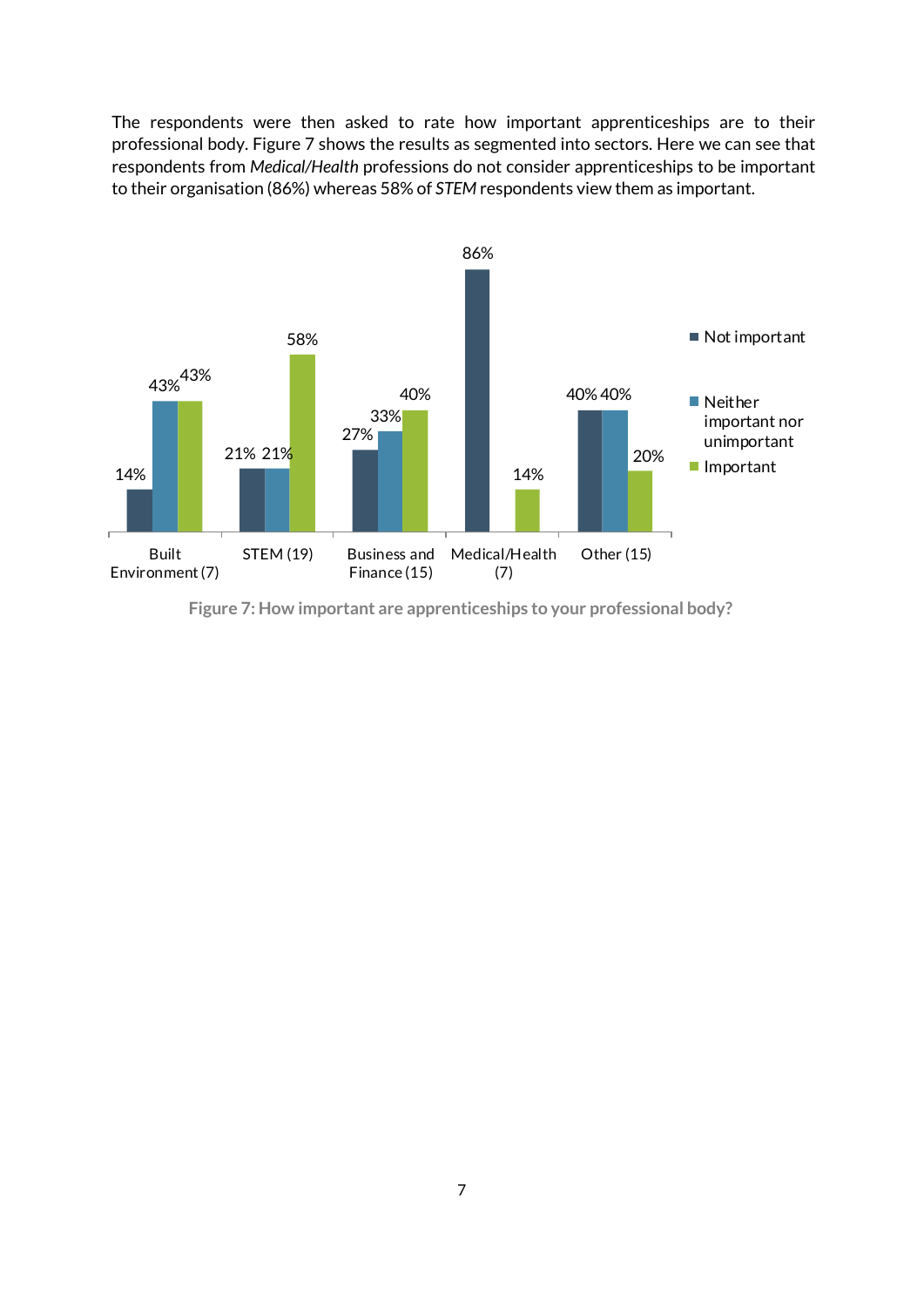When asked how this level of importance had changed over the last 5 years, the *STEM* and *Business and Finance* sectors reported the most substantial change, with 42% and 33% of organisations respectively seeing *A lot of change*. These are followed by the *Built Environment* sector, where 57% of organisations report some change. The *Other* and *Medical/Health* sectors report the least change, with 20% and 29% of organisations seeing no change in the importance of apprenticeships.



<span id="page-13-0"></span>**Figure 8: Has this level of importance changed in the last five years?**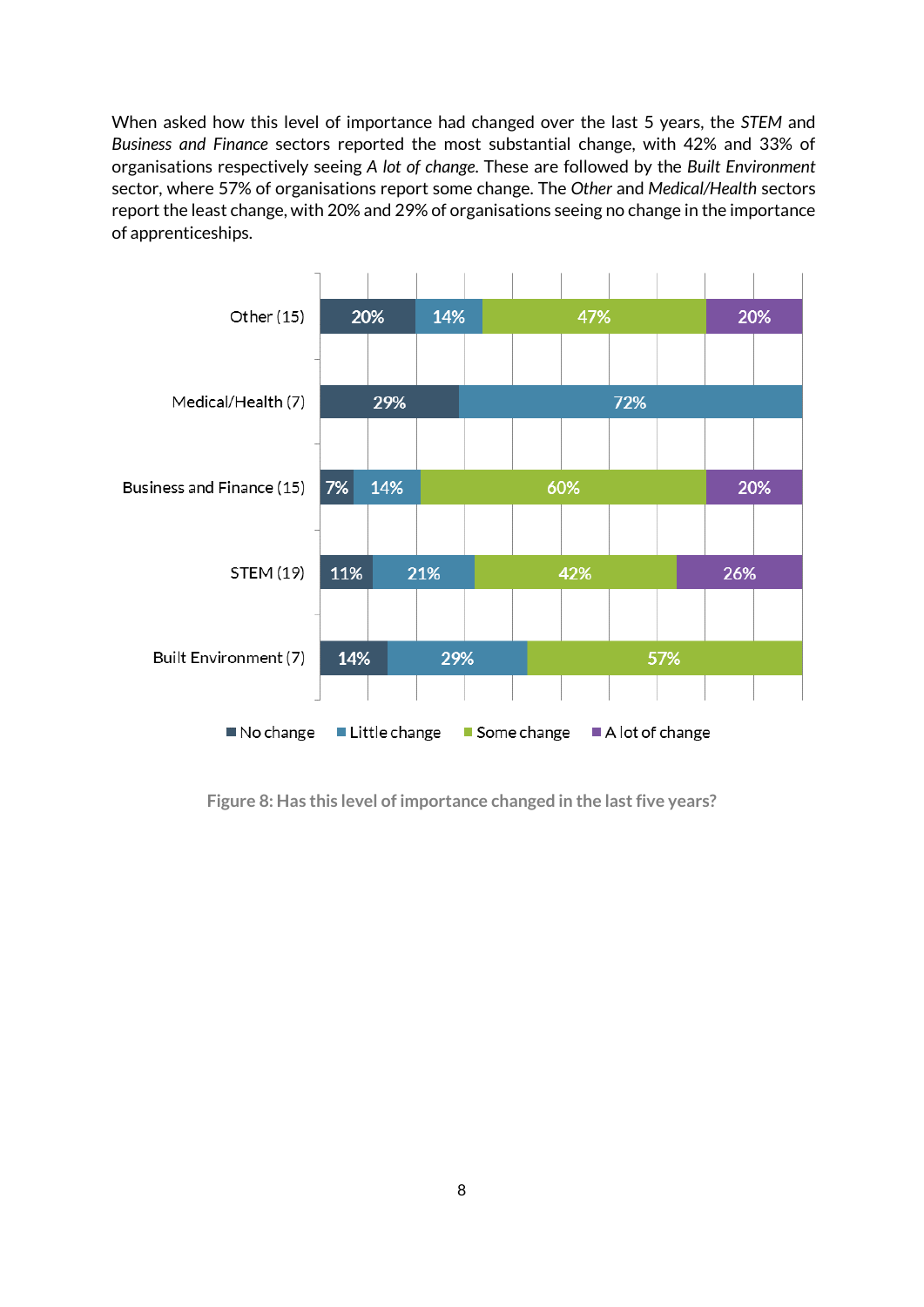Figure 9 shows responses to a question that asked those participants who support apprenticeships as a route to membership to compare the decision making process of applications to other routes. Commonly, decision making for apprenticeship based applications takes as long as for applications based on other routes to membership. However, in STEM, this tends not to be the case as 7 (50%) organisations in this sector felt that it took less time to decide on apprenticeship based applications than on applications based on other routes, suggesting that apprenticeships are more closely integrated into the membership registration structure in these organisations.



**Figure 9: When compared with other routes into the profession, how long does decision making take for apprenticeship applications?**

|                                              | <b>Built</b><br><b>Environment</b> | <b>STEM</b> | <b>Business</b><br>and Finance | Medical/Health | <b>Other</b> |
|----------------------------------------------|------------------------------------|-------------|--------------------------------|----------------|--------------|
| Shorter that other<br>routes <sup>1</sup>    |                                    | 50%         |                                |                |              |
| Same as other<br>routes to entry             | 100%                               | 50%         | 67%                            | 100%           | 100%         |
| Longer than other<br>routes to<br>membership |                                    |             |                                |                |              |
| No reply                                     |                                    |             | 33%                            |                |              |
| <b>Base</b>                                  | 3                                  | 14          |                                |                |              |

**Table 1: When compared with other routes into the profession, how long does decision making take for apprenticeship applications? By sector**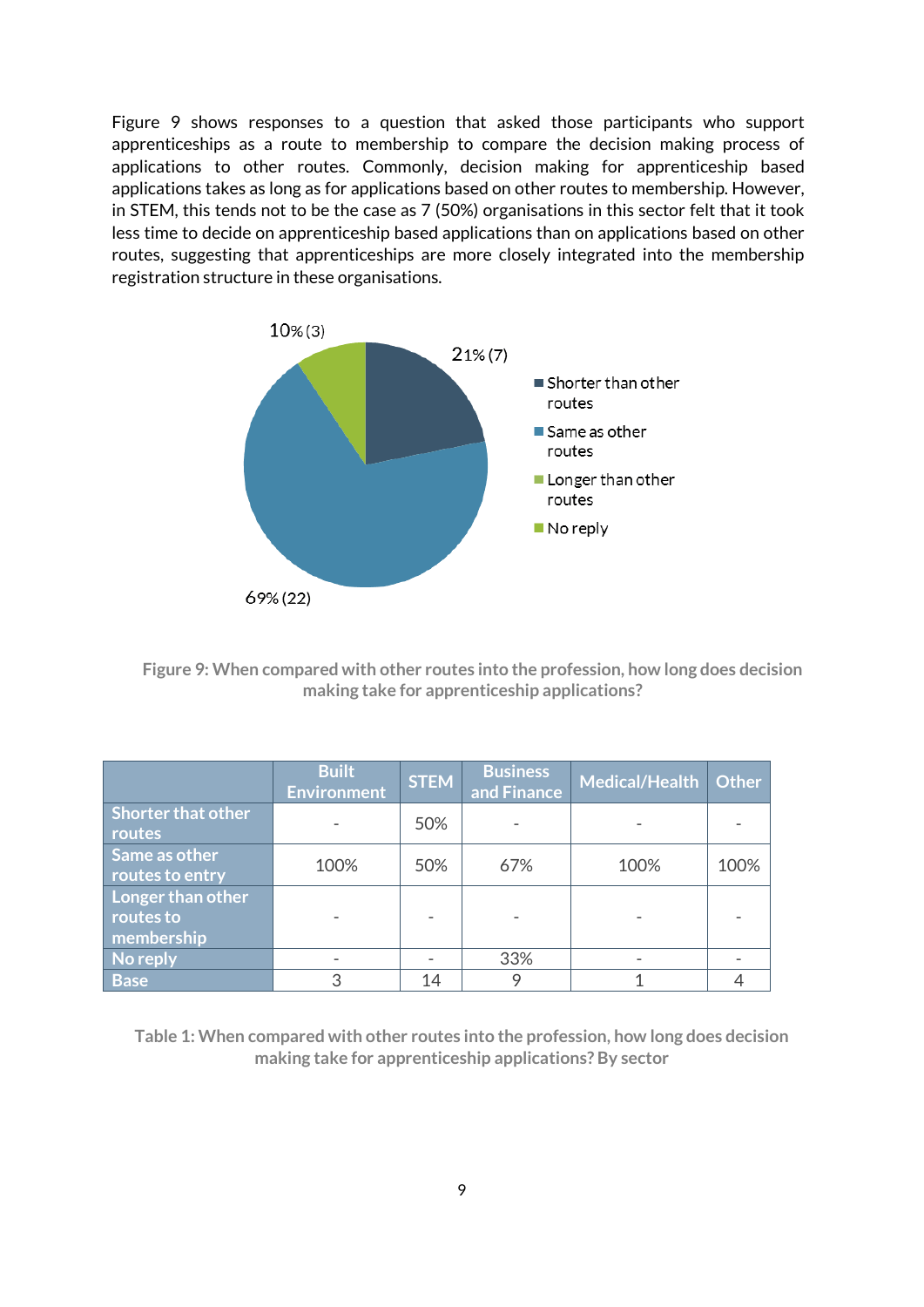#### <span id="page-15-0"></span>**Barriers**

Those professional bodies in the sample that do not support apprenticeships as a route to membership were asked what the main barriers were to doing so. Almost half of the sample (42%) saw the lack of administrative procedures as the greatest barrier, while 32% claim that the apprenticeship scheme does not map onto the organisation's membership criteria.



<span id="page-15-1"></span>**Figure 10: What are the main barriers to supporting a route to membership?**

Those that selected 'other' were asked to specify. All five respondents stated that there was not current apprenticeship offering or set of standards in their sector.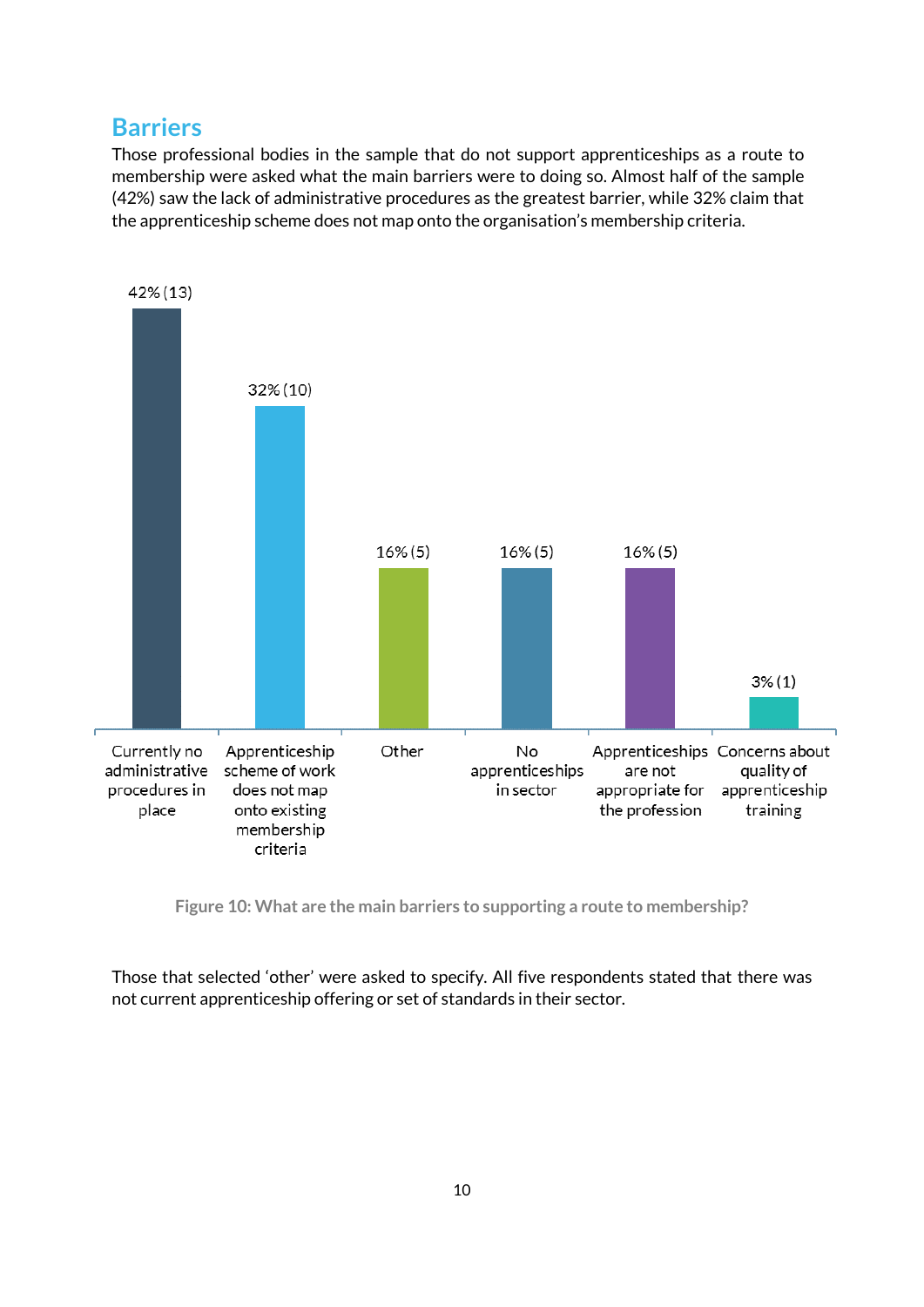These results are also reflected across the sector categories, as shown in Table 2, with the exception of *Medical/Health*. Responding organisations from this sector most commonly cited that the qualification is not high enough for membership and that apprenticeships are not appropriate for the profession as the main barriers to supporting apprenticeship routes to membership. However, these results should be interpreted with caution due to the low number of respondents in this section.

|                                                                                       | <b>Built</b><br><b>Environment</b> | <b>STEM</b> | <b>Business and</b><br><b>Finance</b> | <b>Medical/Health</b> | <b>Other</b> |
|---------------------------------------------------------------------------------------|------------------------------------|-------------|---------------------------------------|-----------------------|--------------|
| <b>Qualification not high</b><br>enough for minimum<br>membership criteria            |                                    | 20%         |                                       | 60%                   |              |
| <b>Currently no administrative</b><br>procedures in place                             | 50%                                | 40%         | 33%                                   |                       | 64%          |
| Apprenticeship scheme of<br>work does not map onto<br>existing membership<br>criteria | 50%                                | 20%         | 50%                                   |                       | 36%          |
| <b>Concerns about quality of</b><br>apprenticeship training                           |                                    |             |                                       | 20%                   |              |
| Apprenticeships are not<br>appropriate for the<br>profession                          |                                    |             |                                       | 40%                   | 27%          |
| <b>Other</b>                                                                          | 50%                                | 60%         | 33%                                   | 20%                   | 18%          |
| No reply                                                                              |                                    |             |                                       |                       |              |
| <b>Base</b>                                                                           | 4                                  | 5           | 6                                     | 5                     | 11           |

**Table 2: Barriers to supporting apprenticeship routes to membership by sector**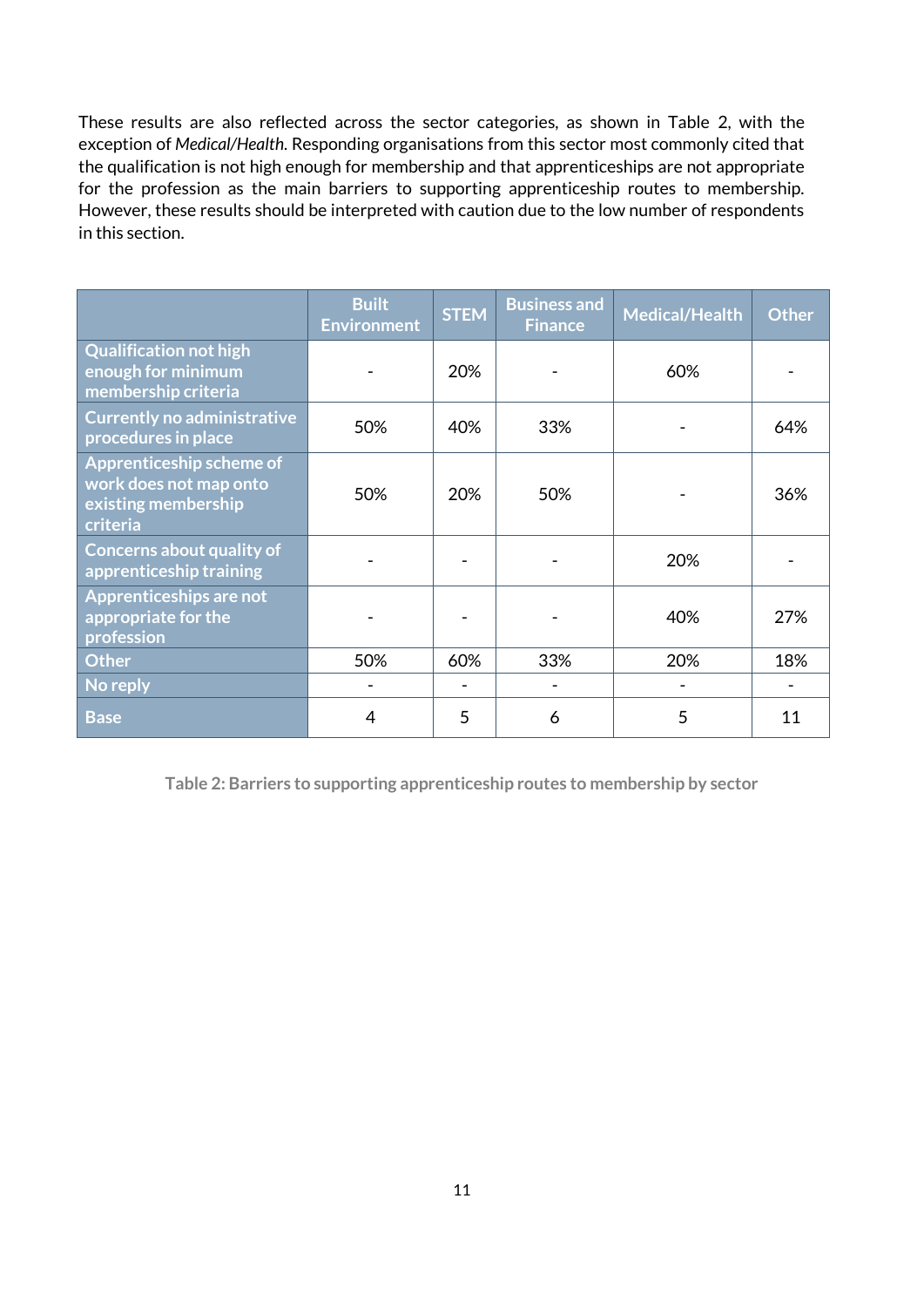### <span id="page-17-0"></span>**Trailblazer**

As shown in Figure 11, not all professional bodies in the sample are aware of the Trailblazer programme, yet 70% claimed to have heard of the initiative.



**Figure 11: Are you aware of the Trailblazer programme?**

Figure 12 shows the same question as segmented by sector. While almost all organisations in the *STEM*, *Business and Finance* and *Built Environment* sectors are aware of the Trailblazer programme (89%, 87% and 86% respectively), the *Other* and *Medical/Health* sectors are much less aware of it (40% and 29% of organisations respectively).



**Figure 12: Awareness of Trailblazer programme by sectors**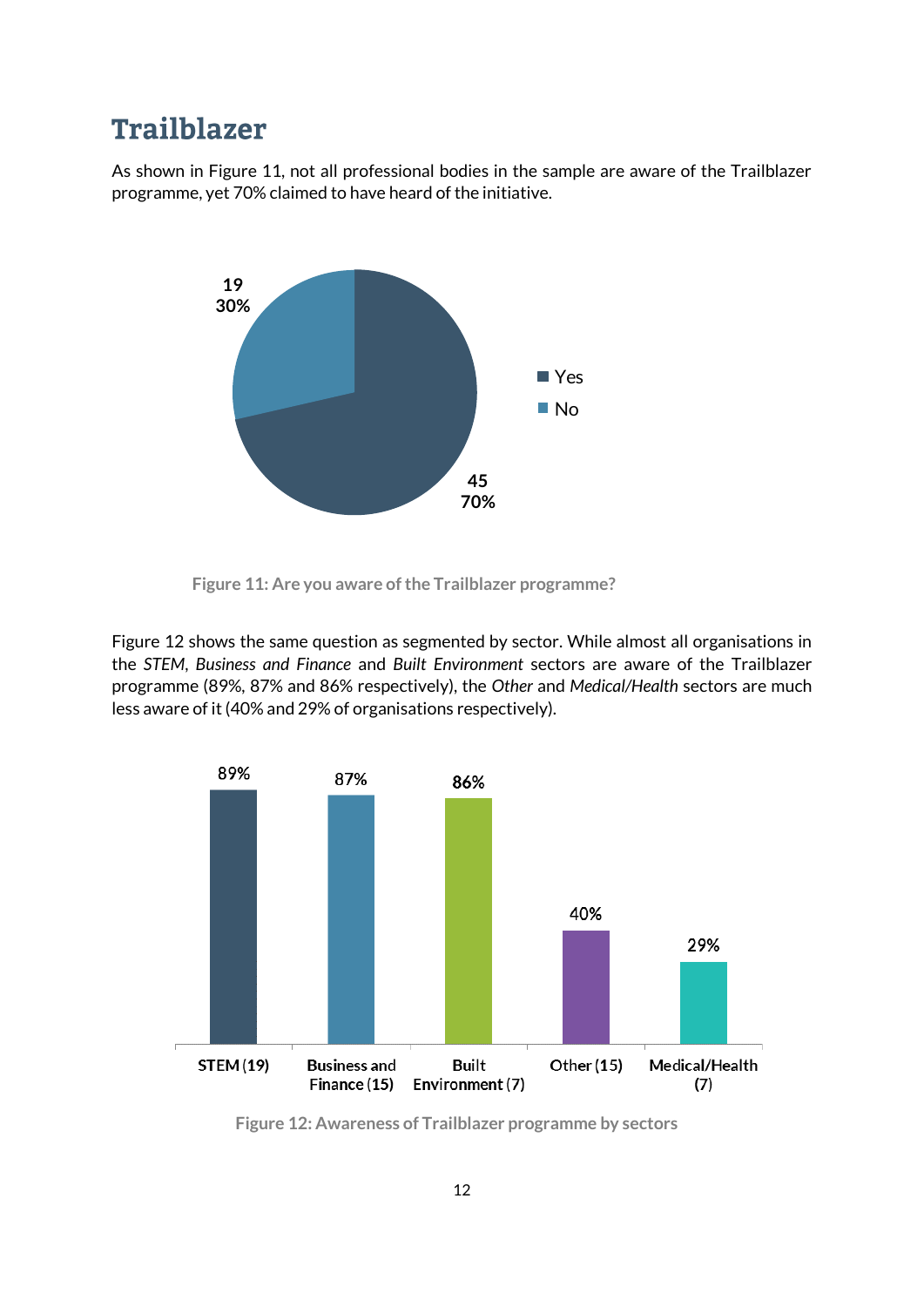#### <span id="page-18-0"></span>**Setting standards**

42% of the sample has been involved in setting standards for apprenticeships outside the Trailblazer programme, as is displayed in Figure 13.



**Figure 13: Outside of the Trailblazer programme, have you ever been involved in setting standards for apprenticeships?**

We then asked about level of interest in setting standards. The majority (61%) claim to be *Very Interested* in being involved in the development of apprenticeship standards. This suggests that although most of the sample have not participated in the past (57%), there is a great deal of interest in doing so. This disconnect might be explained by the aforementioned barriers to involvement or perhaps a lack of confidence having not yet been active in setting apprenticeship standards.



<span id="page-18-1"></span>**Figure 14: How interested is your organisation in being involved in the development of apprenticeship standards in your sector?**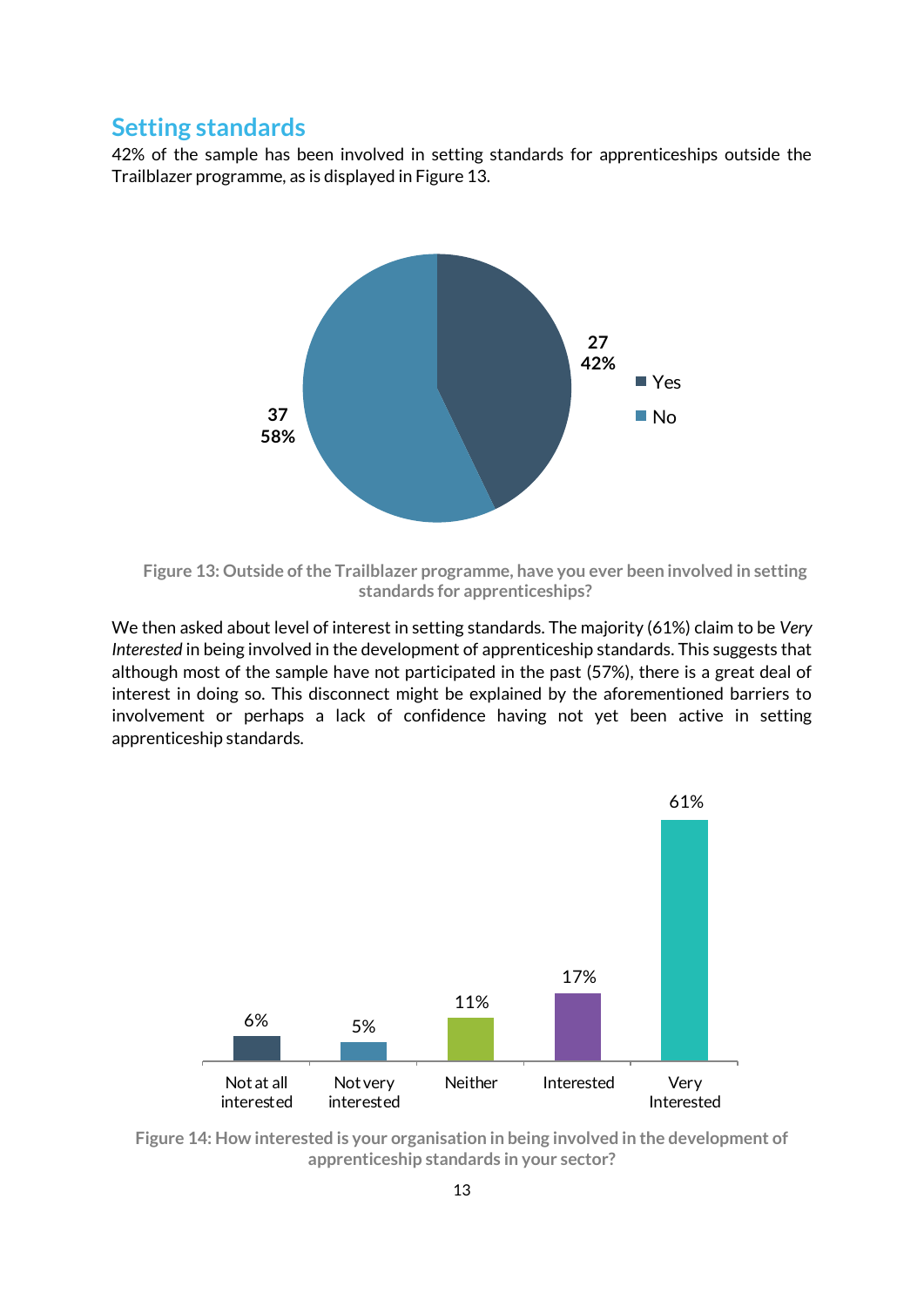Figure 15 shows that fewer professional bodies in the sample were *Very Interested* in embedding apprenticeship standards in their routes to membership than developing the standards, with 53% answering this way.



**Figure 15: How interested is your organisation in embedding new apprenticeship standards in routes to membership within your profession?**

The survey data revealed that around half of responding professional bodies support apprenticeships as a route to membership, and that these organisations are most likely to be either STEM or Business type professional bodies. In addition, it is *STEM* professional bodies which consider apprenticeships to be most important (53%), and where the procedures for dealing with apprentice applications are best integrated into institutional framework of the organisations. On the basis of this small sample, we can therefore suggest that STEM is fairly well engaged in the apprenticeship process. *Business and Finance* are similarly engaged, although to a lesser degree than *STEM*. In sharp contrast, the majority of those organisations which identified as *Medical/Health* professional bodies (86%) in the sample consider apprenticeships to be unimportant.

In terms of barriers, two most commonly cited issues which prevent participating in apprenticeship initiatives were that there are 'no administrative procedures in place' (42%) and the fact that 'apprenticeships do not map neatly onto the membership structure' (32%).

In terms of awareness of the Trailblazer programme, only 40% of *Other* professional bodies in the sample had heard about it. Two issues are worth considering here. Firstly, organisations in the other group tended to be smaller, on average, than the rest of the sample. Secondly, it might also be worth keeping this relative lack of awareness in mind when reading the qualitative analysis of the focus groups. The relatively lower engagement with Trailblazer amongst this group could impact how they conceptualise the current offering of apprenticeships.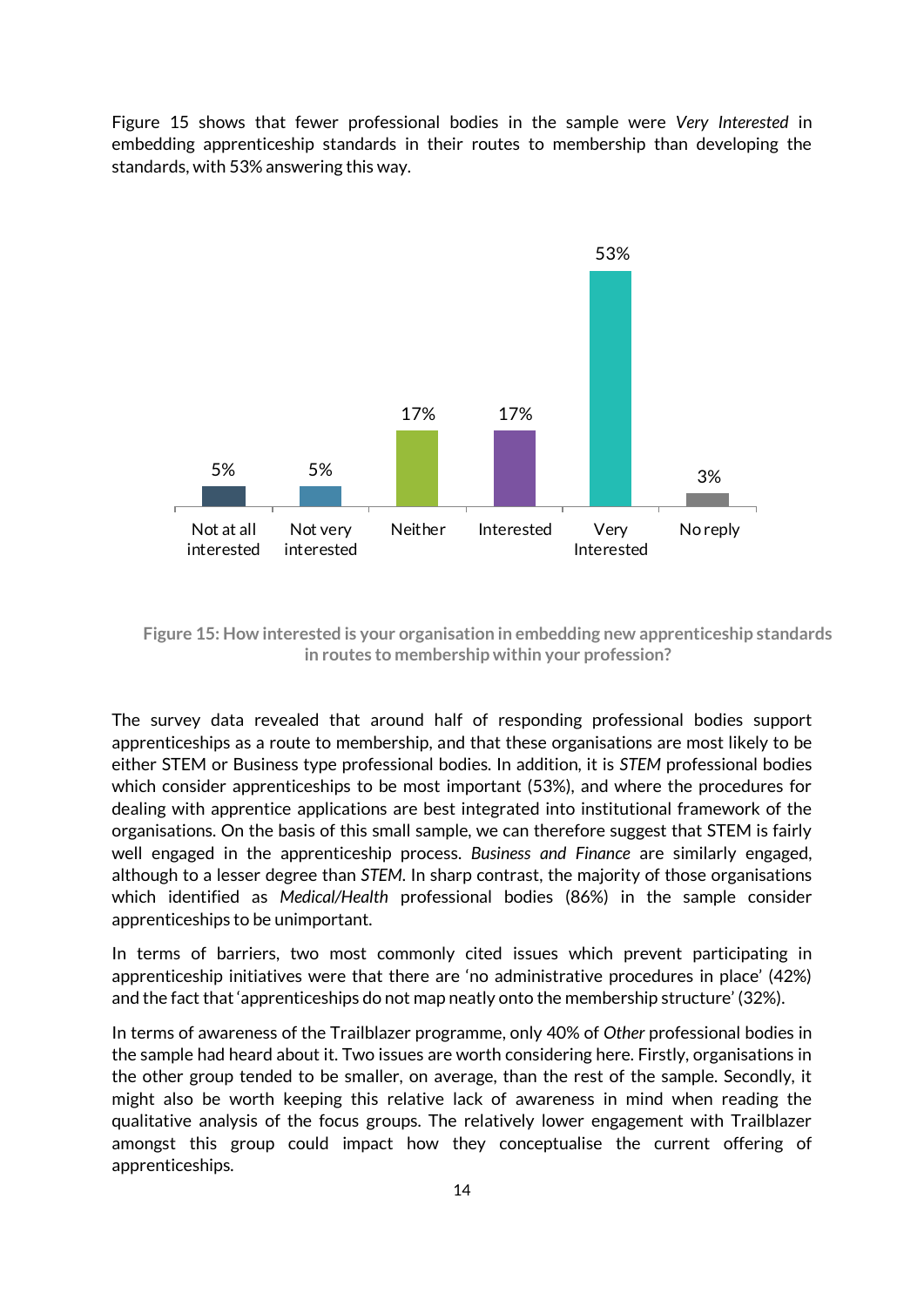### <span id="page-20-0"></span>**Focus Groups**

PARN conducted a series of focus groups of representatives from professional bodies within the 'STEM', 'Built Environment' sectors, and then a collection of different sectors we group together under the title of 'Other', to discuss current involvement with apprenticeships and the Trailblazer programme. During the focus groups, we discussed the respective organisations perspective towards setting and maintaining standards, professional registration and the role professional bodies should take in the current system. The focus groups were recorded and transcribed, anonymised, and analysed thematically. Where the name of the organisation does appear, it is because the context of the quotation makes this necessary. The results of this process are shown below.

### <span id="page-20-1"></span>**Group One - STEM**

.

#### <span id="page-20-2"></span>**Perceptions of apprenticeships**

All the participants thought there are public perceptions of apprenticeships as less desirable qualifications than academic degrees. This is despite the majority of participating professional bodies in this focus group having had long histories of apprentices or technicians within their respective professions. Participants identified a range of different stakeholders who might hold these views, including potential apprentices, their parents, as well as employers.

*It's very much a poor cousin in how it is thought about and how parents think about it as well. We should be doing more as organisations to promote it.* 

*I just think have given vocational qualifications a bad name and we need a real marketing and PR job to be done.*

*We are very interested in terms of protecting the apprenticeship brand and representing the employers' views in terms of what should this apprenticeship standard be.*

A number of participants suggested that further developing the EngTech membership offering<sup>1</sup> at their organisation might help to alleviate this negative perception of apprenticeships because candidates would be getting something more than a qualification. Nevertheless, one respondent acknowledged that perhaps they had not expressed this position very clearly to their potential members.

*What we haven't done so well is to actually have an offering for the Eng Tech level person in terms of what we are beyond the letters after your name and that's the bit that I think we need to work on particularly and if people do see it's not just the qualification that gets them the job, it's getting the professional recognition that will last them a lifetime.*

 $1$  The term EngTech is a professional title which can be awarded to engineering technicians. The post nominal 'EngTech' identifies that individuals have demonstrated particular competencies at a sufficient level to be entered onto the national register of professional engineers and technicians. (See <http://www.engtechnow.com/engtech> )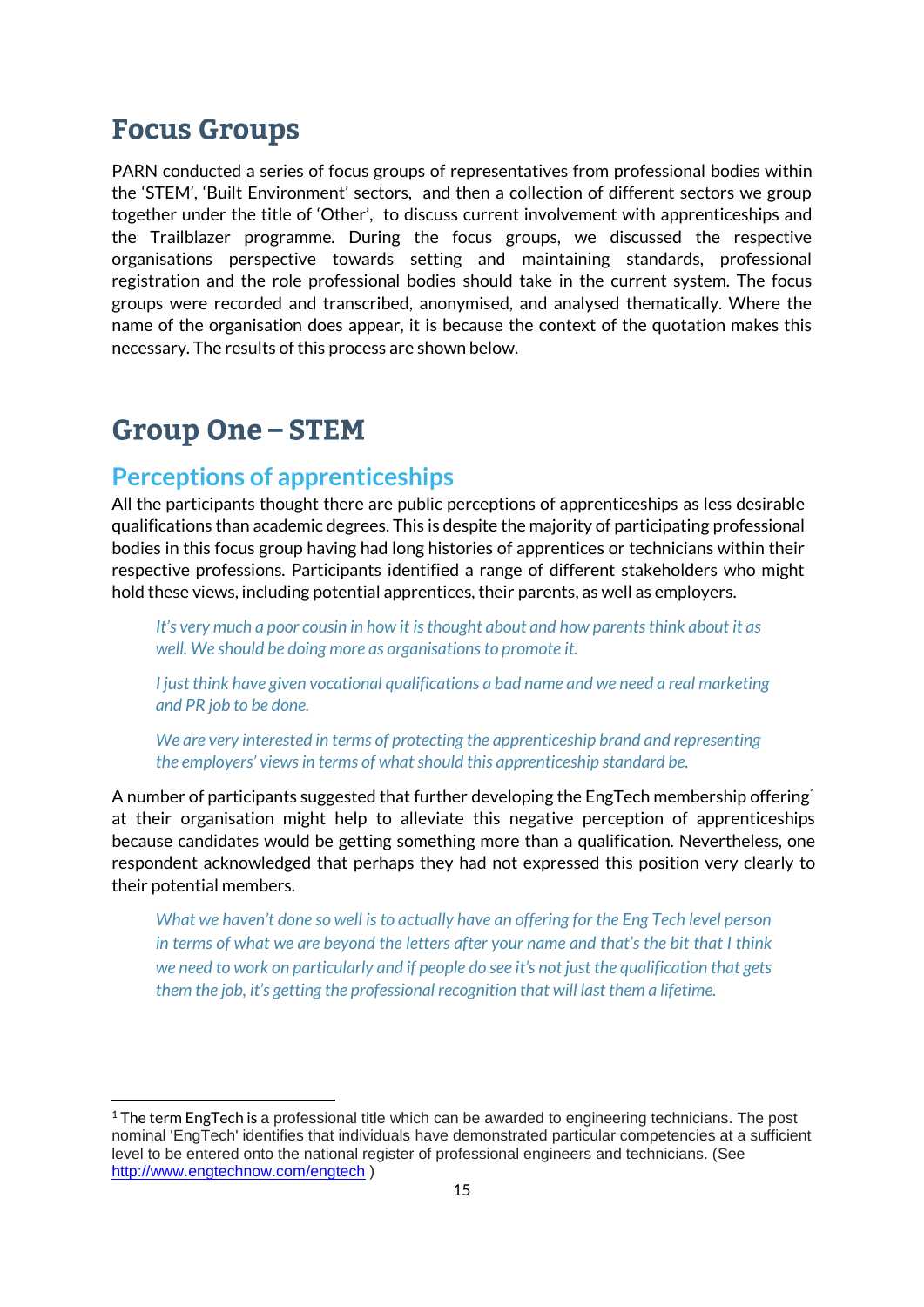#### <span id="page-21-0"></span>**Relationships with other stakeholders**

A number of participants suggested that at times, the relationship between their organisation and BIS could be challenging, which in turn, made the process of engaging with apprenticeship Trailblazers quite difficult. In particular, they pointed to the potential administrative burden and the overly bureaucratic nature of the process. Similarly, several professional bodies noted that the shifting nature of the terms and structuring of engagement, as well as the potential for policy change could at times discourage professional bodies from playing an active role.

*We were told very clearly when we were talking to BIS about the route that we had to take very much a back seat because it had to be employer driven.* 

*...it's very frustrating for the groups where you put something together all week and then the next week that's not valid.*

*I think fatigue is setting in and there is a real danger in actually that we completely damage the apprenticeship brand.*

Other organisations, notably those that had already been engaged with the Trailblazer programme, showed themselves to be similarly aware of the balance of power in the relationships between professional bodies, employers and the sponsoring government department. However, in these circumstances, professional bodies were much more likely to frame their involvement in a more positive light. In these examples, the professional bodies note their lack of executive control, yet acknowledge that the balance of power and responsibility within the Trailblazer group was appropriate, given the strategic outcomes to be achieved, i.e. clearly lead by employers, with professional bodies on hand to steer, or to offer helpful comment and advice.

*There are times when engineering institutions have challenged and have looked to make certain points, but ultimately it is that employer group's Trailblazer so we are still mindful that whatever is created has to be right for that sector.*

*Actually you're giving them all the information that they can make the decision. My fear about - particularly you worded your question around should we be more assertive - is that actually you get the door shut in your face and then they [employers] go off and do their own merry thing.*

*The advice on wording [of standards] was adhered to and it became much clearer, but I did get the impression that they weren't very keen to listen to the experiences that we've had in terms of assessment.*

These excerpts show both that the involvement of professional bodies in the development of apprenticeship standards is very much dependent on strong relationships with employers, as well as a recognition and an acceptance that the state of affairs included the appropriate role for the professional body in these relationships. Indeed, those professional bodies with established connections with employer groups, highlight the need to put forward their perspective delicately, or risk being excluded from the process all together if they are seen as too assertive.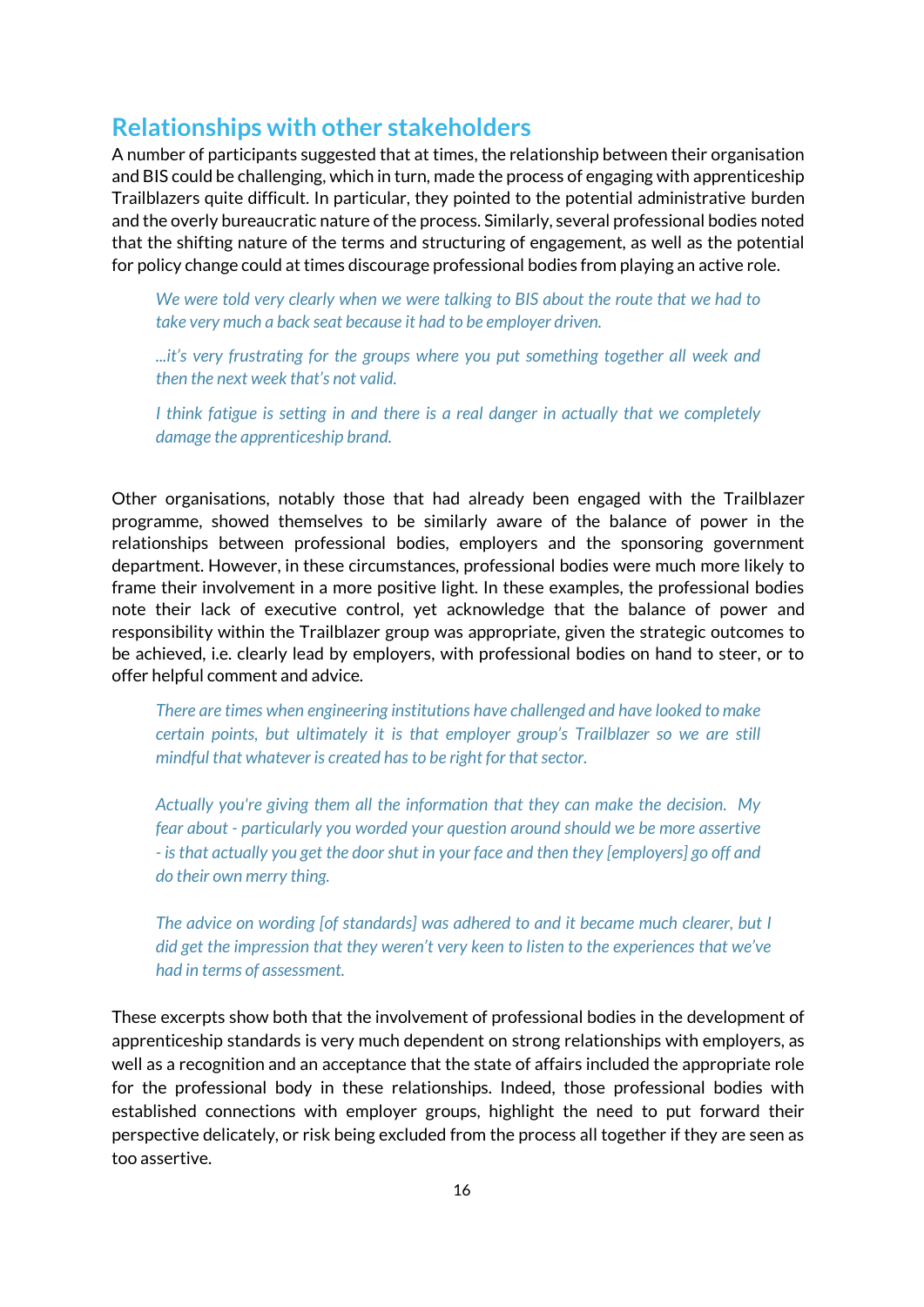#### <span id="page-22-0"></span>**Professional Registration**

There was a general recognition amongst the participants in this focus group that it would be beneficial for apprenticeship standards and qualifications to clearly map neatly onto the registration frameworks at their organisations. For instance;

*I think that's the value of mapping what comes out of that apprenticeship with what professional bodies offer because they have that overarching framework and I can only speak in terms of engineering because the CNI and EngTech levels all have the competencies that underpin them.*

However, there were slightly different perspectives as to how individuals who entered membership of a professional body through an apprenticeship route should progress through the membership structure. Some believed the majority should remain at technician level, as this is where the skills gap currently exists;

*...it maps onto the levels that exist, whether that's environment, engineering or science so I would rather see that we kept it technician level and named the case for what a technician is. That it's a highly valued, important job title*

*There just aren't that number of roles to go round so, again, it comes back to actually we've just got to be careful that we're not advocating that Level 4 or 5 is the place to be because there just aren't enough roles to go around.*

By contrast, others felt that apprenticeships should be an initial entry point to the profession, but then these individuals would be encouraged to further their career and thus achieve higher membership status; equivalent to those who entered via degree.

*…we hold the register of chartered [professionals] and we will be looking at a technical technician level qualification in relation to that, possibly to do a so we want to create something that is seen as equally valuable in lieu of the path of a graduate. So they end at a point where they basically coalesce.*

Other participants felt a balance between these two positions was appropriate. It was both necessary to promote apprenticeships, but at the same time, maintain a good distribution of people in the various roles, so that there should not be an expectation that all would progress to higher levels.

*It is that balance as well of promoting Engineering Technician status as an incredibly valued standard in its own right whilst demonstrating, for those that are looking to progression, how that can potentially be the first rung on the ladder towards incorporated and chartered engineer status later if you wanted it. And it's that fine line of balancing the two.*

*But it should also be for those people who enjoy the technical aspects, how they can improve other skills that can go deeper rather than broader and I think that's the trick.*

*Because we could alienate an awful lot of learners who do a very valuable job, and actually might not want to progress any higher than what they're doing, by advocating chartered and higher level programmes.*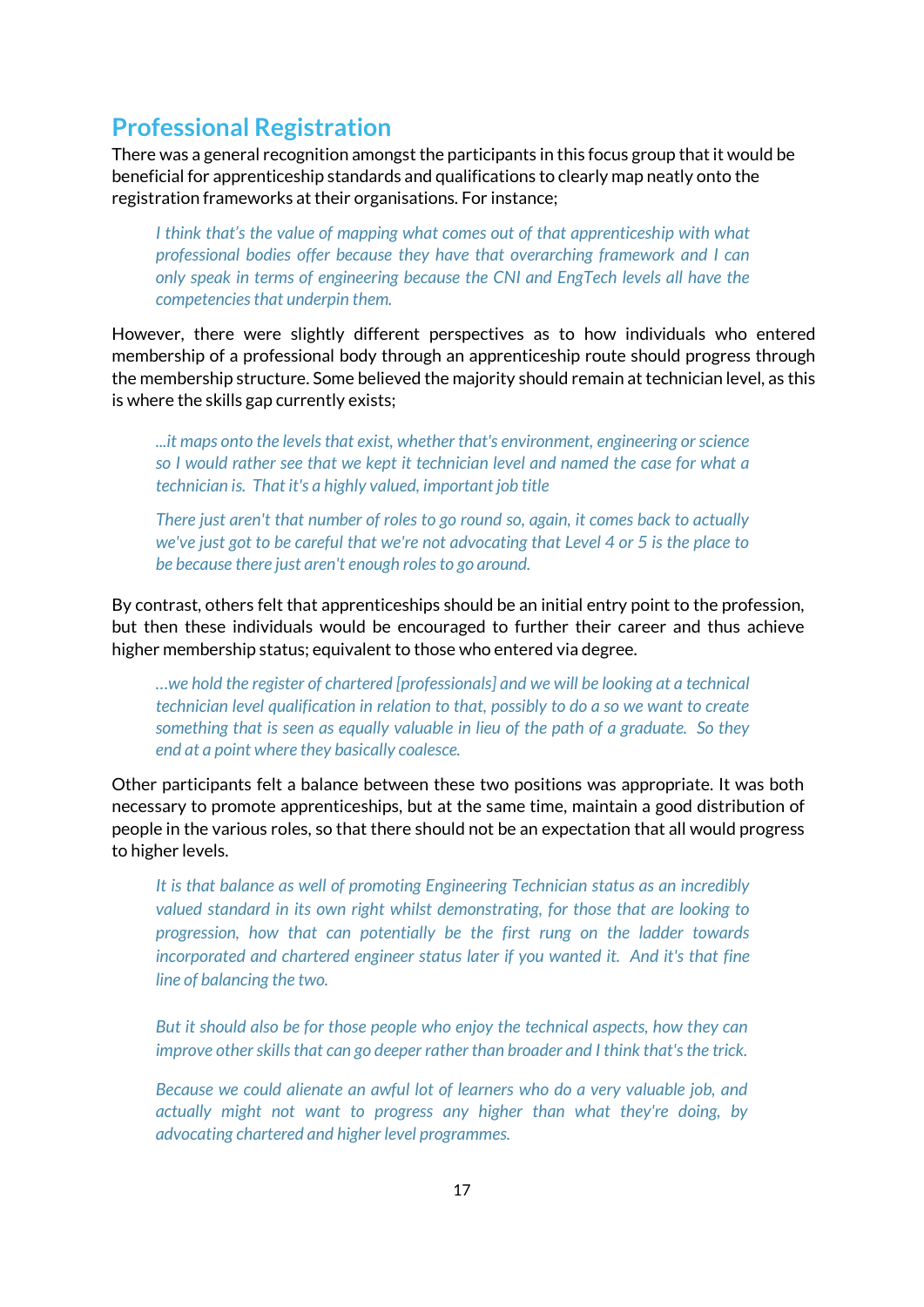The views captured here represent an odd contradiction which comes with the technician grade of membership. By promoting 'technician' as an end in itself, these organisations might be institutionalising a countervailing pressure against the notion of progress to the upper levels of the professional body membership.

#### <span id="page-23-0"></span>**Professional Body Role and Motivations**

Most participants suggested that professional bodies had a unique role in the development of apprenticeship standards. They saw themselves as being independent organisations that could act for the benefit of their sector and are less motivated by short-term gains implied by a free market for goods and services within which traditional business operates. The view was that if Trailblazers were entirely employer led, they may end up being captured by a small number of large, well-resourced employers that have the capacity to engage in the Trailblazer process, at the cost of the smaller voices of SME's. Moreover, participants were quick to point to their role as centres of knowledge, and their ability to draw on the expertise of their membership in setting standards. As such, they felt particularly well placed to participate.

*...professional behaviours are just as important as everything else, they are a key part of it to make them understand that it's not just this skills and knowledge, it's how they do it and making that a part of the apprenticeship is one of the best parts of these Trailblazers.*

*The public are not necessarily in a position to make that judgement, whereas if you say we're a professional body and we are licensed to do this then it gives it that extra help.*

*We can really then pull out the competencies on the UK framework and ensuring that the standards then map to that. It is a fine line but it has depended on certain groups.*

The further key motivator for most of the professional bodies present was that their respective sectors had major skills gaps and a need for qualified individuals with both knowledge and experience. The group also touched on the incentive for professional bodies in that it would tap into new markets that would in the future become members of the organisation.

*Quite a lot of employers find that an academic qualification isn't enough for when they get out into the real world, so apprenticeships are a great way of attracting talent we would otherwise miss.*

*We think that's going to be essential for drawing in the talent that's required and to accept as widely as possible. I think inclusivity comes into it as well, just to say that realisation that graduates route isn't necessarily giving employers what they are looking for.*

*Ultimately we are a membership organisation and we are there to support our existing members but with key drivers to grow our membership.*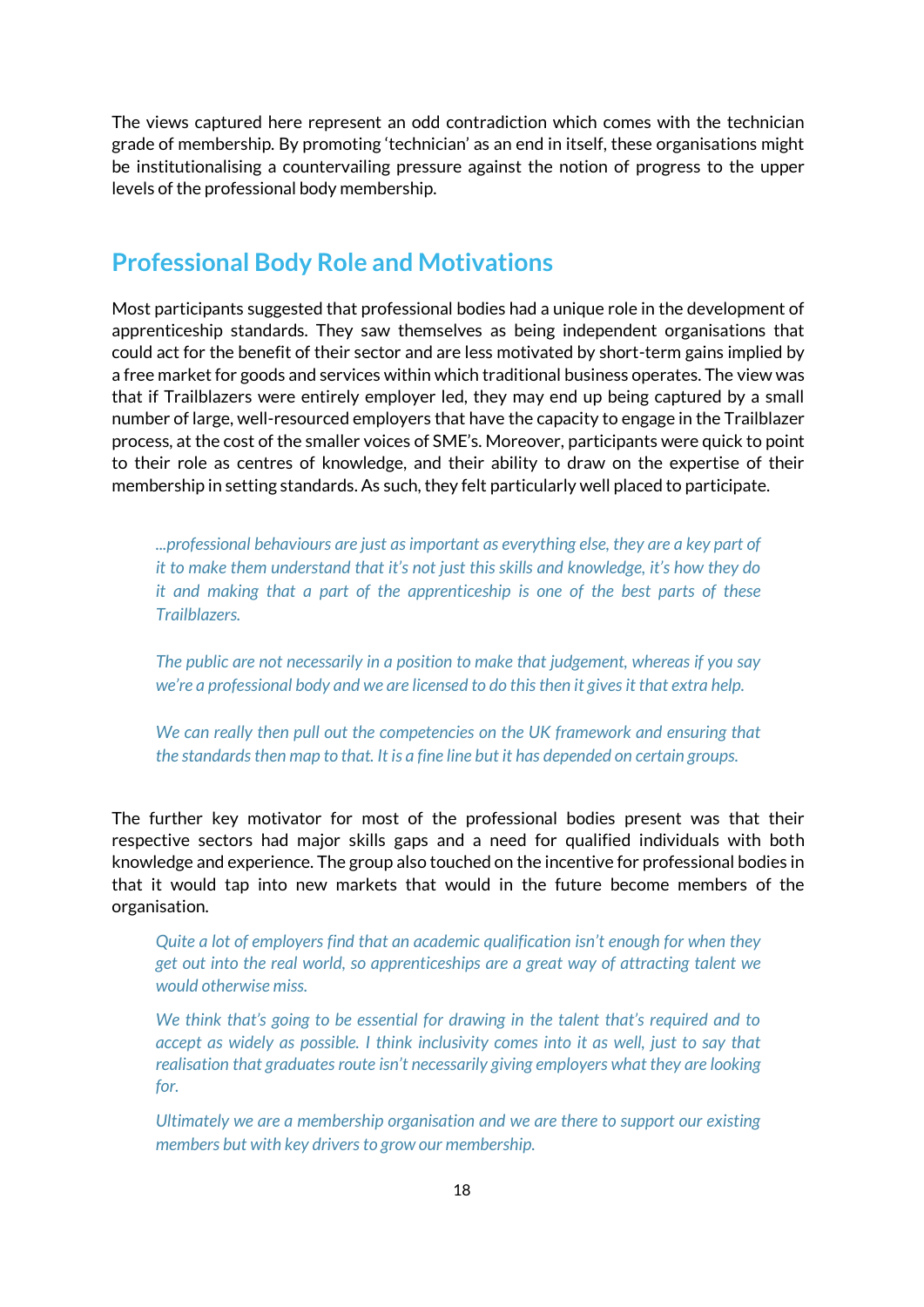Other organisations, however, understood the potential for apprentice members differently. In one example, the individual explained that because apprenticeships were not seen to be a significant market driver for them, they had not been hugely motivated to participate.

#### *Apprenticeships have always been led by the sector skills councils. There hasn't necessarily been the obvious tie in with professional bodies and for us; it wasn't a major market.*

Here we see how the dual and sometimes contradictory role of professional bodies, as promoters of the public good, and as democratic membership organisations, can be seen to influence an organisation's willingness, and perhaps ability, to engage with the development of apprenticeship standards. This might suggest that the fact that professional bodies in particular are also membership organisations has an impact on their level of involvement. Although the organisations remain independent and work in the public interest, the interest of the members and growing membership is always a consideration.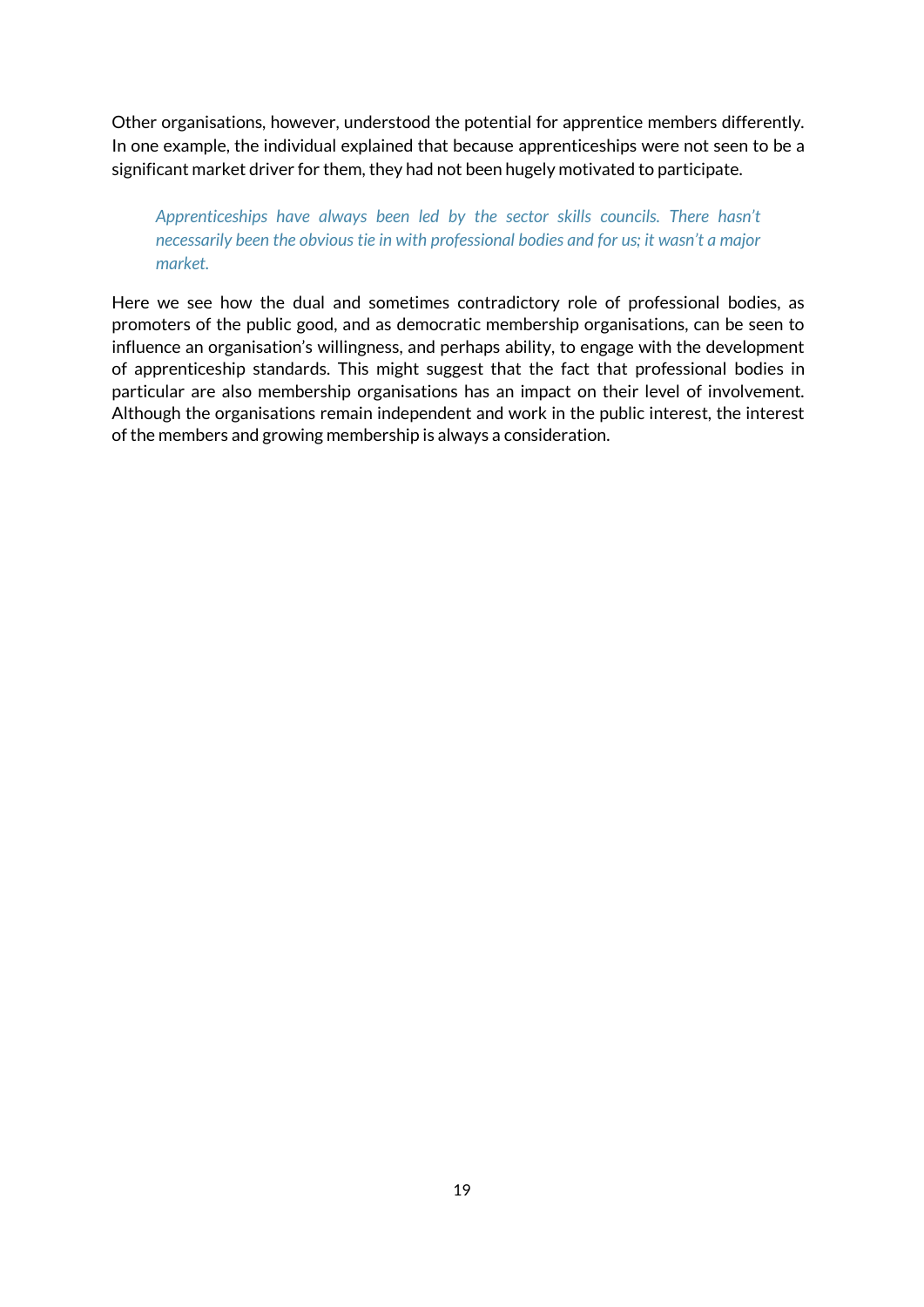# <span id="page-25-0"></span>**Group Two-'Other'**

#### <span id="page-25-1"></span>**Perceptions of apprenticeships**

As was the case in Group One, a central component of the discussion about perceptions of apprenticeships was the issue of their not being as highly acclaimed as academic degrees. Some participants suggested that the reputation of apprenticeships as inferior to degrees would pose a challenge in actually getting people to sign up to apprenticeships. There was an agreement within the group that the general public did not hold apprenticeships with much value. Parents were again identified as key to young people's views about apprenticeships. Moreover, the term 'apprentice' was felt to hold negative connotations.

*Our biggest challenge is, of course, persuading parents because they are the key influencers that I think a lot of us forget about when dealing with younger people.* 

*Maybe perception because I think we would perceive apprentices as being a younger and therefore lower set-up that isn't necessarily going to lead to someone going to get a degree.* 

*I* want to find a word that describes people that have got the same level of *competence and knowledge as somebody who did it through traditional academic routes, but who did it differently. But terminology that doesn't feel derogatory or doesn't feel- and I can't think of anything.* 

In addition, some participants described negative connotations associated with apprenticeships from within their profession specifically, perhaps extending to the professional body itself. For example;

*At one point, for about two weeks, we were talking about Vocational Qualified [*professionals*} and everybody say, no, no, can't do that.* 

*It's all Masters [qualifications] because we feel, or get the perception that, we need that higher level of education.*

This creates a barrier that might be more pertinent for these sectors outside of engineering and technology. Here, many professional bodies lack a well-worn route for apprentices to enter the membership grades of the organisation which is equivalent to the role played by the term 'technician'. Nevertheless, almost all participants agreed that their members' views about introducing alternative routes into the profession played a part in their orientation towards apprenticeships. As a result of the existing perception of apprenticeships as being 'lesser' than degree qualifications, as set out above, the participants in this focus group were sensitive to the notion that their 'Full' members, 'Chartered' members and 'Fellows', who have all been to university and achieved at least a first degree, might potentially view the registration of qualified apprentices as 'dumbing down' the profession. Thus, the necessity of maintaining this sensitivity to members' views about sustaining the integrity of the profession appears to play a role for some professional bodies in their hesitance to accept apprentice members. By implication, organisations with this view are unlikely to become involved with the process of the development of standards for new apprenticeships. However there is a conflicting view, given that many professional bodies claim to be seeking greater diversity within their profession.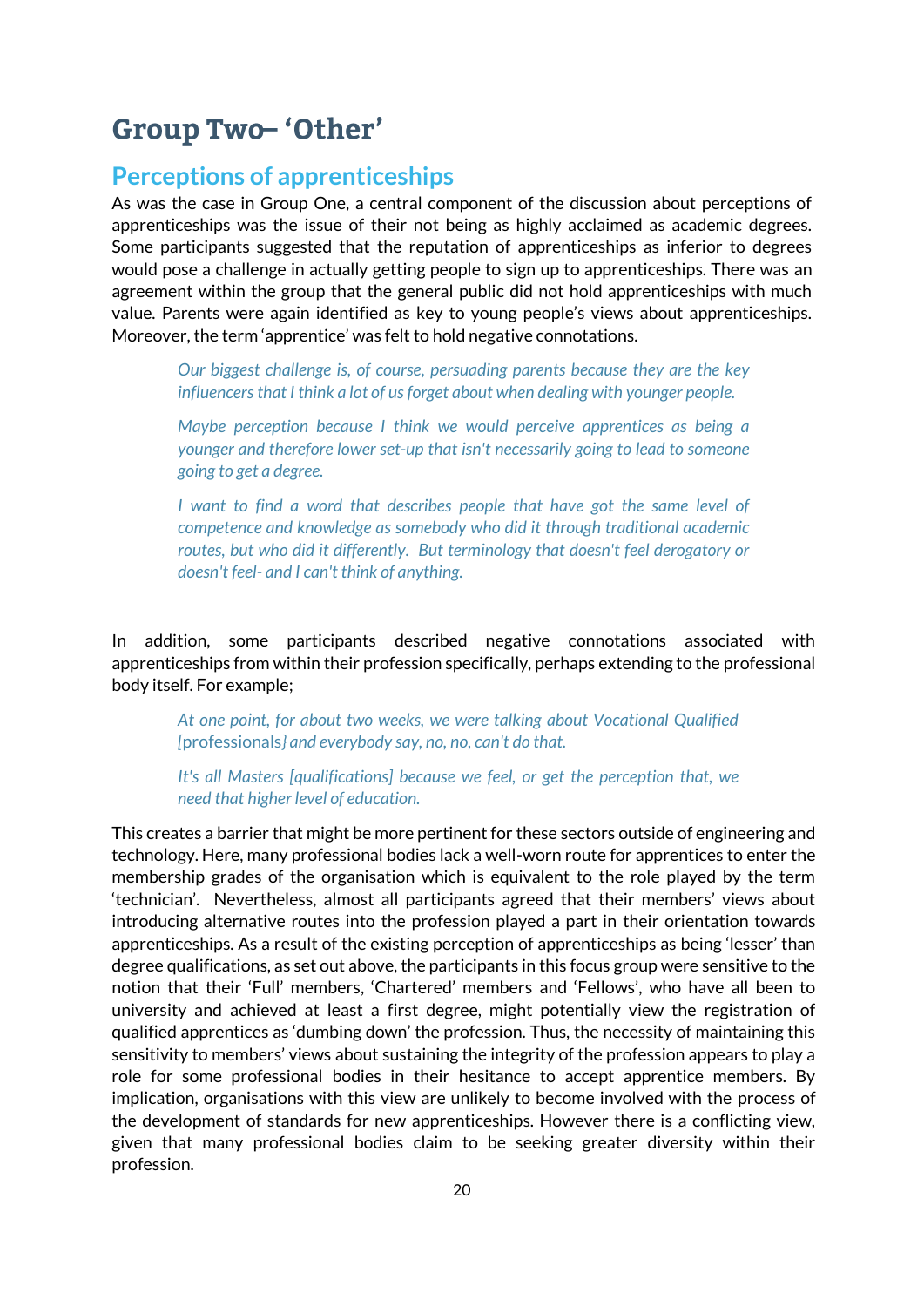#### <span id="page-26-0"></span>**Relationships with other stakeholders**

Many of the participants in this focus group claimed that the difficult relationship with certain gatekeepers in the process of developing apprenticeships had prevented their involvement. This was linked to the potential time and resource spent on producing an apprenticeship scheme, only for it to be rejected. Some participants added that they were cautious due to the continuous change in apprenticeship funding and structure by the government which could leave them having had their time and efforts wasted. This view was particularly keenly felt, given the proximity of the 2015 General Election at the time during which the empirical portion of this research was carried out.

*We've been involved with an employer which got a coalition of other similar organisations together and professional bodies, and it all looked fine but BIS said no. And I think they were really disappointed and now they feel really disheartened.*

*My concern is that, will the rules be changing, because we're a small organisation, who find it very difficult to understand what the rules are and that they keep changing.*

*If this is going to be changed again in two or three years' time, it's the amount of effort that we'll put in, the amount of intelligence we'll spend on it, the amount of integrity in terms of getting our members as individuals but also employers getting all those people together.* 

#### However, one organisation, although citing some of these challenges, noted that as the process is employer led, it runs fairly efficiently and ultimately is worth doing:

*You see a government backed process and you expect there to be lots and lots of meetings etc…but because it's driven by business - and in our area, big corporations, they don't want to be messing around with having tens of meetings they tend to keep it quite brief and quick.* 

*It was all employer-led and thankfully they saw sense and the final rules for Trail Blazers, professional bodies were acknowledged. So, we've been working with the employer group to make sure that what they create fits.* 

*I think, given that both government and employers pick up the tab, then yes, they should certainly have a big say.*

These comments above from the Chartered Insurance Institute (CII) undoubtedly suggest something quite localised about the relationship between this particular professional body and the relevant employers. As the insurance sector has several large employers who are able to engage and fund apprenticeships, and with the very strong relationship between the employer groups and the Institute, it might be said that this professional body has been well supported in becoming involved in developing apprenticeships. The fact that the insurance industry is already 'well invested' in apprenticeships due to a large proportion of professionals arriving to the sector via routes other than traditional academic ones, might also be a reason the CII are less affected by the challenges felt by the other organisations. For instance, where other professional bodies may be cautious due to the possibility of their apprenticeship standard being turned down by BIS having galvanized sometimes reluctant employers, CII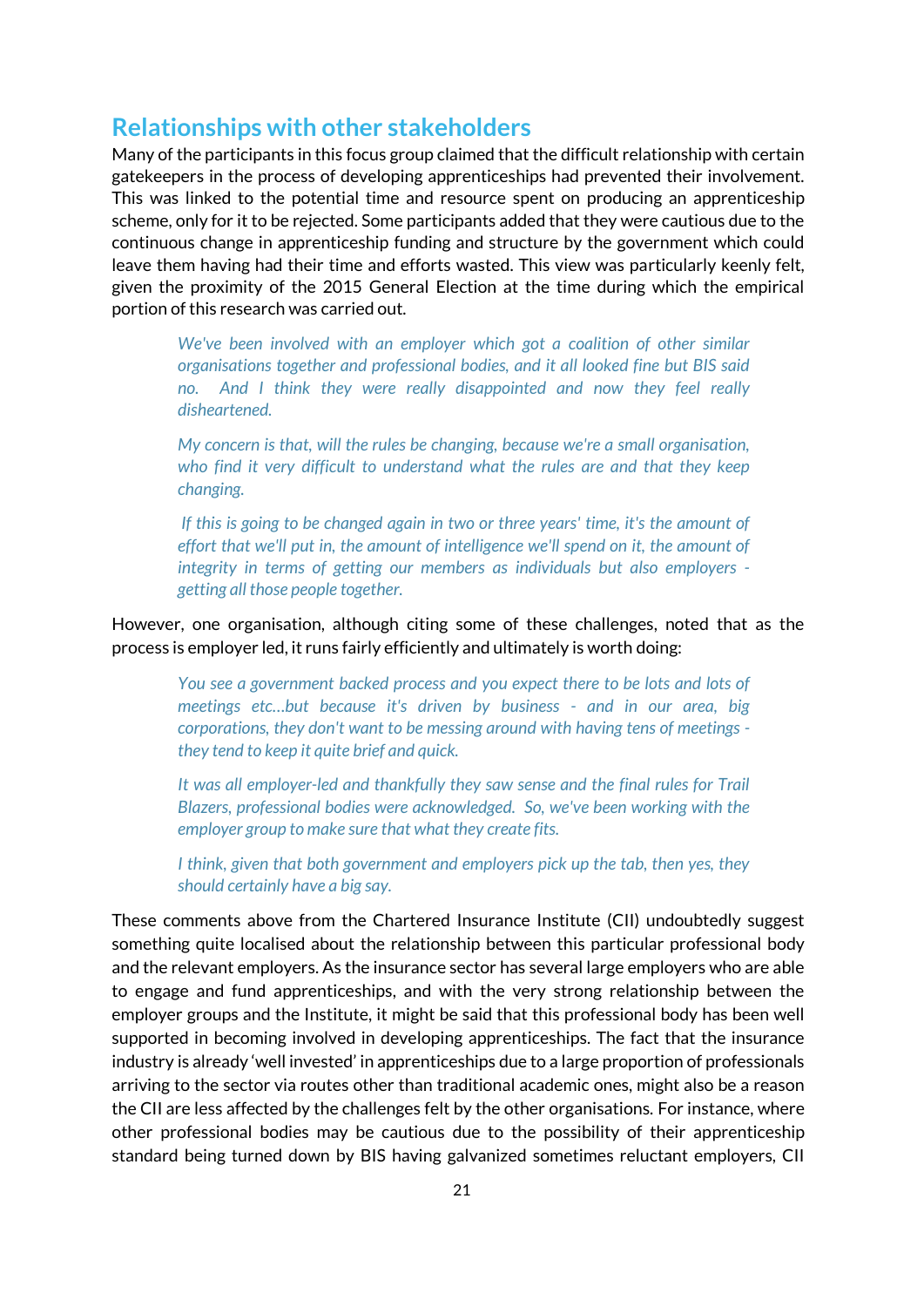have enthusiastic stakeholders who see the value in pursuing this route even with some rejections. In such cases, the impetus already exists in this sector, and so the process does not require the resource to develop support in the first place. Being turned down is therefore less of an issue, as both the organisations members, and the employers in the sector are already advocates.

#### <span id="page-27-0"></span>**Professional Registration**

Most of the professional bodies in this focus group did not have well established ideas about how the apprenticeship route would map onto their membership registration framework. This might be attributed to the nature of the sectors represented here. The only science professional body, *The Institute of Physics*, anticipated eventually offering a science or engineering 'technician' grade for people working at a certain level following an apprenticeship.

The other professional bodies were uncertain about the hypothetical issue of how those individuals who complete apprenticeships would register with them as a member, and what they would be working towards. It seems structures are currently absent at some professional bodies to support accepting apprentices into membership or understanding equivalence between experiential training and professional standards. For example:

*The non-professional roles tend to be either occupied by people who are going to use that as, if you like, what we used to call pre-library school training, which is where the graduate trainee comes in. So, the answer is, I'm not sure once you've been a library apprentice, what you then work towards.* 

*For us, that's where the gap is at the moment because we have no way of dealing with anything if it's not a degree with a certificate at the end of it.*

Ultimately, it appears that there is a divide between organisations that consider there to be a glass ceiling for those who have completed an apprenticeship i.e. they can only reach a certain level of membership that is lower than full members, and those that consider apprenticeships to be a first step on the ladder to working their way through the membership grades at the professional body. The participant from the Chartered Insurance Institute offered the following perspective;

*…we wouldn't see it as a barrier. It's a way in. You start your professional qualification journey (CII).*

This disparity between views of a 'glass ceiling' by professional bodies relates to the different perceptions of apprenticeships within sectors. Those professions where traditionally the route to membership has always been through academic degrees appear less likely to consider apprenticeships as holding equivalence to higher education qualifications. As such, these professional bodies frame their responses from the perspective that apprenticeships should map neatly onto their current system as opposed to considering how an experiential competency based assessment can be incorporated into the structure. This position is characterised by rigidity, and the priviledgeing of education, which ulitimately fuels the resistence to being involved in setting apprenticeship standards. The following exerpt illustrates this view;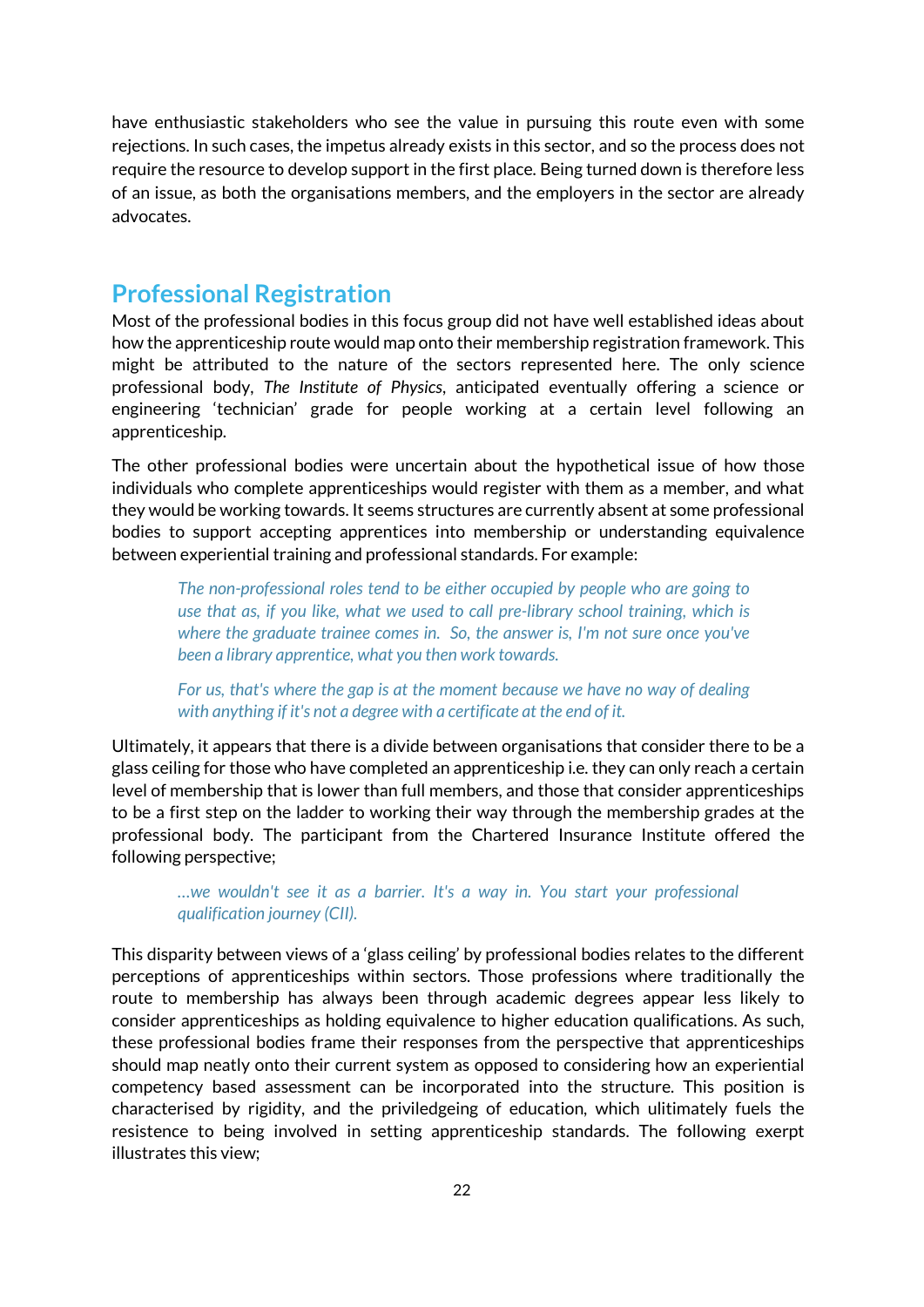*We spent a lot of time in the last five years getting to where we are now with the new model … so at that stage we'd be wanting, if apprenticeships were going to join in, they're going to have to follow what we've done and modify it, rather than try something new.*

#### <span id="page-28-0"></span>**Professional Body Role and Motivations**

Most of the participants saw a central role for professional bodies in the development of apprenticeships. Some attributed this to the public interest remit of the organisation (which has been discussed earlier), which employer groups involved in Trailblazers might be lacking. As was the case with Group One, this group felt that with professional body involvement, Trailblazer groups are less likely to produce products specifically tailored to accommodate the needs of one or two employers. Instead, standards are much more likely to address the needs of the wider sector. There is also the feeling that as professional bodies are already heavily involved in setting standards for the profession, they should naturally have a role in doing so here.

*And also you get, by the nature of these Trailblazer committees of employers and they will create something, if left to their own devices that would work for them only, so we need to be there to make sure that SMEs, their needs are looked after.*

*So, we've been working with the employer group to make sure that what they create fits with everything else around it. So, behaviours, skills etc. So, professional bodies need to be in that room within those discussions.*

*…employers recognise that they're all sitting in their offices developing standards and learning development assets and they point to us and say 'That's your job, you should be bringing this stuff together'.*

There was also a suggestion that professional bodies could add legitimacy to the process and be a useful mediator between groups.

*So maybe one of our roles is being the go-between and managing those expectations between government and employers because sometimes they don't necessarily see things from the same perspective.* 

Some professional body participants understood their motivation for exploring apprenticeships in light of their organisation's duty to both the profession and society more widely. There was some suggestion of creating greater diversity within the profession as well as a responsibility to highlight the value of apprenticeships in order to bring a high caliber of candidates into the sector:

*We represent the bits of the community that have a degree and, for us, that's increasingly starting to feel a little bit not right. It's as much about widening participation and widening access as it is about responding to the market. So it is a point of principle, I think.* 

*So it's making sure that we build up that competitive spirit within the sector and also making sure that they understand that apprenticeships aren't just for people who bash metal.*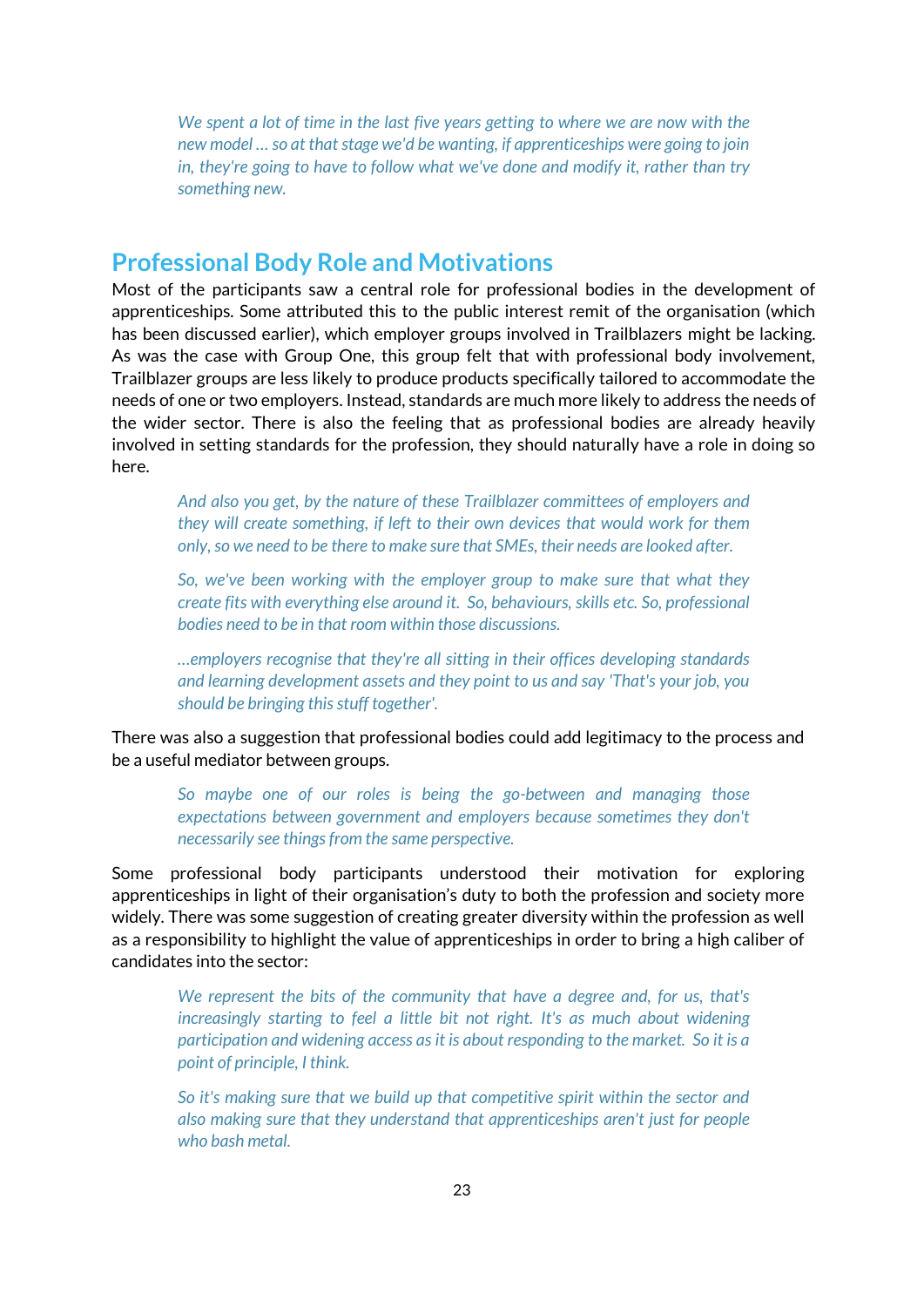Some participants also noted the market incentive for involvement, as it would create a subset of the profession who would then hopefully go on to be members of the professional body.

*I don't think there's so much of a societal contribution from them. I mean, as a small organisation, we can't afford to do things like apprenticeships that don't pay for themselves. You mentioned next generation, we're having to be so much more commercial now.*

*I* suppose if I'm honest, there is also a market consideration in the sense that, I *think, we are pretty saturated in terms of traditional [professionals] in the UK. So in order to carry on growing and surviving and thriving, we feel we need to start attracting different kinds of members.* 

However, this conflicts with the previously mentioned perception that the current membership would be unhappy with too many members without university degrees. Some organisations were unconvinced that apprenticeships offered the same return on investment as degrees. For instance;

*…certainly any of the undergrad or postgrad students that we offer free membership to - is a loss leader except that the majority of them do stay and therefore they will be contributing later on. I don't think there's quite the certainty in the same way.*

#### <span id="page-29-0"></span>**Standards**

Most of the participants agreed that professional bodies could offer expertise in the setting of standards with regards to competencies and ethical behaviour;

*Because, I don't know, say if I'm Aon or Aviva or whoever, I'm not going to want someone to come in who's not going to follow ethical practice because that's going to reflect badly on me, so it's the employer who does that for you as well.*

*So we've set up a competence framework for quality professionals and I think that is useful because, historically, we've always been about, you've got a Level 6 qualification - it's all been about your knowledge and qualification and not about your ability to apply it.*

However, some professional body representatives were uncertain how they would be able to assure the maintenance of these standards once they were in place. This appeared to be due to the perspective that the existing university accreditation model would have to be employed in order to set and maintain standards for apprenticeships.

*…it would be difficult for us to actually accredit an apprenticeship. We'd need to do what we actually do with the universities, which is actually go to the awarding body, and accredit their course, rather than being able to accredit the apprenticeship as such.*

This suggests a lack of confidence, perhaps due concerns about high administrative cost, in the ability of some professional bodies to be involved in accreditation. Implied by this kind of response is a view that accreditation not only involves setting initial expectations about the standards to be achieved, or the behaviours to be exhibited, but also a continuing quality assurance process afterwards. This is unsurprising, given that this tends to be the existing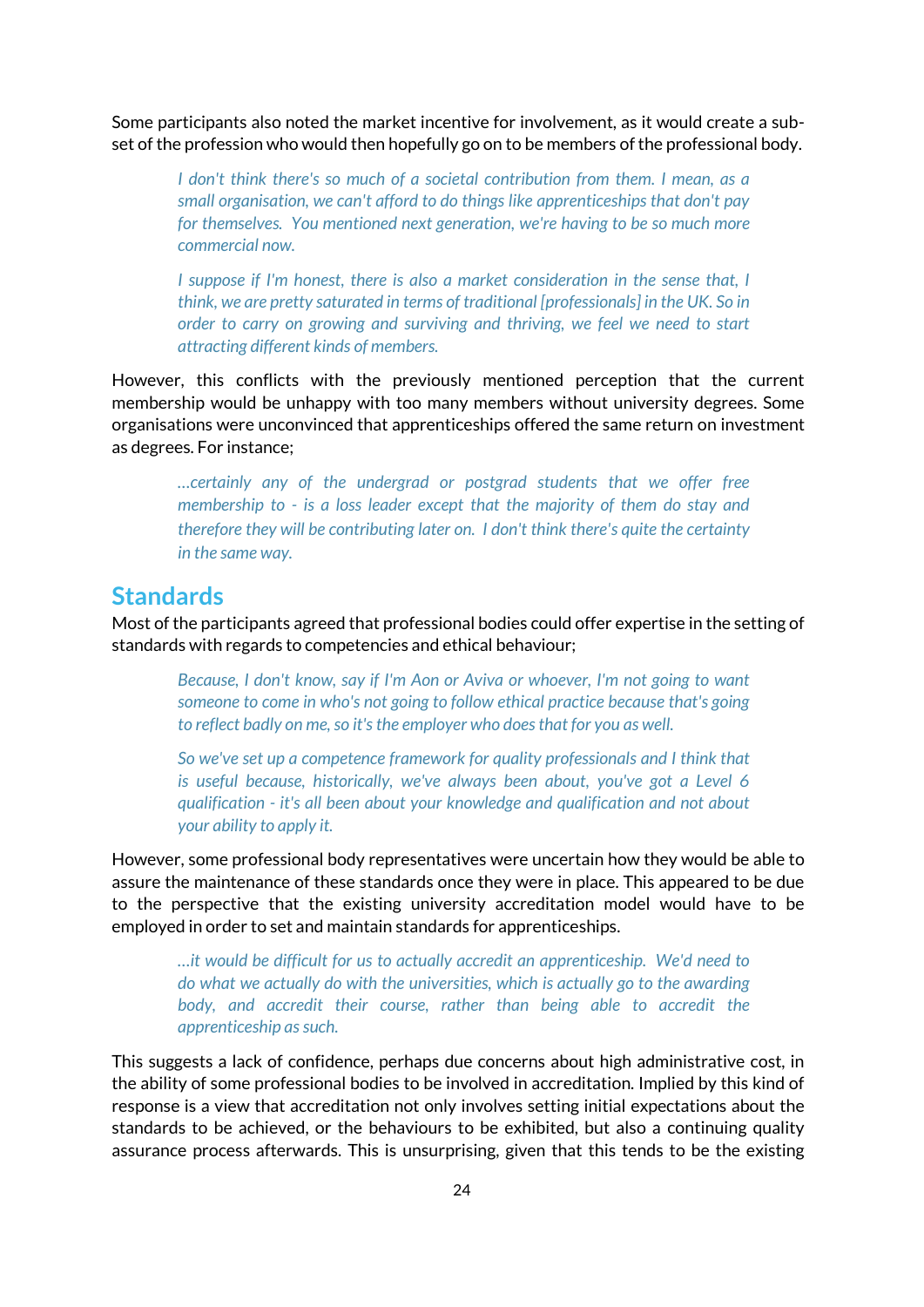model for professional body engagement with HE courses i.e. longstanding relationships with universities and an established tradition of accrediting courses to lead to professional membership. From this perspective, not having the same structures in place with FE colleges and training providers is understood as a barrier to participation. Alternative frameworks for maintaining standards are not considered.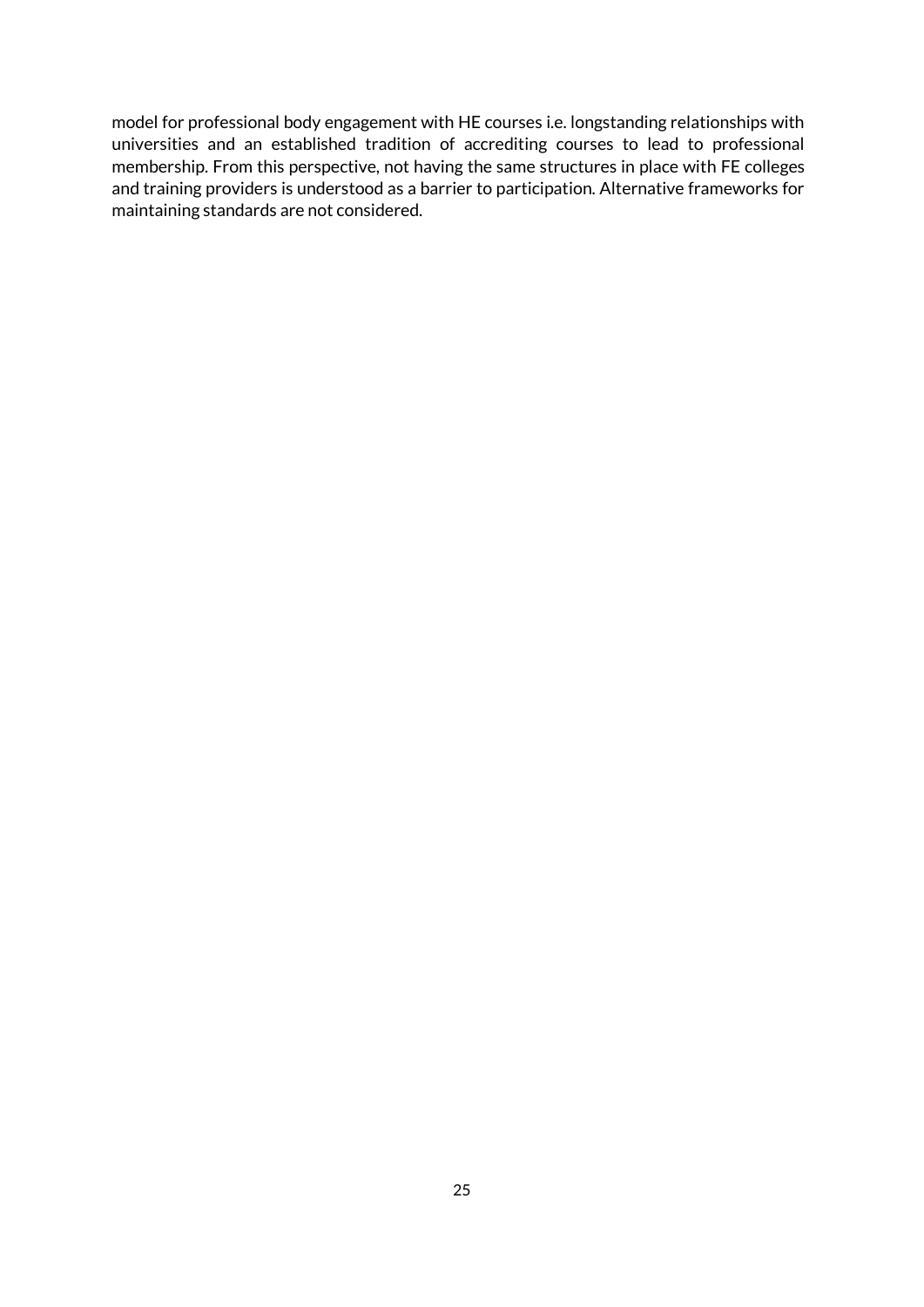### <span id="page-31-0"></span>**Group Three - Built Environment**

#### <span id="page-31-1"></span>**Perceptions of apprenticeships**

As with the other focus groups, the consensus from participants in Group Three was that the public perceived apprenticeships as less desirable than other forms of training, particularly HE education. They also felt that apprenticeships were most often associated with lower skilled types of job. Further, there was discussion about the term 'apprentice' and how that it had become damaged. Each of the respondents were, however, quick to distance themselves from the perceptions they identified.

*I think because they see apprenticeships as being, maybe…trade connection. I think they're wrong but that's their perception. At the moment it's a graduate recruitment programme into [the profession] rather than an apprenticeship.*

*If you call something an apprenticeship, there's an immediate idea that it's associated with craft skills, sort of front end, that sort of Level 3 area.*

*I don't think people regard it as highly maybe. They think, 'University masters, oh that's great' and a grad-scheme sounds quite entrepreneurial but then you have an apprentice, oh you know, it's just a bit of a lower route, which it isn't. You're learning the same things.*

Those professional bodies that have no current involvement in Trailblazer were also those where most of their members enter the profession only after having completed a Master's degree. For this reason, these organisations saw higher level apprenticeships as more relevant to them for bringing people into the sector. For instance;

*…local authorities are looking at the apprenticeships route more closely and I think, because of that, they'll also be interested in the Degree Apprenticeship where they can train and develop their own.*

*We've got really high postgraduate numbers; a lot of people are going to masters having found the profession quite late on. And that's quite a nice idea to get the more hands-on experience that way, rather than having to go through the traditional masters route.*

This links to the professional bodies' perceptions of apprenticeships being of a lower standard, as here responses have been framed in a way that suggests they fail to see how apprenticeships can be used to recruit people into their profession. There is still a strong indication from some professional bodies that a degree level qualification would have to be part of the structure in order fit with their profession. One of the professional bodies has seen a change in the perception of apprenticeships;

*Well, it's moving a pace because as the apprenticeships have come into vogue, more and more of our older members have come out…to say, 'Actually, well I*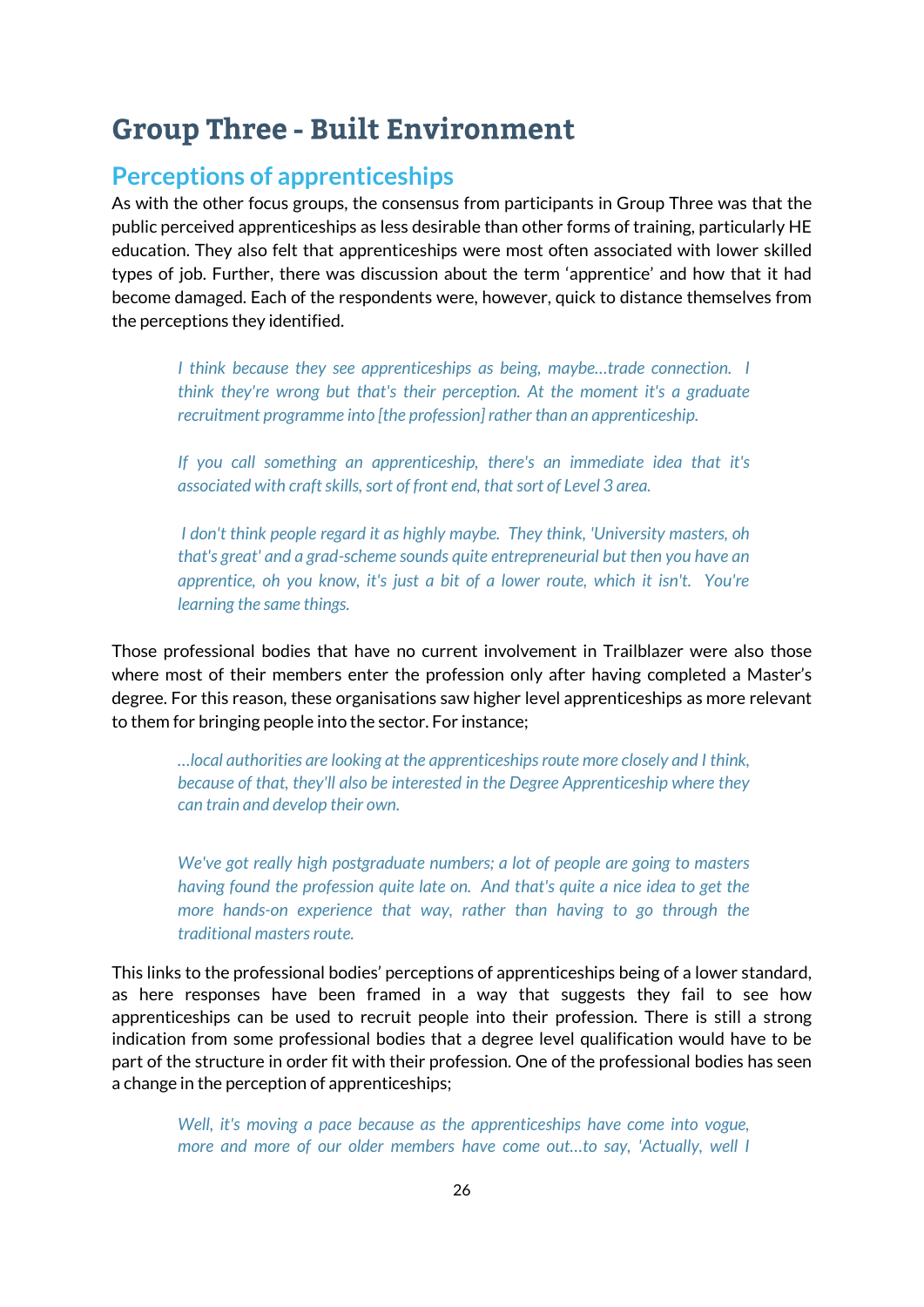*started like that'. There are some quite highly qualified people who went along that route all the way up.*

A catalyst for changing negative perception of apprenticeships might therefore be to encourage highly regarded members of the profession who started as apprentices to make this clear. The perception in this professional body may be different to those who do not have members to champion apprenticeships and represent them as a viable route into a career.

#### <span id="page-32-0"></span>**Relationships with other stakeholders**

Some highlighted that although they have good relationships with employers, many of them are small or local government bodies that would be limited in how much they could commit to apprenticeship schemes.

*...we've got lots and lots of small employers so it's more difficult for somebody who has two or three in a practice to employ an apprentice, whereas bigger organisations it's easier.*

*We decided what we needed and then we have a consultant who works with us, one removed from the professional body. We set up this thing called Technician Apprenticeship Consortium, which the employers sort of run, it's chaired by employers.*

As was alluded to earlier in this report, one factor that prevents some professional bodies being involved is the nature of the employers within their sector. Without a group of supportive and enthusiastic employers in the sector, the responses from the participants here suggest that they find it difficult to become involved, as the process of standards setting lacks leadership.

In addition, one participant noted the lack of structures in place at the educational institutions that train candidates for the profession. This highlights that issues stifling apprenticeship take up are perceived to extend further than the professional body and is in fact a sector wide challenge;

*…we probably see it as a three-way thing. The institute itself encouraging it but then the employers taking people on and the educational institutes adapting, actually to apprenticeships.*

One professional body also drew on previous experience to note that the confusing systems set up by government left them unsure about aspects of the apprenticeship programme. This might add insight as to why some participants present had not been involved in the process, as they were simply uninformed about what was required of them;

*Yeah the government are a bit... they're very airy fairy about who's going to actually do the end bit assessments. There's a gate where you can just register your*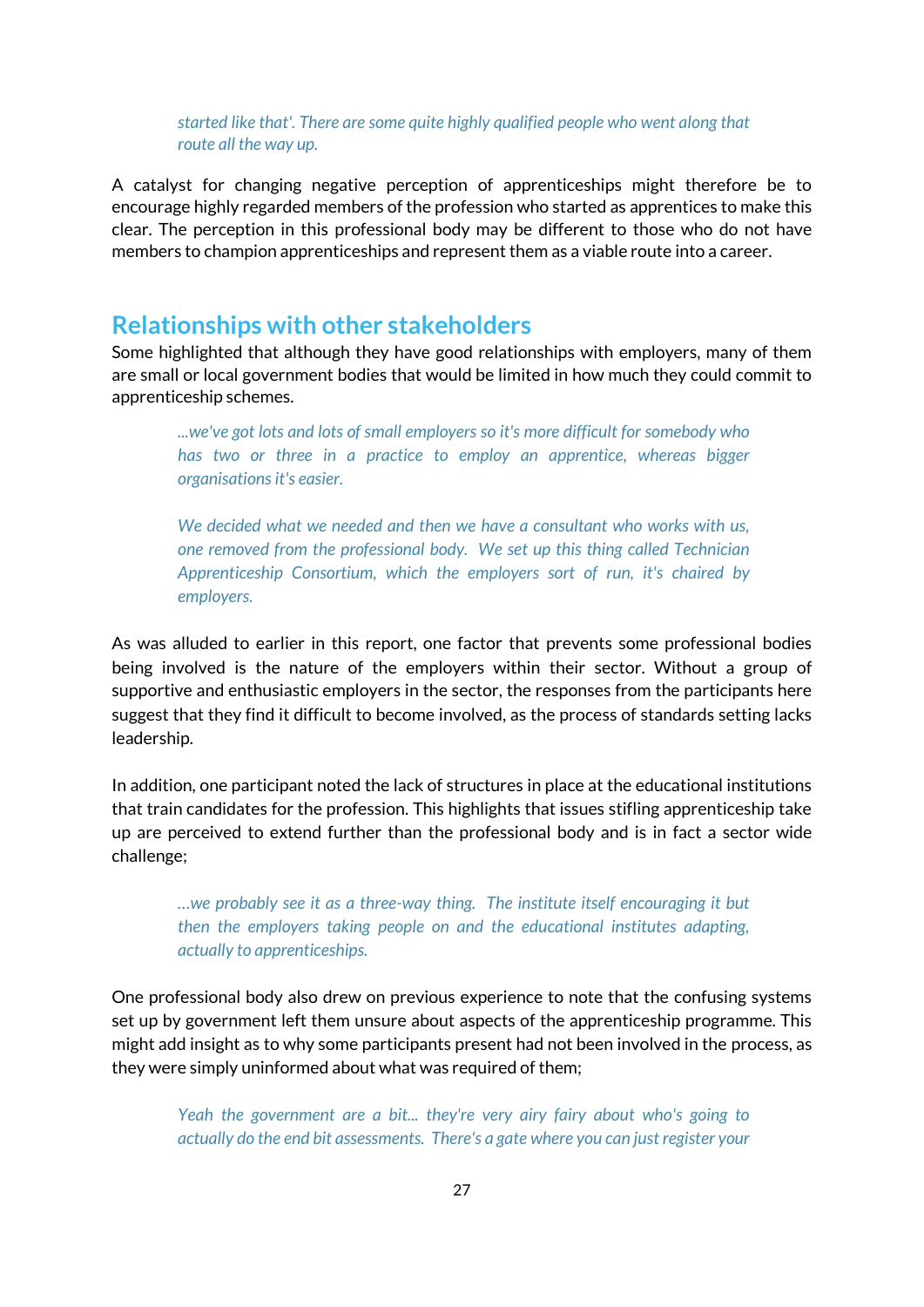*interest with the Skills Funding Agency to say that you want to be an assessment body but anybody can do that at the moment.* 

#### <span id="page-33-0"></span>**Professional Registration**

Most participants in this focus group saw apprenticeships as a possible route into membership that would eventually achieve equivalent status to those entering via academic degree; as opposed to entering the profession and remaining at a lower member grade. However, most had no established structure that allowed for this.

*At the moment there isn't really a clear pathway from apprentice to charter. I think it is possible but it would be quite a long, convoluted route and I think the Trailblazer scheme provides potential to have a clear pathway which could take someone from apprentice potentially to chartered without the glass ceiling or impediments to the process but, early days in that discussion.*

*And basically, to be a member, it's based on competencies so as long as you meet those competencies, from whatever route you come through, that's absolutely fine by us.*

These particular excerpts reveal two different perspectives. The first suggests recognition of barriers that prevent apprentices achieving equivalent membership status at the organisation. This implies that the professional body first needs to adapt its membership structures to develop a route from apprenticeships to professional registration. The second shows that this organisation is perhaps more equipped to allow a direct route from apprenticeship to membership because the acceptance criteria are based on competencies.

#### <span id="page-33-1"></span>**Professional Body Role and Motivations**

Although a couple of participants claimed that apprenticeships were not particularly high on their organisations' agenda, all had some motivation for exploring it as a route into the profession. This was mostly understood in relation to a skills gap and lack of diversity in the respective professions.

*...what's the push for us to push the apprenticeship route is that the route to Architecture is quite exclusive so just wanted to bring in more broad selection people to consider taking Architecture.*

*What our issue is, is getting more people up to full membership status.* 

*...currently in the economic climate where some employers are having difficulty recruiting, it's a potential recruitment remedy or solution for them to consider alternative non-graduate entry route into the profession via the technical support role.* 

Some participants, notably those already involved in Trailblazer or apprenticeships more generally, had ideas about the role professional bodies should play.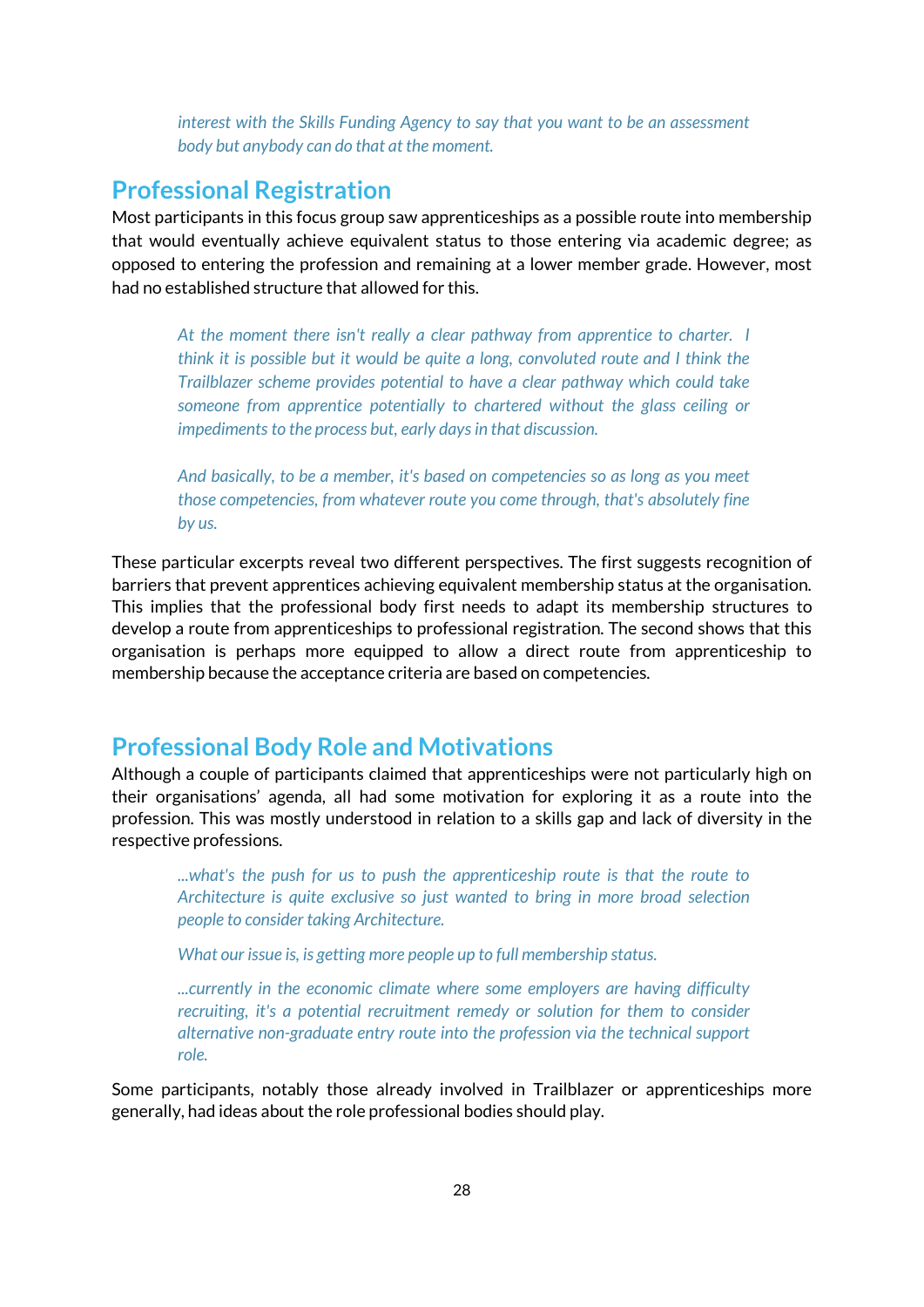*If you're going to do that work for employers and give them a framework in which they can drop in their expertise, then that's certainly something that's a role for a professional body, I would have thought.*

*You also bring a degree of universality to it because you can steer employers away from doing something that is very one employer specific into something for the good of the apprentices that would have credibility across a whole sector.* 

These participants are describing the independence of the professional bodies as well as their representativeness of their sectors that would add legitimacy to the development of apprenticeship standards.

#### <span id="page-34-0"></span>**Standards**

One professional body gave some insight into how developing the standards for apprenticeships works with employers as connected with technician membership grade;

*We gave the employers UK spec and said 'This is what the standard as a technician should be like' and then they filled in the knowledge and skills they thought there should be. And then we merged that into the two sides and it goes forward.* 

There was also discussion about the National Occupational Standards (NOS) and how they frame their understanding of developing apprenticeship standards;

*…NOS is so out of date, they just cannot keep it to date quick enough. I think would be great if you could say, this is what you need to be able to do but that's only at one point in time. Very, very quickly what you need to do has changed and the idea of NOS has just had its day, probably.*

*…NOS was about what a person needs to know and what they need to do and how that's going to be evaluated and assessed. I mean, the whole point is the keyword... national. They were national standards so irrespective of where the training was from, all learners and apprentices are working towards a benchmark.* 

*…and then the NOS- I mean they are sort of unreadable, aren't they?*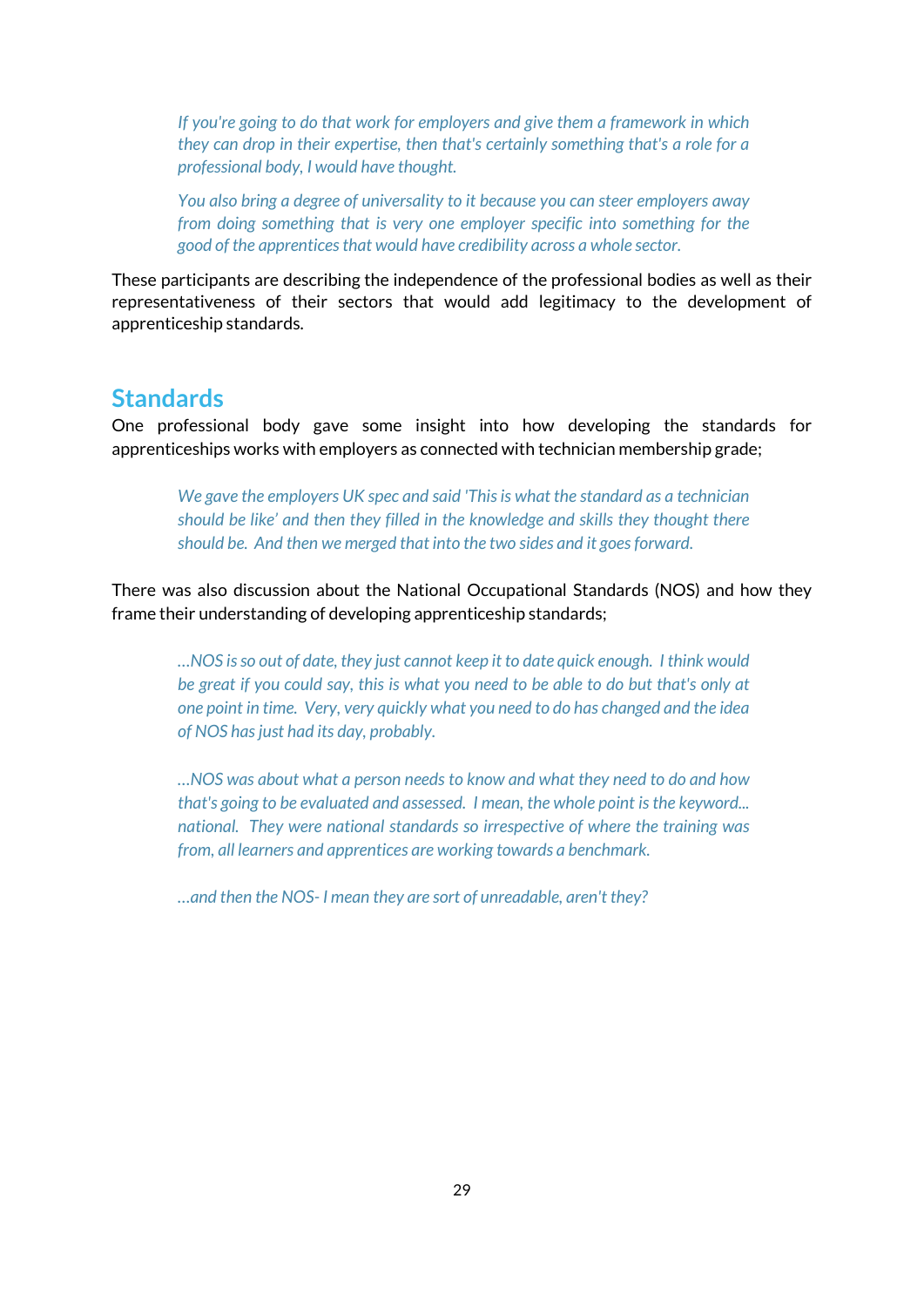# <span id="page-35-0"></span>**Discussion of findings**

### <span id="page-35-1"></span>**Engagement**

The level of engagement of professional bodies in Trailblazer and apprenticeships more generally varies substantially both within and between sectors. Broadly speaking, those sectors that have had vocational routes embedded within them over time tend to have greater involvement. These are often sectors that included a large variety of professionals at different levels. Certain sectors and professions could be said to be even further detached from the process as they were not interested in completing either the survey or the focus group. Sectors that fit in this category include medicine and law, although there will be exceptions to this as well as other potential reasons for not wishing to participate.

### <span id="page-35-2"></span>**Perceptions of apprenticeships**

#### **Public perception**

The focus groups revealed that in general professional bodies recognise a somewhat negative perception of apprenticeships, feeling that the public believe they are not as valuable as a traditional degree route. For some this was due to the indication that those undertaking an apprenticeship would be younger, perhaps with few qualifications and working at a lower level. Ultimately, our project showed that work needs to be done to promote apprenticeships to young people as a viable route to a career.

#### **Members' perception**

Some professional bodies that participated in the research noted a similar negative perception of apprenticeships amongst their members. Some found that members would consider it a 'dumbing down' of the profession more generally if too many were welcomed into the profession via alternative routes to university degrees. This presents a challenge to certain professional bodies in the involvement with apprenticeships for a number of reasons. Although professional bodies should, on the whole, work in the public interest, they also represent their members and in many cases are funded mostly by member subscriptions. Maintaining the balance between 'doing the right thing' for the profession and what the membership are comfortable with is a constant consideration for professional bodies, particularly for those for whom professionals are not required to be a member to practise. In this case, the balance is perhaps between increasing access to the professions and addressing skills gaps and the feeling amongst the members that their membership status is devalued if the bar is lowered for entry.

However, this perception that members will react negatively if professional bodies were to accept apprentice members is somewhat dependent on the profession itself. For example, professions which have a long history of apprenticeships as well as individuals working in the profession under titles such as 'technician' are more likely to see the value in this alternative route into the profession. For other sectors, such as Insurance, there is no fixed route into the field, with many professionals not holding academic qualifications. In turn, employers more readily recognise the calibre of candidates that enter through apprenticeships and individual members can relate to the routes, as either they or many colleagues have entered the profession this way. This, in many ways, removes potential barriers for professional bodies in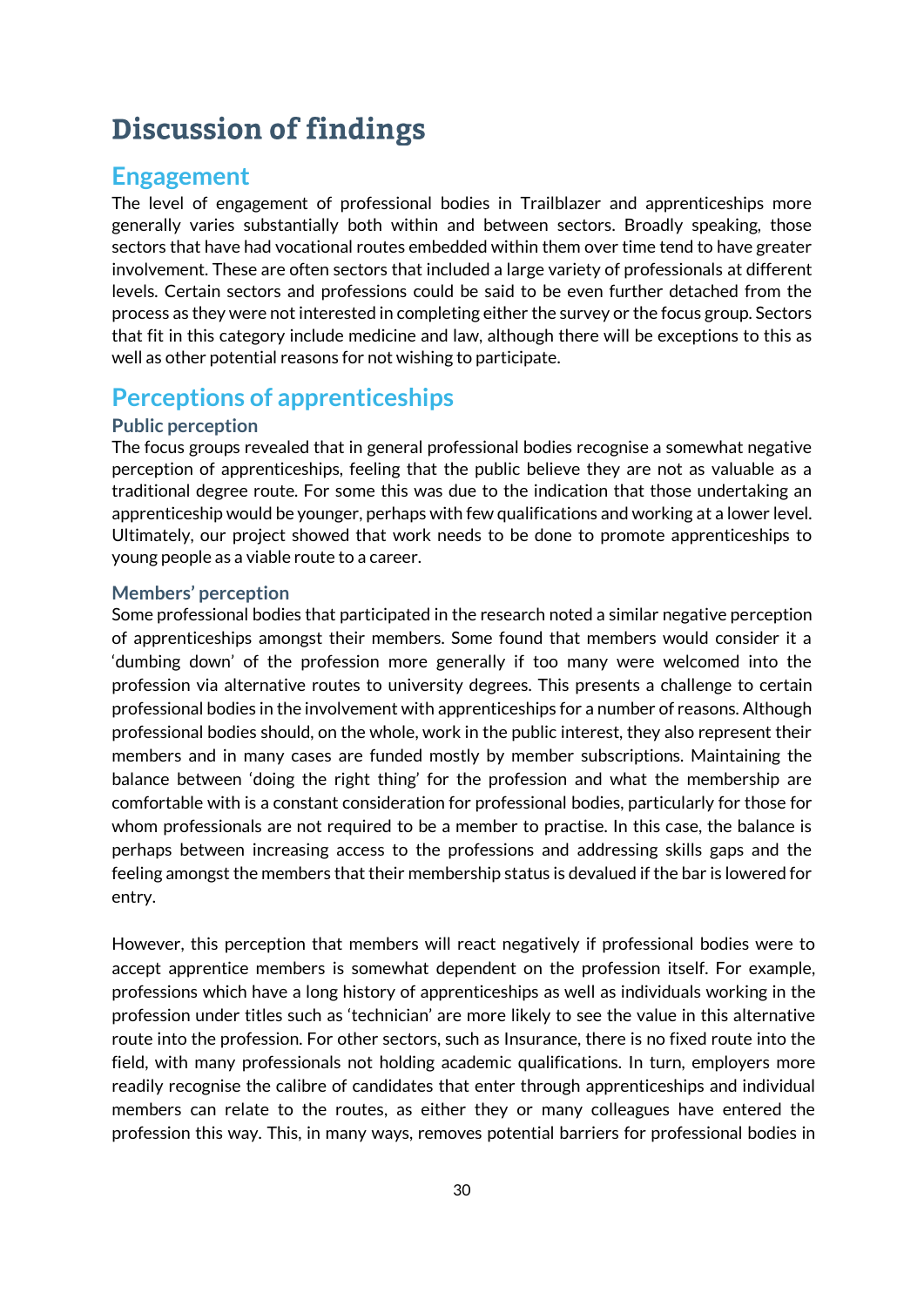becoming involved in apprenticeships as both employers and individual members are in full support.

Ultimately, it appears that the perceived feelings of the members, as well as the perceived reputation of apprenticeships amongst the general public, are factors holding back some professional bodies. This is not completely dependent on sector as some have a more established relationship with apprenticeship route than others.

#### <span id="page-36-0"></span>**Relationships with other stakeholders**

In general, the professional bodies which participated in this research believe that apprenticeships should be employer led, particularly as they provide the funding and will be taking on the qualified candidates. However, some have found that even providing a supporting role can be quite challenging. For instance, a number of participants felt that employers might not always have the sufficient experience about ethics and behaviours or have a necessary broad perspective of the sector as a whole, but as the process has employers at the heart, professional bodies struggle to get their point across. Some claimed they had been told to take a step back and not be as active in meetings, while others had been informed by BIS that professional bodies should take a back seat. This seems to act as a deterrent for some professional bodies. Although there is agreement that employers should lead, having to fight to be heard can prove difficult for those who do not have longstanding and strong relationships with employers. It might also contribute to professional bodies feeling undervalued and underused in the process, making those not currently engaged with Trailblazer reluctant to become involved.

It should be noted that in the context of this piece of work, those organisations which voiced the greatest degree of frustration with the process of developing apprenticeship standards were the least engaged in the process. By contrast, those organisations which were most engaged still pointed to the lack of ownership and control over the process, but were much more accepting of the balance of responsibility this implied. The direction of causation here is unclear i.e. it is not known if this distinction in acceptance of roles is as a result of being engaged, or if this is what lead certain to professional bodies to decide not to engage.

#### <span id="page-36-1"></span>**Professional Registration**

Here, professional registration broadly refers to an individual becoming a member of a professional body based on determined set of criteria. Registration may be on a voluntary or compulsory basis. For many professional bodies, membership is segmented into several member grades by which people will enter the organisation depending on qualifications and experience. There are a series of ways that individuals might already meet the criteria for membership set out by professional bodies. For instance, where professional bodies accredit university courses, student membership might be offered to any student on that course. Graduating from that course and attaining a degree may then qualify them to become a full member. A more indirect fit into a membership grade might be if an individual has been working in a particular role for a certain number of years. PARN has noted a trend towards competency-based assessment, whereby the applicant must provide evidence illustrating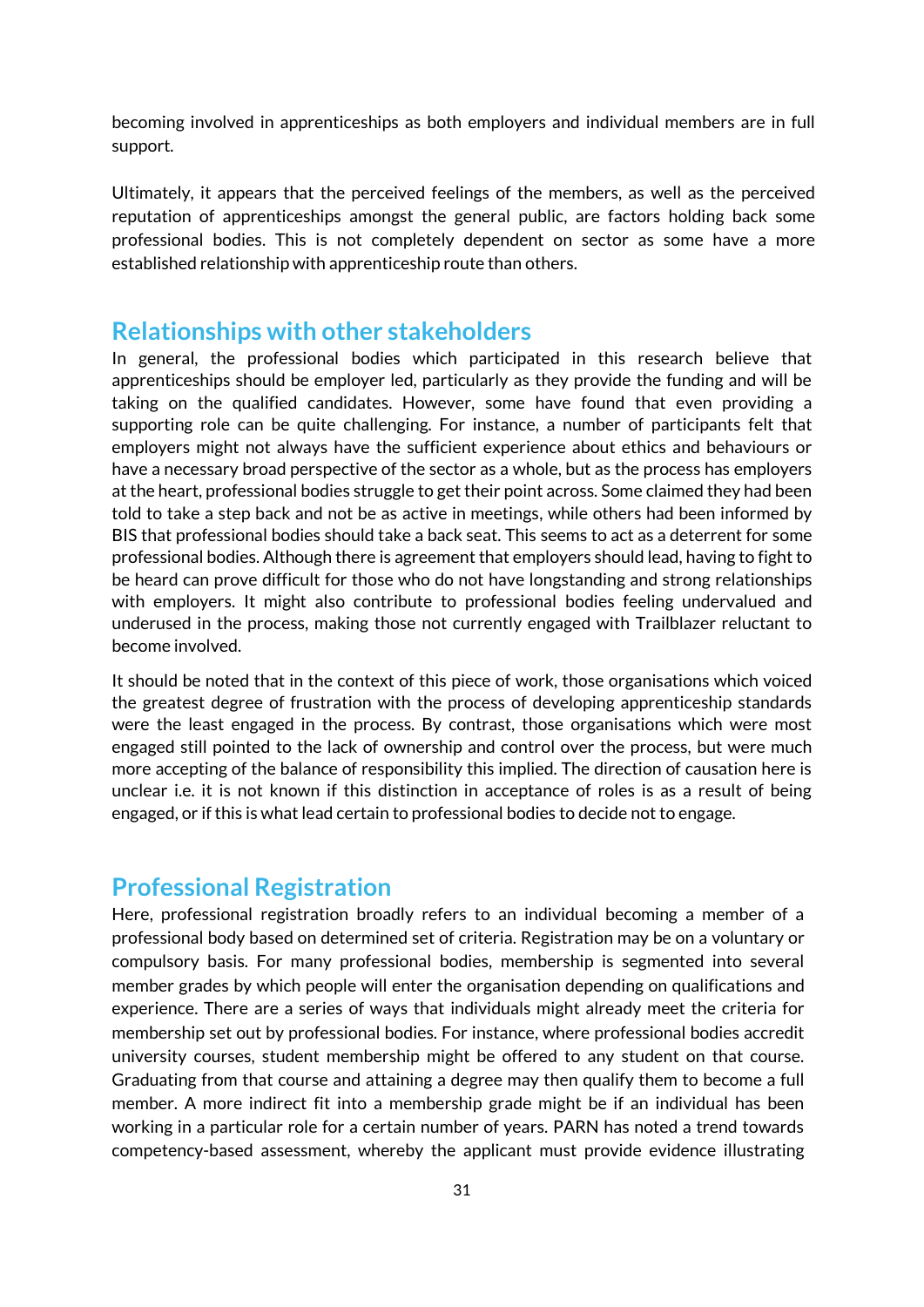how they meet the membership criteria. One way of formalising this process is through 'competency frameworks' that are used to evaluate professional practice, which provides a more flexible approach than a traditional written examination. As such, we might infer that those professional bodies that discuss entry into their profession in relation to a set of competencies might have a registration structure that is more equipped to accept qualified apprentices into membership.

There was a divide in opinion amongst participating professional bodies in terms of how apprenticeships would map onto the membership structure. The first group considered apprenticeships as an initial entry point into the profession and would progress through the grades with the potential for achieving equivalence to those who had entered through other routes. Others saw entry via apprenticeships as, on the whole, resulting in registration of a separate membership grade e.g. technician, with the idea that many would remain at that grade.

#### <span id="page-37-0"></span>**The role of professional bodies and their motivations**

#### **Motivations**

There are several factors motivating professional bodies to develop apprenticeship standards. First, many professions are reporting gaps in skills, knowledge and experience amongst university graduates who are attempting to enter the profession. Second, for some, the need for skilled individuals in certain roles in the profession is desperate, encouraging them to seek qualifications that combined knowledge and experience. Third, there is an acknowledgement that many professions lack class, ethnic and gender diversity and a view that opening up access via an apprenticeship route might address some of these issues.

Fourth, there is also a market incentive in that investing time and resource in developing apprenticeships will in the future result in membership growth of the professional body. However, there is some speculation as to whether this will have the same return on investment as with university students. This point comes back to the balance between members' views and the public good referred to previously. The market motivation to increase membership also comes with a consideration of whether current members will feel the value of membership is diminished and therefore leave the organisation.

#### **Role**

There is a general understanding that professional bodies have an important and unique role to play in the development and maintenance of apprenticeship standards. This is partly based on the assumption that if apprenticeships were entirely employer led, the result would be a very narrow offering that only caters to a few larger employers. Thus, professional bodies have two duties here, one to SMEs which make up a large proportion of the profession yet might have little say, and the second to the profession and wider society to ensure that apprenticeships produce quality candidates that suit the sector. The expertise that professional bodies offer in terms of behaviour and ethics is also seen as reason for them to be present at meetings to help shape the nature of apprenticeship outputs.

Professional bodies can also act at the 'go-between' for different employers that might otherwise be competitors as well as BIS or other government bodies. As professional bodies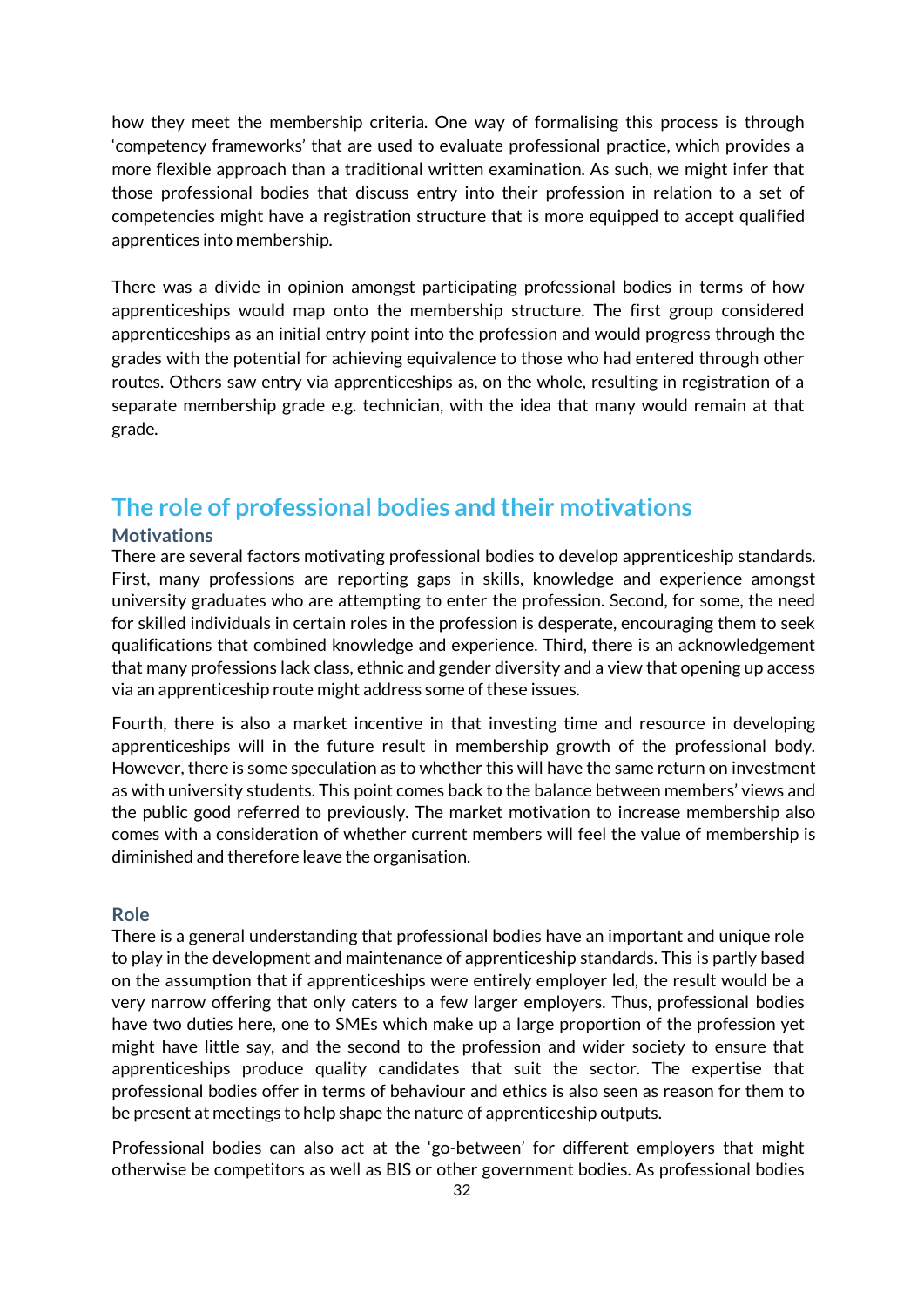have a broad perspective that covers various employers, the participants perceive professional bodies as providing valuable insight into the sector that might otherwise be missed. Also, due to the fact that professional bodies should have a code of ethics and other standards underpinned by behaviours, they can offer expertise around what makes a valuable professional aside from knowledge and skills.

#### <span id="page-38-0"></span>**Standards**

Although many professional bodies develop and maintain the standards of university degrees in the sense that they accredit university courses, some failed to see how the process would be the same for apprenticeships. This is perhaps due to the longstanding relationship between professional bodies and universities that have established this accreditation process over time. A distinction needs to be drawn between setting standards and the maintenance of those standards over time. The issue of the maintenance of standards is particularly pertinent for professional bodies. This is especially the case if the ambition is for apprenticeships to lead to professional body registration. The accreditation model for university degree courses generally operate on the basis of initial standard setting, and continued process of quality assurance, to ensure that standards of teaching and learning are maintained. Some of the professional body participants in this work remained wedded to this model, and are unable to see how this might operate in the context of apprenticeship training, offered by a wide range of FE colleges and private training providers.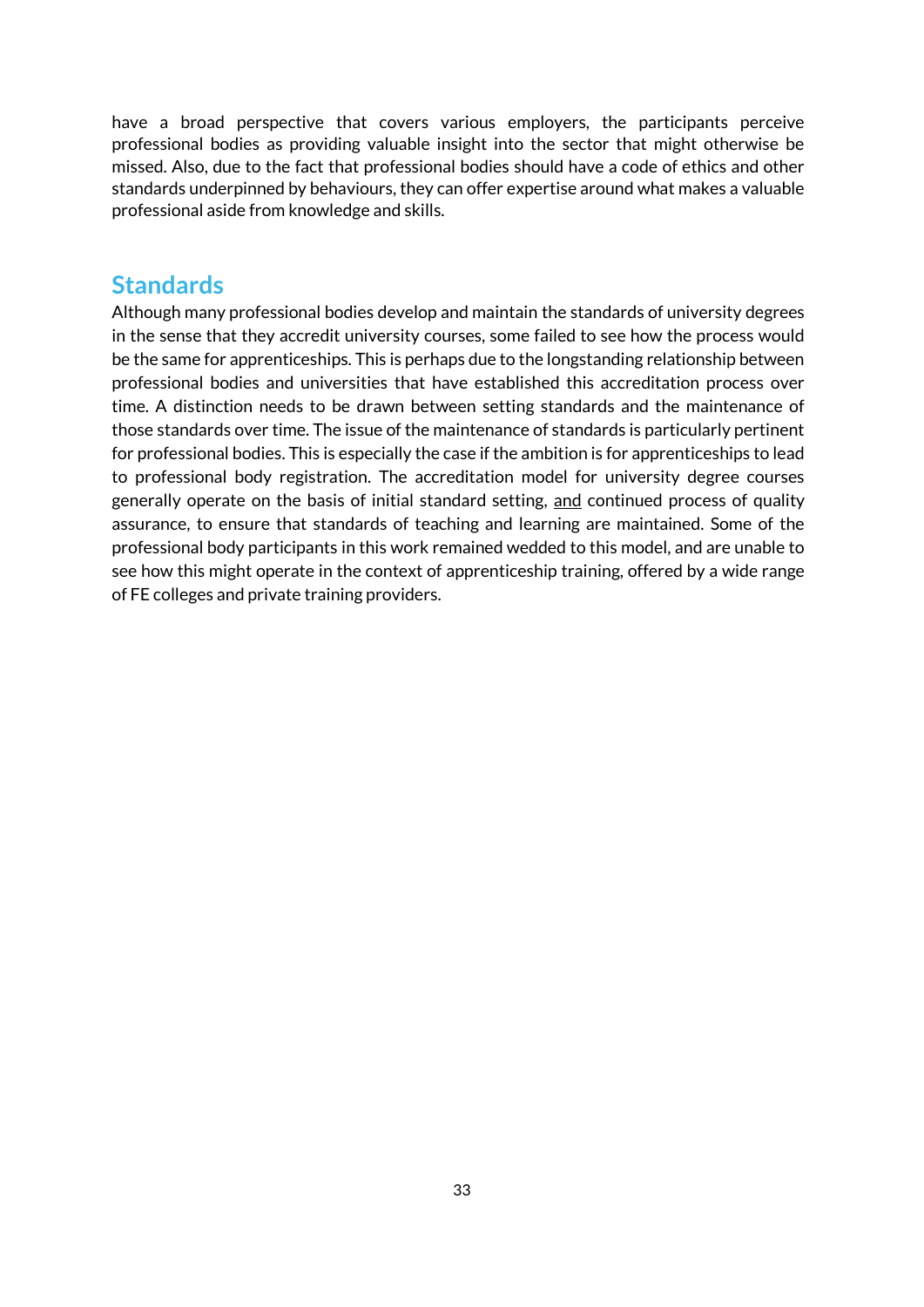### <span id="page-39-0"></span>**Conclusions and Reflections**

The engagement of the professional body sector with the apprenticeship Trailblazer process varies enormously. Our data shows that in STEM in particular, many organisations, particularly in engineering, seem well integrated. Processes for accepting apprentices are well developed, and broadly, participating organisations have felt that they are able to make a useful contribution to the development of standards. Elsewhere in the sector, we see a picture of disinterest, driven in part by a perception that apprenticeships are simply not suitable, or else represent too great an investment of resources and a fear of shifts in policy priority undermining expended efforts.

Whilst few of the participating organisations deal with these questions specifically, it is possible to identify a sense that this link between professional body registration and apprenticeship standards has taken somewhat of a back seat. The role adopted by professional bodies that report success in engagement with Trailblazers has been that of third place, being both employers, and the steering hand of the sponsoring government department. This role at times comes through as more of an umpire, rather than as a shaper of outcomes. Several successful participants in Trailblazers spoke of the need to adopt a moderate tone, and to be sensitive of the ultimate veto power of business in these relationships. However, it should also be noted that the composition of the Trailblazers would also seem to have a great deal of impact on the nature of the distribution of responsibilities within it. In turn, these rely on existing relationships between professional bodies and business in their sector. For example, in the insurance industry, where good relations between professional bodies and employers appear to exist, the process of apprenticeship standard development seems to have gone well. Elsewhere, the process has been more challenging.

The discussion around technician grades is illustrative of some of the tensions which might exist with apprenticeship registration with professional bodies. To promote 'technician' as an end in itself creates a challenge. On the one hand, a central ambition of the revamped apprenticeship scheme is to address a skills gap at technician level. Linking this to professional registration and the creation of value around the EngTech post nominal lends some of the professional bodies' credibility to this form of professional recognition. One way to think of this is as a form of membership which exists alongside, rather than within, the traditional hierarchical rungs of professional body membership associated with university qualifications (e.g. Members, Fellows, Chartered, etc.). However, these hierarchical membership grades both implicitly and explicitly structure activity within many professional bodies. As was shown from the survey data, where around half of professional bodies felt that a degree was necessary to be 'fully qualified'. Indeed, in some areas, individuals without degree level qualifications have their own professional bodies. It is not clear how these deeply ingrained ideas of membership hierarchy might play out with respect to technician levels of membership, when it is construed as an end in itself rather than as a rung on the ladder of professional body membership. It might be that in the world of professional bodies, this grade of membership is not valued I the same way as Chartered or Fellow grades of membership, despite the clear needs within industry for individuals with these skills.

A related issues which came out of the STEM focus group was need for 'progress' through membership level for individuals who had entered via an apprenticeship route. Again a tension exists here. Whilst some believed that all individuals should aspire to progress to higher levels of membership, perhaps beyond the technician level, others felt that because of the skills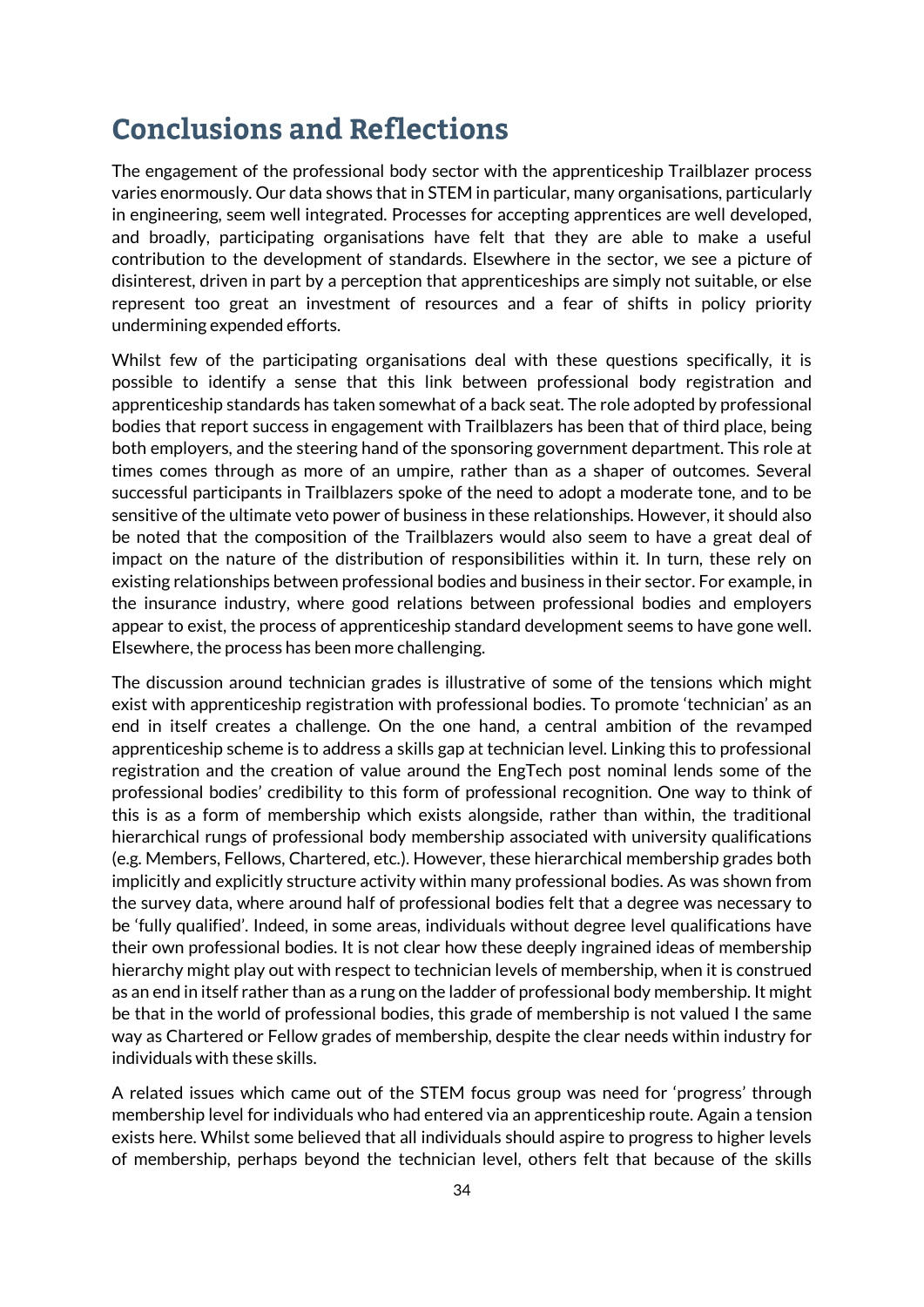shortages within industry at this level, the push for progression should be moderated, to equalise out the number of individuals at different skills levels throughout an industry.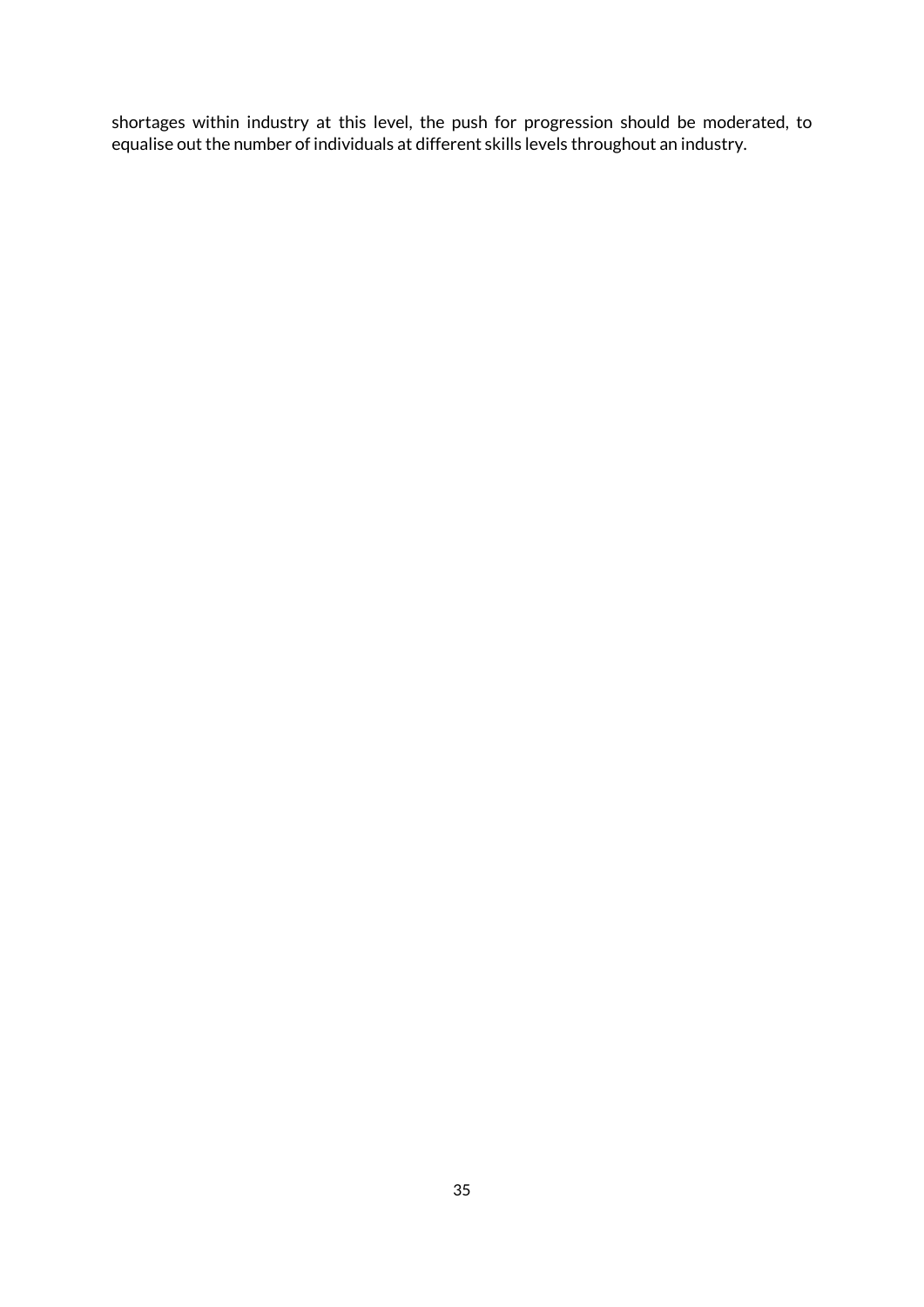# <span id="page-41-0"></span>Recommendations

Based upon the survey data and the focus group findings, the following are recommended for professional bodies, BIS and employers.

### <span id="page-41-1"></span>**For Professional Bodies**

- Engage with employers in your sector to determine the level of interest in apprenticeships and ability to carry them out.
- Communicate with Sector Skills Councils or equivalent organisations to ensure a consistent approach to standard setting.
- Be proactive. Develop a role for your organisation as facilitator and mediator. Approach key employers to create a consortium. Where these already exist, get in touch with those already involved in apprenticeships and Trailblazer.
- Ensure to also include smaller organisations.
- The process need not be very resource intensive, professional bodies already involved have started with a few meetings per year.
- Think flexibly about how apprenticeship standards could map onto your membership structure, or how your existing structure could be better designed or augmented to accommodate those accessing the profession via an apprenticeship route. Is there a need to create or develop competency frameworks for membership?
- Consider the status of the qualifying apprentice at your professional body. Will they have a separate member grade or will they be working towards equivalence of those members who came through degree routes?
- Reach out to the membership for individuals who can champion apprenticeships, either those that have risen to their position having started out as an apprentice or someone who sees the value in their development in the sector.

#### <span id="page-41-2"></span>**For BIS**

- Ensure professional bodies have been invited to join initiatives by employer leads as stated in the [Guidance for Trailblazer](https://www.gov.uk/government/uploads/system/uploads/attachment_data/file/447413/BIS-15-355-guidance-for-trailblazers-standards-to-starts-July-2015.pdf) document, as our focus group research shows that has not necessarily been the case.
- Some of the organisations who took part in the research noted how they often felt devalued in the process, being told that should remain reserved. Professional bodies appreciate that the system should be employer-led, but if BIS were to be firmer in the recommendation that professional bodies should be involved, it might encourage them to become more invested in Trailblazer.
- Recognise the significance of professional bodies in Trailblazer for not only expertise in standards, but for acting as a mediator between employers who might otherwise be competitors. Understand that professional bodies can provide an overarching and longer term perspective of the sector.

### <span id="page-41-3"></span>**For Employers**

 Understand the importance of behaviours and ethical competence as part of the apprenticeship standards, professional bodies have essential sector-specific expertise in this area.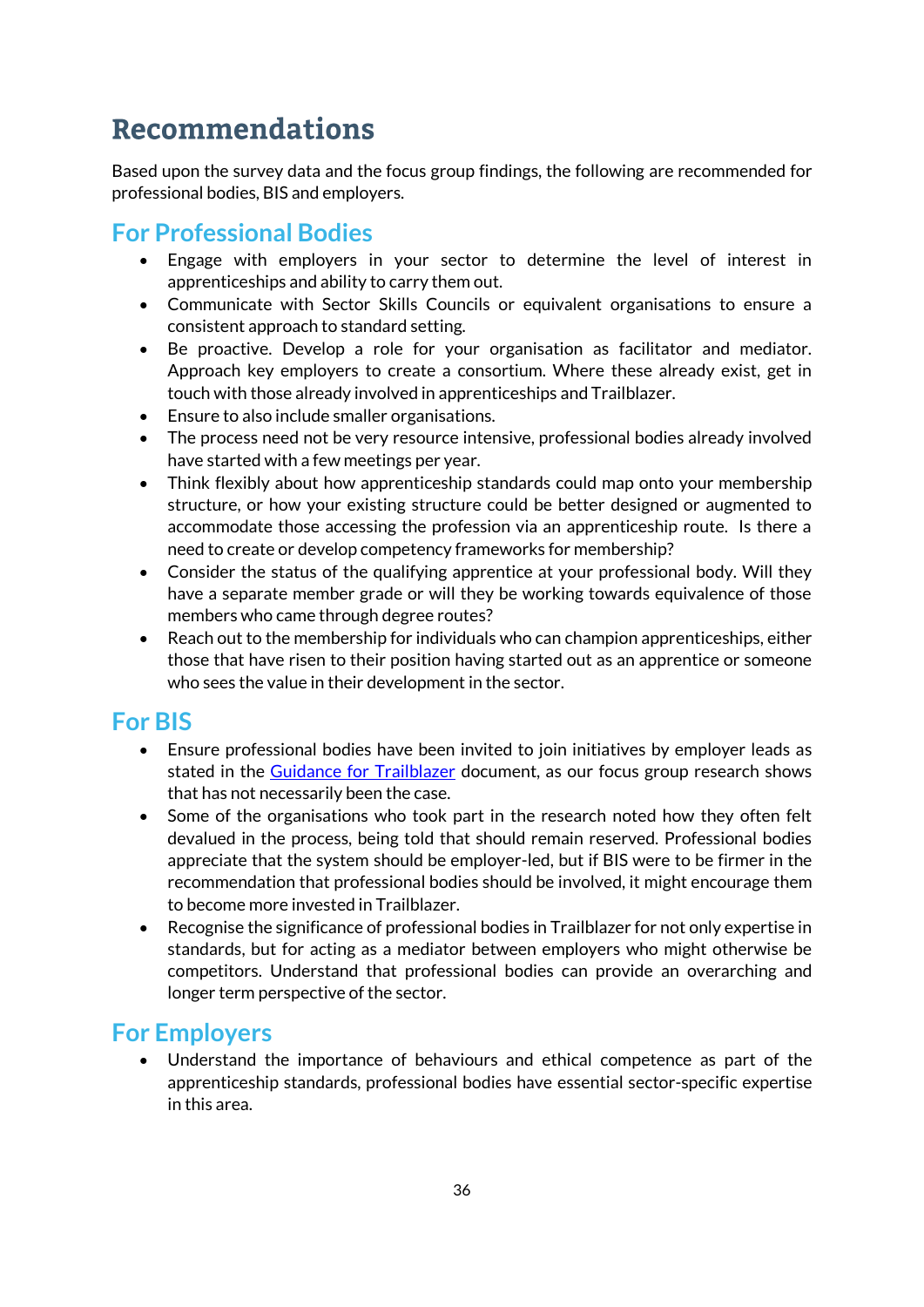Use professional bodies to provide a level of legitimacy and independence, allowing all employers to be involved and to mitigate the risk that the final product will only serve a few groups.

### <span id="page-42-0"></span>**How PARN can help**

- We can arrange networking events between professional bodies to share best practice.
- Provide consultancy on developing and advancing competency frameworks so that apprenticeship standards can map onto professional membership.
- We can advise BIS on the existence of professional bodies in areas where their input into apprenticeship development has not yet been sought.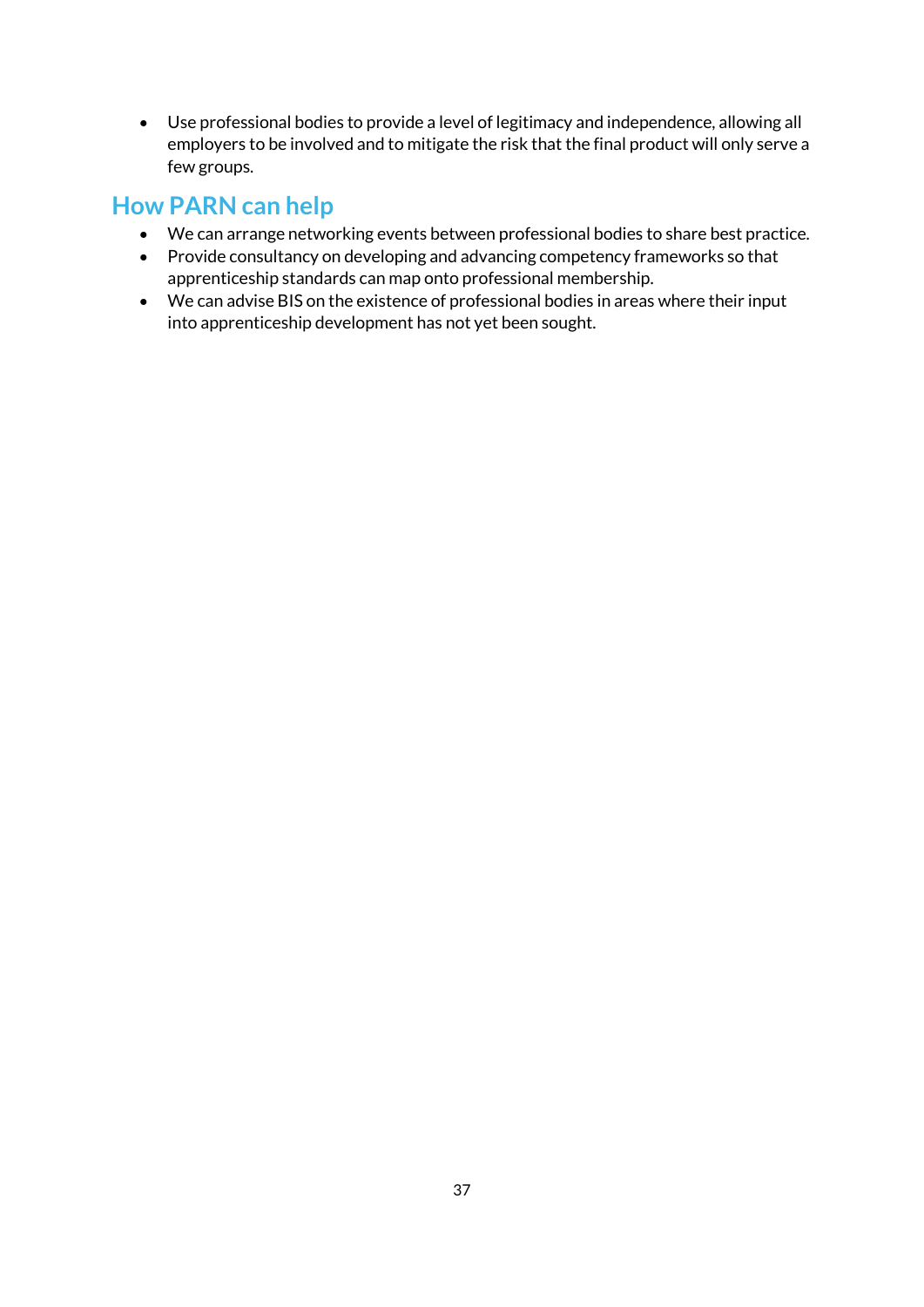# <span id="page-43-0"></span>**References**

Department for Business, Innovation and Skills (2013) The Future of Apprenticeships in England Guidance for Trailblazers Version 1 – October 2013, London.

Friedman, A. (2013) Professional Body Sector Review (ed), Bristol: PARN. Available at: [<http://www.parnglobal.com/userfiles/files/PARN%20Professional%20Body%20Sector%20R](http://www.parnglobal.com/userfiles/files/PARN%20Professional%20Body%20Sector%20Review%202013.pdf) [eview%202013.pdf>](http://www.parnglobal.com/userfiles/files/PARN%20Professional%20Body%20Sector%20Review%202013.pdf)

Fuller, A. and Unwin, A. (2013) *Apprenticeship and the Concept of Occupation*, London: The Gatsby Charitable Foundation.

Richard, D. (2012) *The Richard Review of Apprenticeships*, London: Department for Business, Innovation and Skills.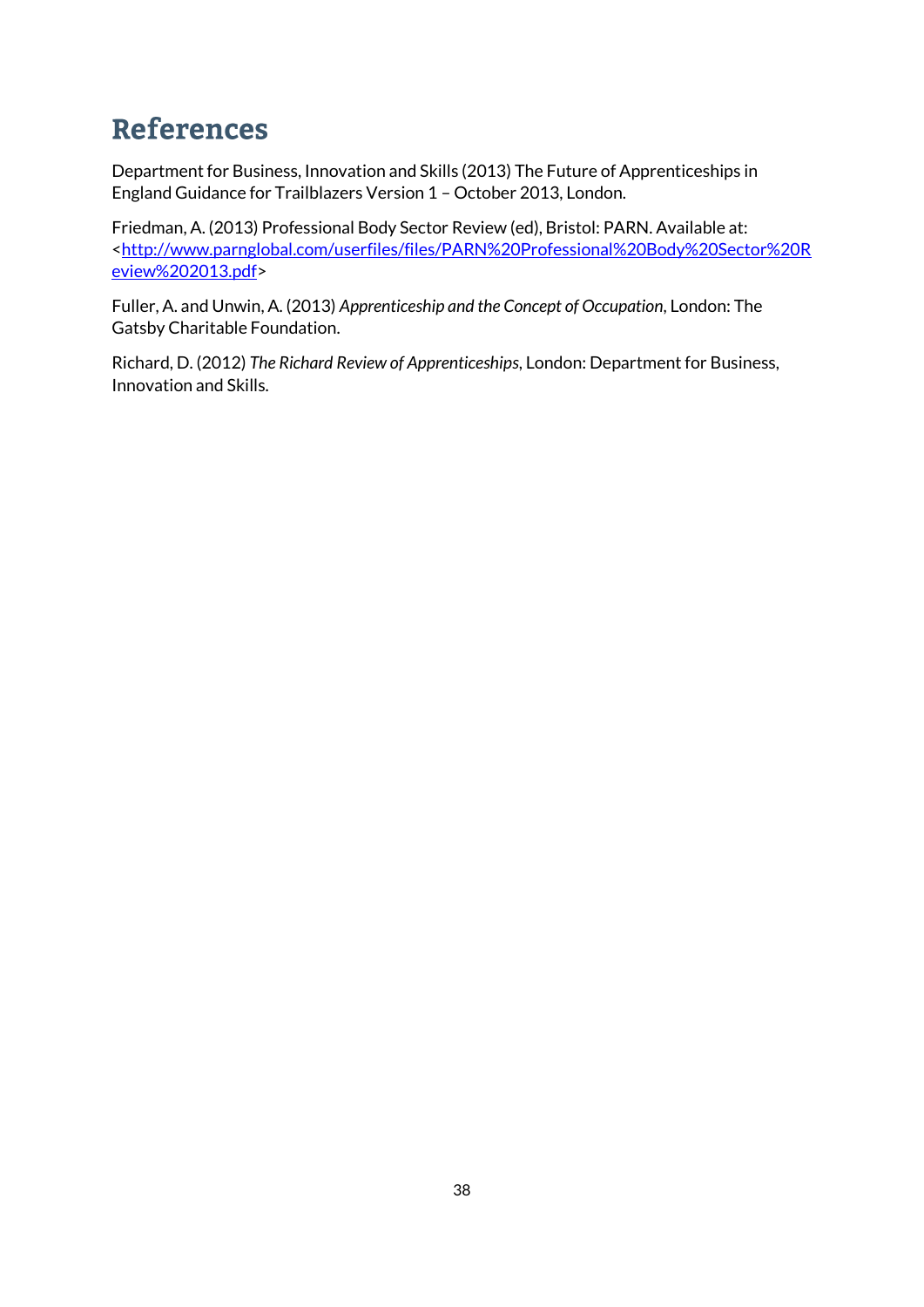# <span id="page-44-0"></span>**Appendices**

# <span id="page-44-1"></span>**Appendix A: Survey respondents**

| Association for<br>Project<br>Management                                  | Chartered<br>Institute of<br>Housing                                           | College Of<br>Occupational<br>Therapists                | Institute for<br>Learning                                     | Institute of Physics<br>and Engineering in<br>Medicine | Royal Society of<br>Chemistry                |
|---------------------------------------------------------------------------|--------------------------------------------------------------------------------|---------------------------------------------------------|---------------------------------------------------------------|--------------------------------------------------------|----------------------------------------------|
| Association of<br>Anaesthetists of<br><b>Great Britain</b><br>and Ireland | Chartered<br>Institute of<br>Internal<br>Auditors                              | Dyslexia Acton                                          | Institute of<br>Chartered<br>Foresters                        | Institute of<br>Translation and<br>Interpreting        | Royal Town<br>Planning<br>Institute          |
| The Chartered<br>Institute for IT                                         | Chartered<br>Institute of<br>Library and<br>Information<br>Professionals       | <b>Energy Institute</b>                                 | Institute of<br>Chartered<br>Shipbrokers                      | Institution of Civil<br>Engineers                      | Society and<br>College of<br>Radiographers   |
| <b>British Institute</b><br>of Inn keeping                                | Chartered<br>Institute of<br>Linguists                                         | Engineering<br>Council                                  | Institute of<br>Direct and<br>Digital<br>Marketing            | Institution of Gas<br>Engineers and<br>Managers        | Society of<br><b>Biology</b>                 |
| <b>British Institute</b><br>of Facilities<br>Management                   | Chartered<br>Institute of<br>Personnel and<br>Development                      | Institution of<br>Chemical<br>Engineers                 | Institute of<br>Environmental<br>Management and<br>Assessment | Irish Institute of<br>Training and<br>Development      | Society of<br>Operations<br>Engineers        |
| <b>British</b><br>Occupational<br>Hygiene Society                         | Chartered<br>Insurance<br>Institute                                            | Institute of<br>Conservation                            | Institute of<br>Ergonomics and<br><b>Human Factors</b>        | Landscape Institute                                    | Resolution                                   |
| Chartered<br>Institute for<br>Securities &<br>Investment                  | Chartered<br>Management<br>Institute                                           | Institution of<br>Engineering and<br>Technology         | Institute of<br>Financial<br>Planning                         | Market Research<br>Society                             | Chartered<br>Institute of<br><b>Building</b> |
| Chartered<br>Institute of<br>Architectural<br>Technologists               | Chartered<br>Society of<br>Physiotherapy                                       | Chartered<br>Institute of<br>Legal<br><b>Executives</b> | Institute of<br>Hospitality                                   | Nuclear Institute                                      | Chartered<br>Quality Institute               |
| Chartered<br>Institute of<br>Ecology and<br>Environmental<br>Management   | Chartered<br>Institution of<br><b>Building</b><br><b>Services</b><br>Engineers | Institute and<br>Faculty of<br>Actuaries                | Institute of<br>Hospitality<br>Awarding<br>Body               | Recruitment and<br>Employment<br>Confederation         | College of<br>Podiatry                       |
| <b>British Institute</b><br>of Facilities<br>Management                   | Chartered<br>Institute of<br>Procurement &<br>Supply                           | Institute for<br>Archaeologists                         | Institute of<br>Physics                                       | UK Council for<br>Psychotherapy                        | Institute of the<br>Motor Industry           |
| Institution of<br>Mechanical<br>Engineers                                 | Law Society                                                                    | Association of<br>Taxation<br>Technicians               | Chartered<br>Institute of<br>Taxation                         |                                                        |                                              |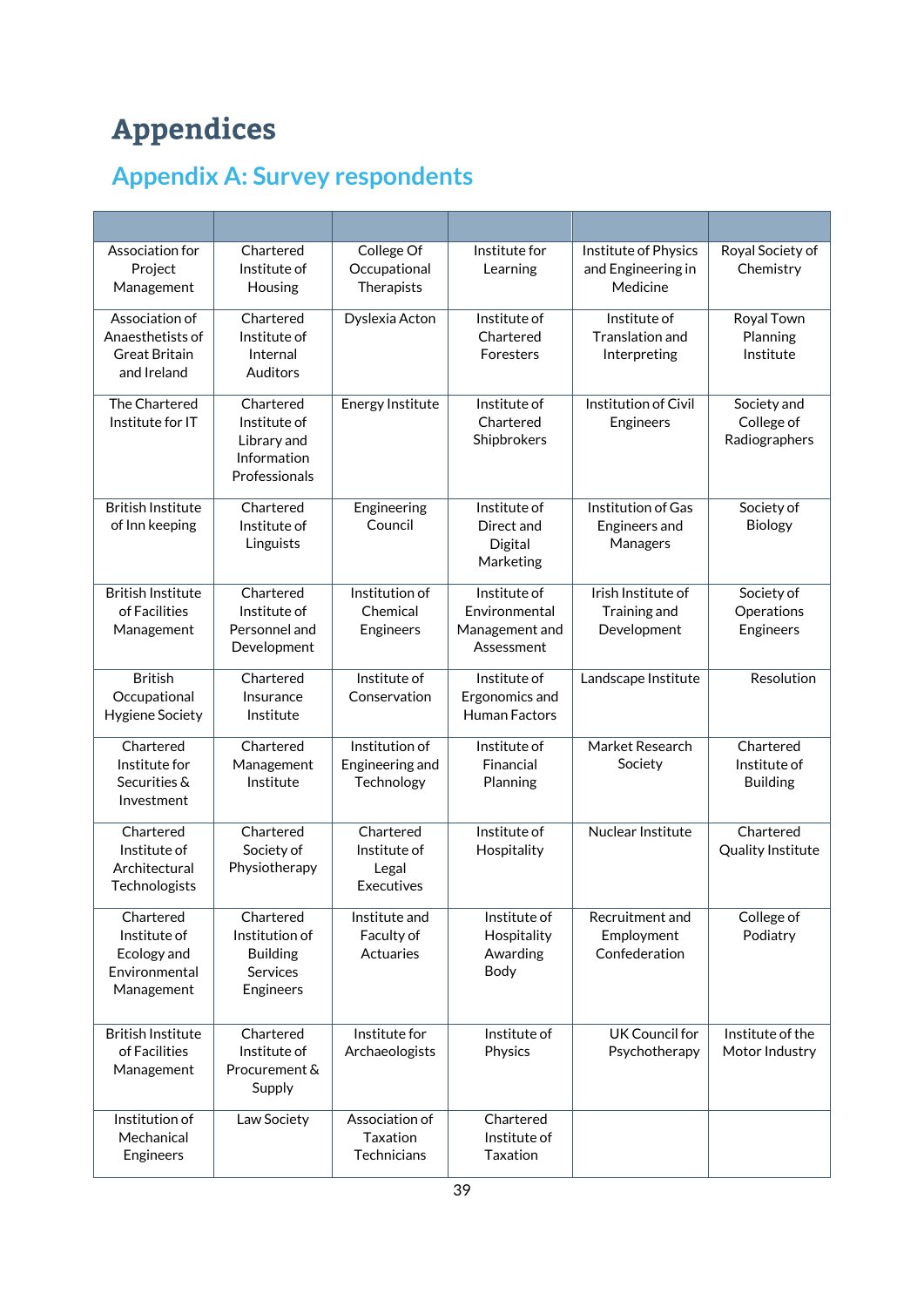# <span id="page-45-0"></span>**Appendix B: Focus group participants** involvement in apprenticeships

### <span id="page-45-1"></span>**STEM focus group**

#### **The Institution of Mechanical Engineers (IMeche)**

The IMeche have been involved in apprenticeships since 2008. Specifically with Trailblazers, the IMeche is supporting several engineering and digital sectors such as in automotive, aerospace, airworthiness, food and drink, railway. The role of IMeche is to assure that the apprentice standards and the assessment plan can map across to engineering technician status.

#### **The Chartered Institute of Ecology and Environmental Management (CIEEM)**

CIEEM has explored apprenticeships in 2013, as part of the Trailblazer programme, but were unable to fulfil the timescales at that time. CIEEM remains interested in the potential for apprenticeships due to the skills gaps in the sector.

#### **The Energy Institute (EI)**

The Energy Institute currently has little involvement with Trailblazer. As the Energy Institute shares members with other large professional bodies, Trailblazer apprenticeships are currently led by IMeche, IET and others so the Institute has only had minimal involvement with the supply side of energy.

#### **The Chartered Institute of Water and Environmental Management (CIWEM)**

CIWEM has had no involvement in apprenticeships or Trailblazer up to now.

#### **The British Computing Society (BCS)**

The representative from BCS sits on the digital industries Trailblazer steering committee. BCS view apprenticeships as vital to encouraging and developing the talent needed to meet the skills gaps within the sector.

#### **The Institute of the Motor Industry (IMI)**

Apprenticeships have been embedded in the motor industry since 1920s, particularly as an entry route to those who maintain vehicles. IMI has been involved in Trailblazer activities, particularly around light vehicle, heavy vehicle and motorcycle maintenance.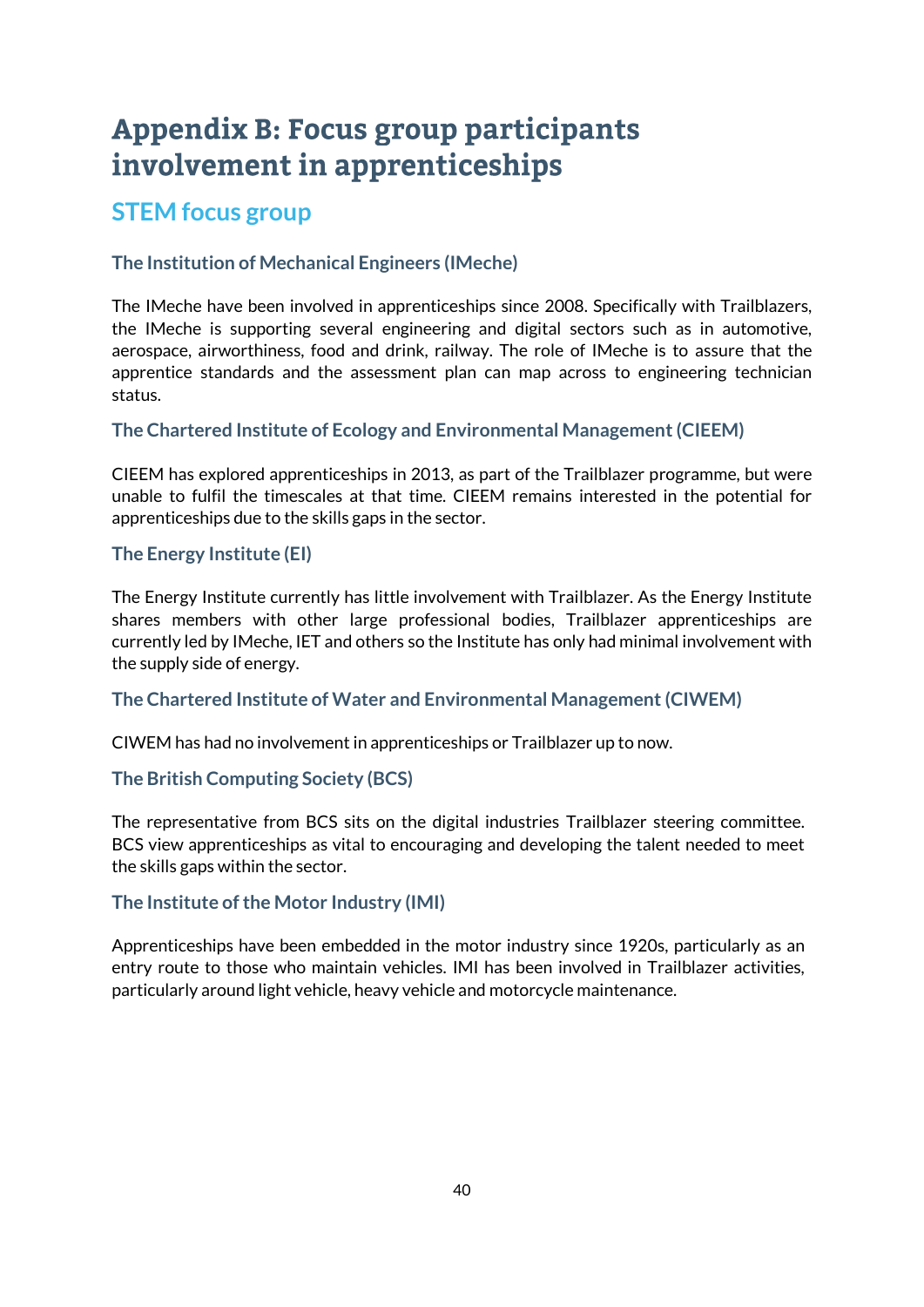### <span id="page-46-0"></span>**'Other' focus group**

#### **The Chartered Institute of Library and Information Professionals (CILIP)**

CILIP and the library profession more generally have had little involvement with apprenticeships. Graduate Trainee is the lowest level that can start working towards professional registration at the organisation.

#### **The Chartered Insurance Institute**

The Chartered Insurance Institute had the greatest involvement with Trailblazer out of all the participants. The representative speculated that this might be due to the number of large employers driving apprenticeships within the sector and also due to the fact that traditionally insurance has had fewer barriers to entry, with many people working in the sector without formal qualifications.

#### **The Institute of Hospitality**

The Institute of Hospitality has had no involvement with the Trailblazer programme, but has had some involvement with previous apprenticeship structures. The Institute plans to comment on the People  $1<sup>st</sup>$  new apprenticeships for supervisory roles in hospitality.

#### **The Institute of Physics**

The Institute of Physics has had fairly limited involvement with Trailblazer, however it has commissioned some market research which revealed a distinct lack of skilled technicians within the sector, which could be remedied by the development of apprenticeships.

#### **The Chartered Quality Institute**

The Chartered Quality Institute has had no involvement with apprenticeships or Trailblazer thus far, but remains interested due to the skills gap within quality industries.

#### <span id="page-46-1"></span>**Built environment focus group**

#### **The Chartered Institute of Housing (CIH)**

CIH is involved in several Trailblazers and have helped developed apprenticeships from phase 1 up until now.

#### **The Landscape Institute (LI)**

The Landscape Institute does not currently have any involvement with apprenticeships or Trailblazer.